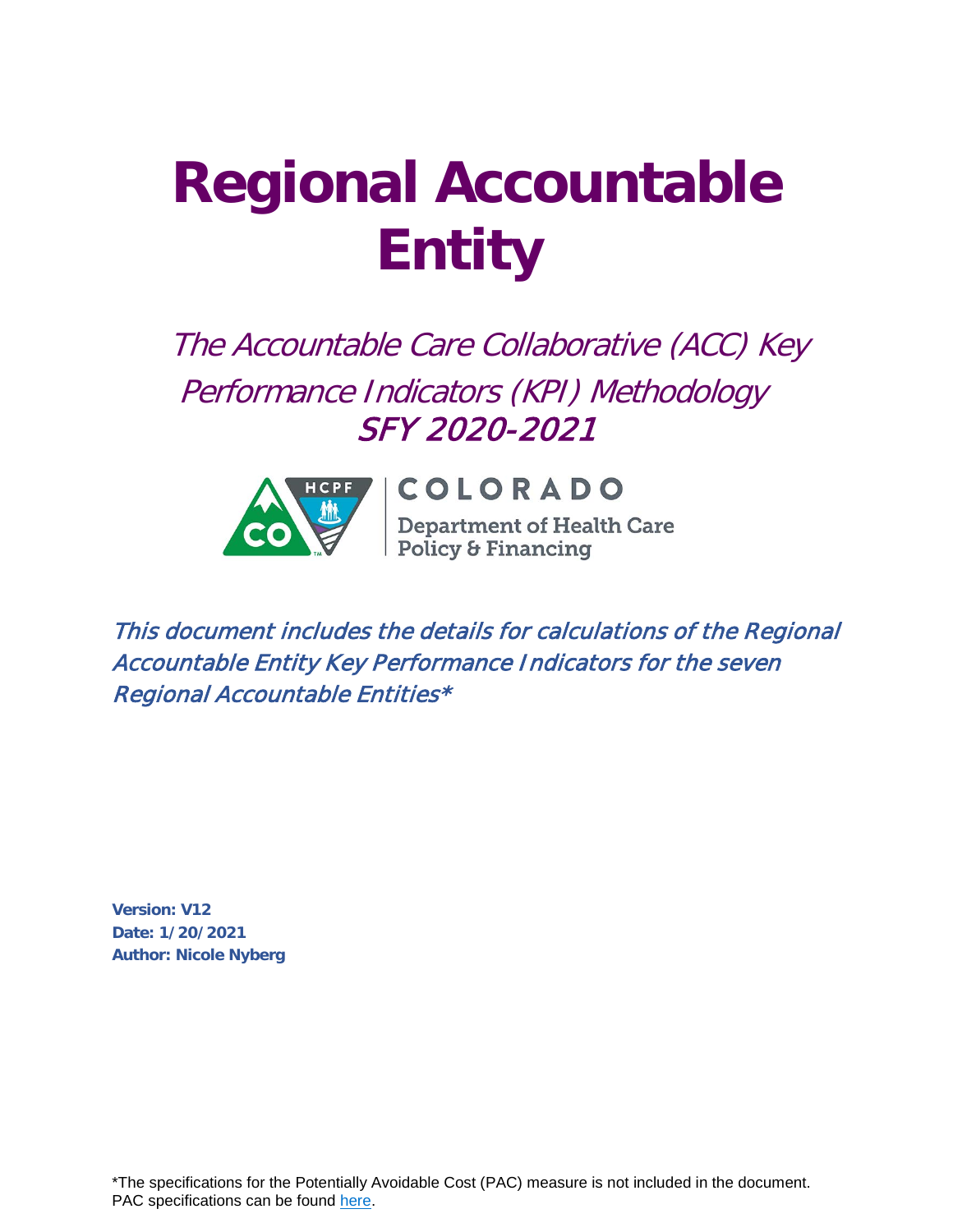

# **Table of Contents**

<span id="page-1-0"></span>

| 3.1.9 Other Program Measure: 30-Day Follow-Up Care Following Inpatient Discharge7 |  |
|-----------------------------------------------------------------------------------|--|
|                                                                                   |  |
|                                                                                   |  |
|                                                                                   |  |
|                                                                                   |  |
|                                                                                   |  |
|                                                                                   |  |
|                                                                                   |  |
|                                                                                   |  |
|                                                                                   |  |

Page ii of v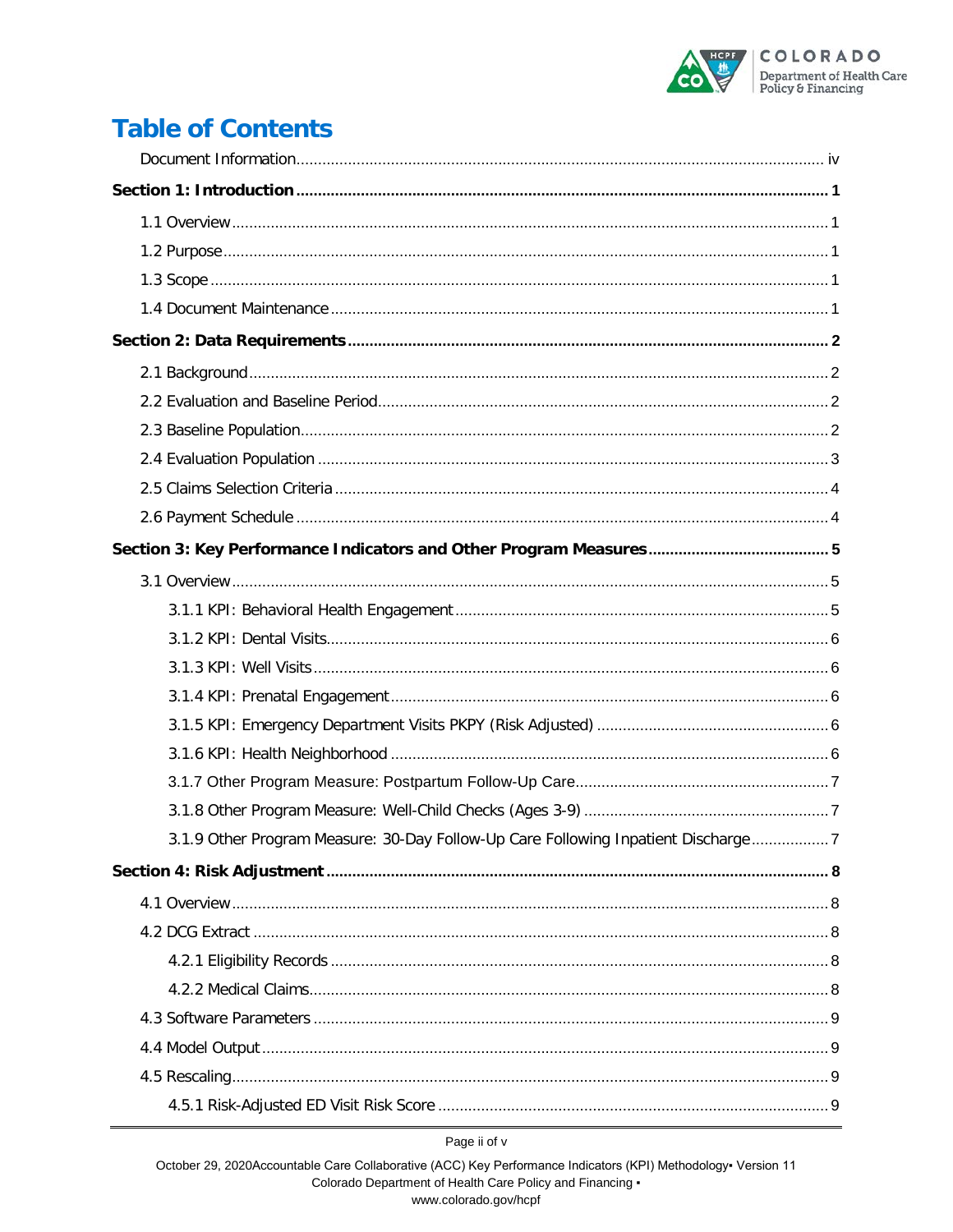

Page iii of v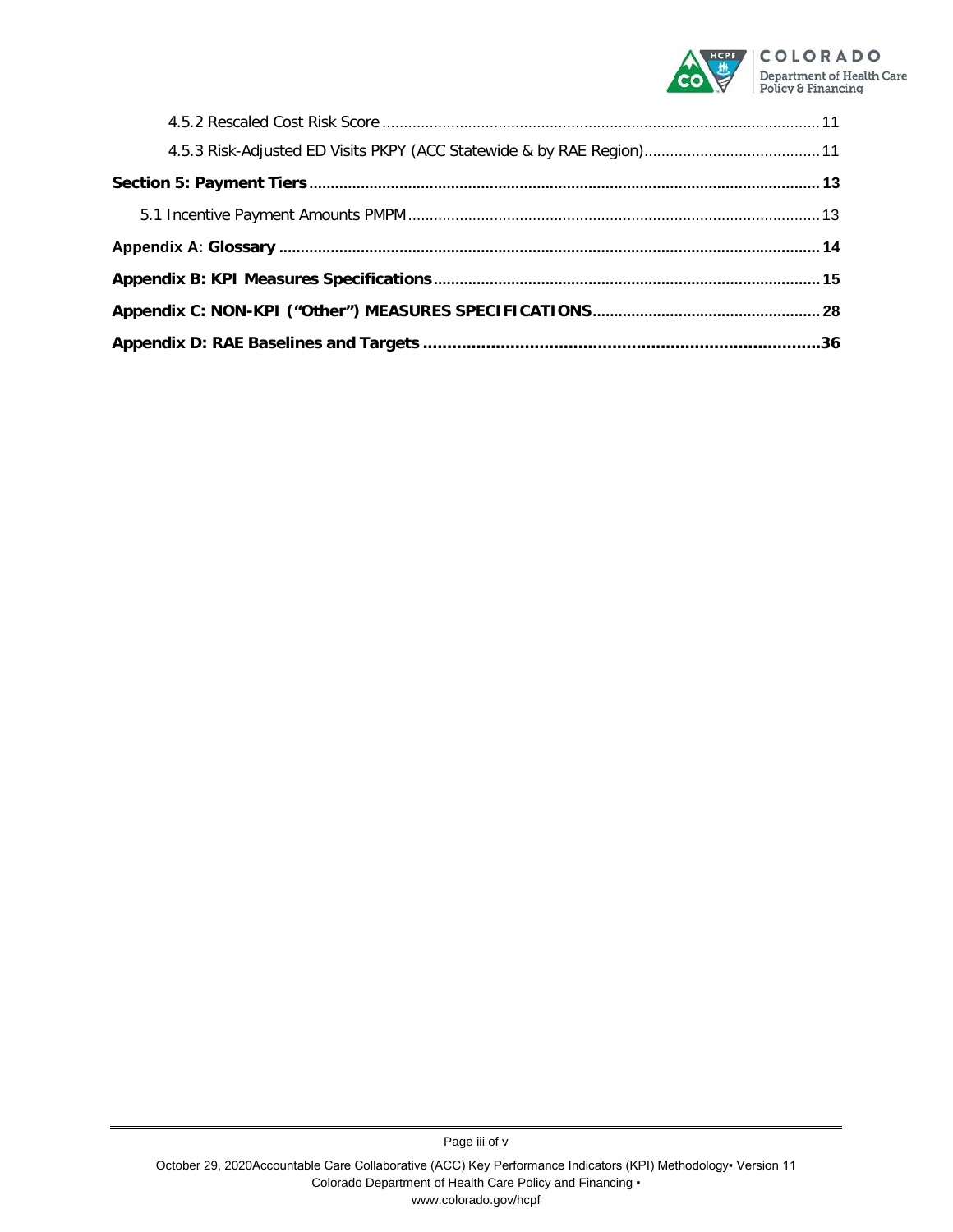

# <span id="page-3-0"></span>**Document Information**

| Document Identification |                                                                                      |  |  |  |
|-------------------------|--------------------------------------------------------------------------------------|--|--|--|
| Author(s):              | Colorado Department of Health Care Policy and Financing                              |  |  |  |
| <b>Document Name:</b>   | Accountable Care Collaborative (ACC) Key Performance Indicators (KPI)<br>Methodology |  |  |  |
| Distribution:           | HCPF, RAEs, Truven Health Stakeholders, and other HCPF Stakeholders                  |  |  |  |

| <b>Revision History</b> |                |                                                                                                                                               |  |  |
|-------------------------|----------------|-----------------------------------------------------------------------------------------------------------------------------------------------|--|--|
| <b>Document Date</b>    | <b>Version</b> | <b>Change Description</b>                                                                                                                     |  |  |
| 7/5/2018                | V <sub>4</sub> | Code 90792 was removed from<br>the Behavioral Health<br>Engagement measure.                                                                   |  |  |
| 10/10/2018              | V <sub>5</sub> | Health Neighborhood measure<br>was modified to exclude the<br>Care-Compact component for<br>O <sub>1</sub>                                    |  |  |
| 10/24/2018              | V <sub>6</sub> | Health Neighborhood Care<br>Compact Targets were modified.                                                                                    |  |  |
| 10/24/2018              | V <sub>7</sub> | Health Neighborhood Care-<br><b>Compact Payment Amounts</b><br>were modified to reflect Part 1<br>and Part 2 of measures and<br>remove Tiers. |  |  |
| 10/26/2018              | V <sub>8</sub> | Baseline (for all measures) was<br>changed from SFY 2016-2017 to<br>SFY2017-18 (7/1/2017 -<br>6/30/2018                                       |  |  |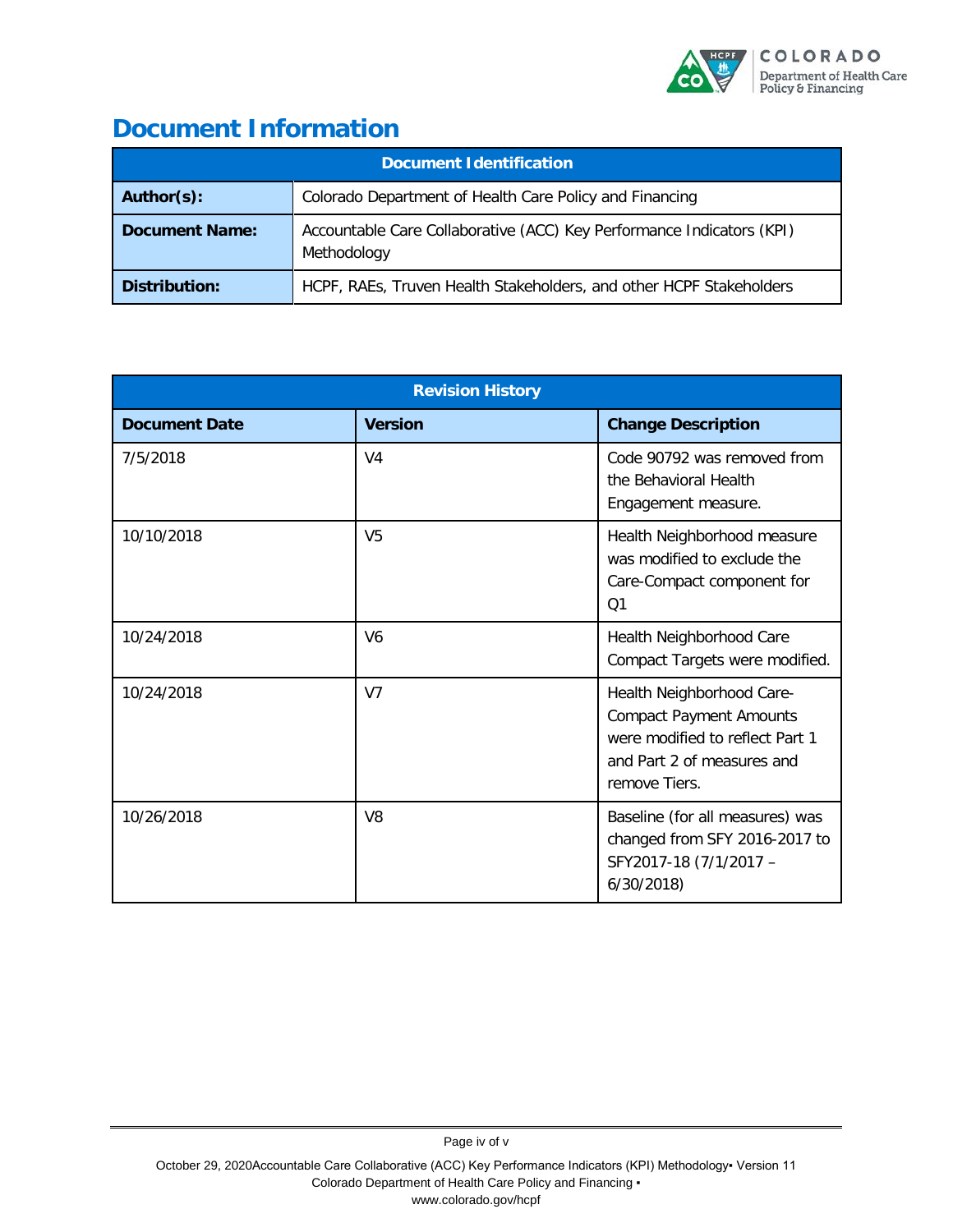

| <b>Revision History</b> |                 |                                                                                                                                                                                                                                                                                                                                             |  |  |
|-------------------------|-----------------|---------------------------------------------------------------------------------------------------------------------------------------------------------------------------------------------------------------------------------------------------------------------------------------------------------------------------------------------|--|--|
| 01/18/2019              | V9              | The KPI methodology document<br>was updated (formatted) to<br>meet the Department and RAE<br>needs (i.e. removal of Truven<br>Analytics branding from<br>document as they are not the<br>only ones calculating KPIs). The<br>Behavioral Health Engagement<br>and Part 1 of the Health<br>Neighborhood KPI will be<br>calculated internally. |  |  |
| 4/11/2019               | V <sub>10</sub> | Updated Code Value Sets,<br>Removed Codes from<br>Methodology Document, added<br>to Value Set Document, updated<br>description in Health<br>Neighborhood claims portion,                                                                                                                                                                    |  |  |
| 5/14/2019               | V <sub>10</sub> | Updated Section 4.5.1 Risk-<br>Adjusted ED Visit Risk Score to<br>be consistent with the ED Metric<br>Detail in Appendix B. Updated<br>Section 3.1.5 to reference the<br>correct section of 2.3. Updated<br>BHE Metric methodology.                                                                                                         |  |  |
| 5/30/2019               | V10.1           | Updated BHE language to<br>specify "paid" claims. Fixed<br>Dental notes section. Changed<br>language in health<br>neighborhood to OR instead of<br>AND for provider (billing,<br>rendering, and attending)                                                                                                                                  |  |  |
| 10/29/2020              | V11             | Updated the baseline to SFY18-<br>19.                                                                                                                                                                                                                                                                                                       |  |  |
| 1/20/2021               | V12             | Updated with telemedicine<br>information including the code<br>value set.                                                                                                                                                                                                                                                                   |  |  |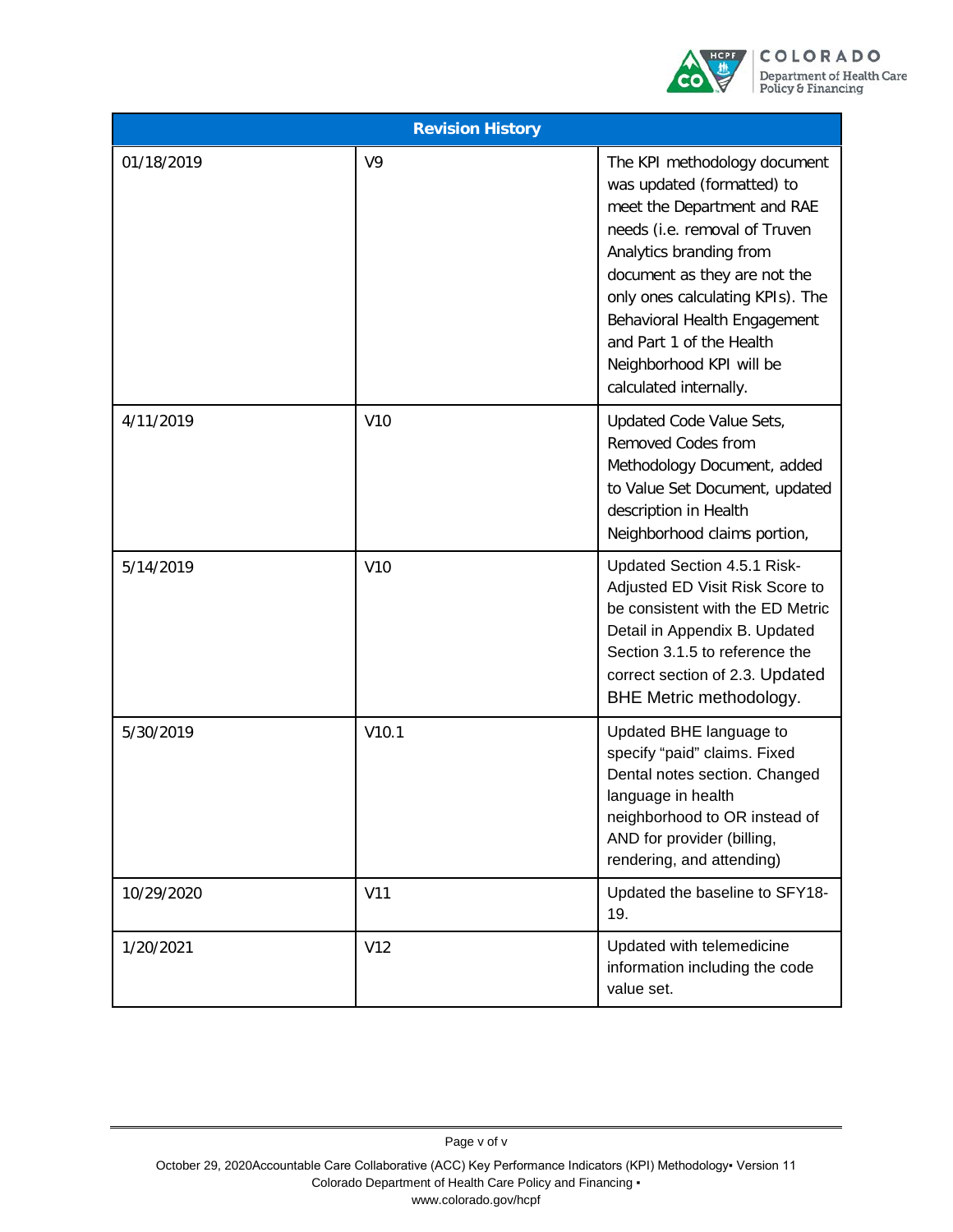

# <span id="page-5-0"></span>SECTION 1: **INTRODUCTION**

# <span id="page-5-1"></span>**1.1 Overview**

The Accountable Care Collaborative (ACC) Key Performance Indicators (KPI) Methodology document describes the approach the Department and IBM Watson Health (Truven Analytics) uses for calcuating the KPIs and historical KPIs of the ACC program.

Incentive Payments are a central component of the ACC Pay-for-Performance. Since the initiation of the ACC Program, the Department has made incentive payments for performance on identified Key Performance Indicators (KPIs) to signal program-level goals and objectives; encourage improved performance at the PCMP and regional level; and reward Regional Accountable Entities and managed care entities for meeting certain levels of performance. In Phase II of the ACC, incentive payments for KPIs are one of four components of Pay-for-Performance. They complement the Behavioral Health Incentive program and public reporting efforts.

The Phase II KPIs are designed to assess the functioning of the overall system and the individual RAEs and are not as focused on practice-level performance. For this reason, some of the measures are not traditional HEDIS or clinical measures. The Department has attempted to choose measures that indicate the RAEs' progress building a coordinated, community-based approach to serve the needs of Members, reduce costs, and promote health and wellbeing in their region.

## <span id="page-5-2"></span>**1.2 Purpose**

The purpose of this document is to describe the methodologies used to calculate KPI performance incentive payments for Regional Accountable Entities (RAEs) participating in the Accountable Care Collaborative (ACC) in State Fiscal Year (SFY) 20-21.

# <span id="page-5-3"></span>**1.3 Scope**

This document addresses only the methodology utilized to calculate the ACC KPIs and historical ACC KPI program measures. Though the Potentially Avoidable Costs measures is a KPI, it is not included in this document. Specification details can be found [here.](https://cohcpf.sharepoint.com/:w:/r/sites/RAE/_layouts/15/Doc.aspx?sourcedoc=%7BB03A4B51-587A-4615-AEC4-289363DFFB20%7D&file=RAE%20PAC%20KPI%20Spec%20SFY20-21.docx&action=default&mobileredirect=true&cid=f61d5576-84d7-41ed-8c4c-16a77d522b1b)

## <span id="page-5-4"></span>**1.4 Document Maintenance**

This document will be reviewed annually at the start of the new State Fiscal Year and updated as necessary. This document contains a Revision History log on the Document Information page (see page [ii\)](#page-1-0). When changes occur, the version number will be updated to the next increment as well as the revision date and change description. Unless otherwise noted, the author of the revision will be the document's author, as identified in the Document Identification table, which is also on the Document Information page.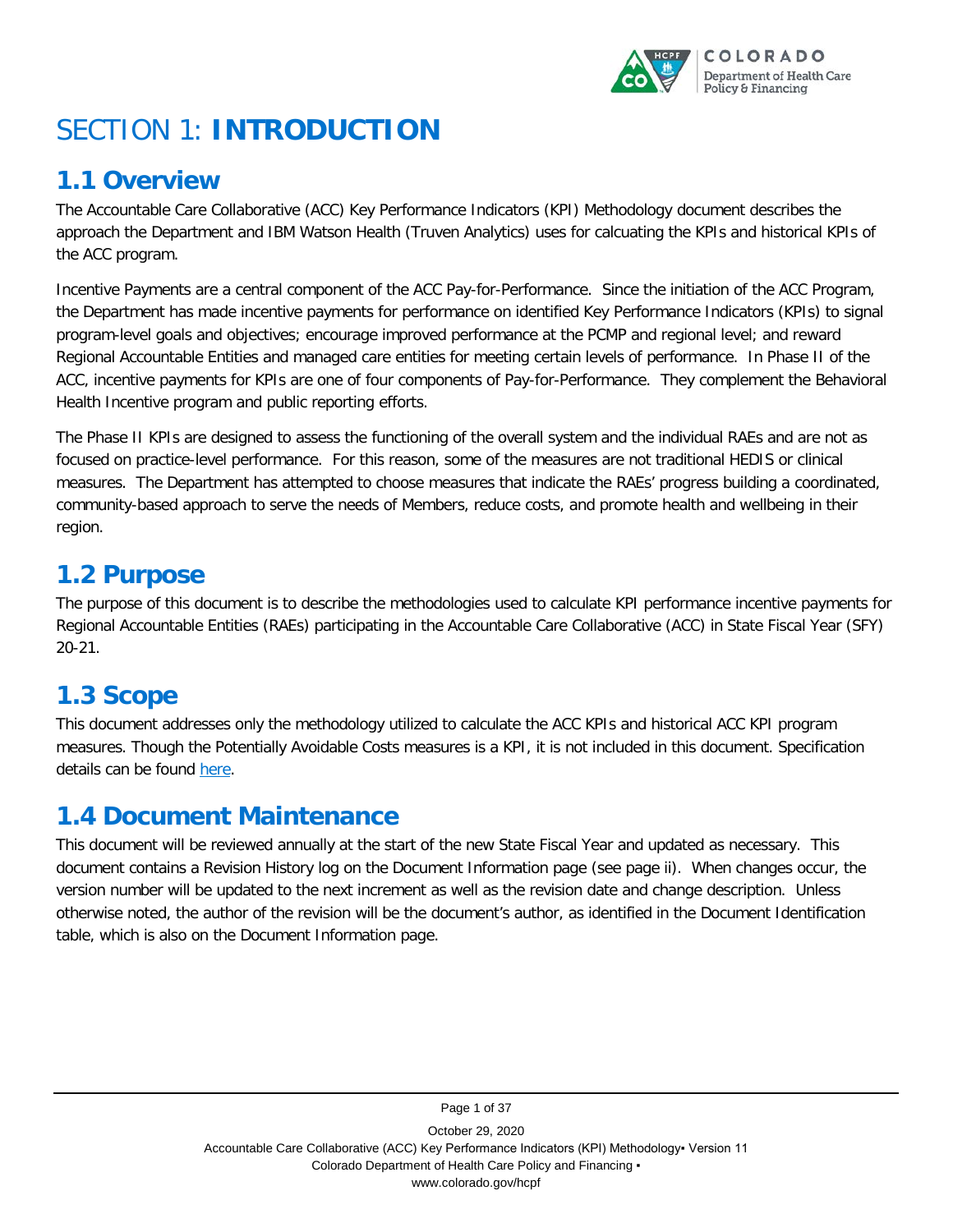

# <span id="page-6-0"></span>SECTION 2: **DATA REQUIREMENTS**

The KPIs are calculated for Regional Accountable Entities (RAEs) and Primary Care Medical Providers (PCMPs) participating in the Accountable Care Collaborative (ACC) program based on the members' utilization of services.

# <span id="page-6-1"></span>**2.1 Background**

ACC population: Four dollars of the per-member per-month (PMPM) payment to each RAE is withheld by the Department of Health Care Policy and Financing (the Department). RAEs are eligible to receive the four dollar withhold by achieving performance thresholds for the KPIs including:

- Behavioral Health Engagement
- Dental Visits
- Well Visits
- Prenatal Engagement
- Emergency Department (ED) Visits
- Potentially Avoidable Costs<sup>[1](#page-6-4)</sup>
- Health Neighborhood

Each KPI calculation is based on the utilization of services by the population enrolled in the ACC. The following sections describe the differences in the methodologies used to calculate and evaluate these measures.

# <span id="page-6-2"></span>**2.2 Evaluation and Baseline Period**

Monthly, KPI performance is calculated. Each evaluation period is twelve rolling months of data based on service/eligibility dates allowing for three months of claims runout. The baseline period is calculated for: Dental Visits, Well Visits, Prenatal Engagement, ED Visits, the claims portion of the Health Neighborhood metric, Postpartum Visits, and Well Child Checks (Ages 3-9). However, the Behavioral Health Engagement baseline will be calculated by the Department on a quarterly basis. The baseline for State Fiscal Year 2021 is July 1, 2018 through June 30, 2019, or SFY2018-19. September 2018 RAE Enrollment will be applied to the baseline time period. RAEs will be given access to PROMETHEUS PAC results that are based on fee-for-service (FFS) claims and managed care encounters. RAEs will use these results to determine the areas of opportunity and to develop a) an action plan and b) a milestone weight table. PAC Specification details can be found [here](https://cohcpf.sharepoint.com/:w:/r/sites/RAE/_layouts/15/Doc.aspx?sourcedoc=%7BB03A4B51-587A-4615-AEC4-289363DFFB20%7D&file=RAE%20PAC%20KPI%20Spec%20SFY20-21.docx&action=default&mobileredirect=true&cid=f61d5576-84d7-41ed-8c4c-16a77d522b1b).

The baseline time period will be updated each year to align with the most recent full year of performance data. Due to claims runout and processing, the baseline year will generally be two years behind the performance year.

# <span id="page-6-3"></span>**2.3 Baseline Population**

-

Starting in evaluation period SFY20-21, all members with full Medicaid will be mandatorily enrolled into the ACC program. All baseline and evaluation period populations will include all members with full Medicaid residing in each of the seven regions.

October 29, 2020 Accountable Care Collaborative (ACC) Key Performance Indicators (KPI) Methodology• Version 11 Colorado Department of Health Care Policy and Financing ▪ www.colorado.gov/hcpf

Page 2 of 37

<span id="page-6-4"></span><sup>1</sup> This measure will be calculated by the Department, therefore the methodology is not included in this document.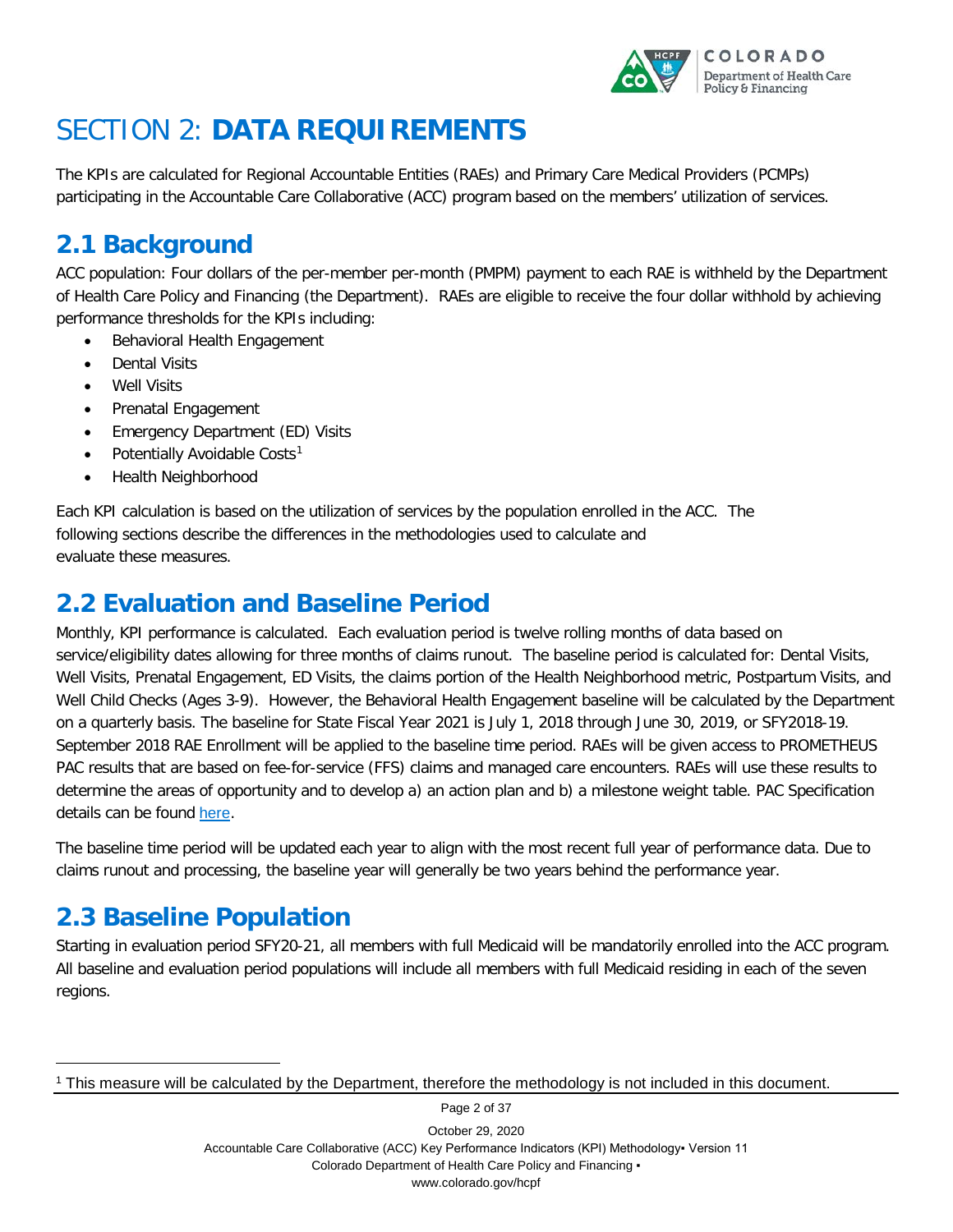

Note: Full Medicaid is defined as having a primary benefit plan of Medicaid State Plan Title Nineteen (PRMY\_BPLAN\_CD='TXIX') in the ACC Snapshot.

#### **Medicaid Enrollment:**

- Dental Visits, Prenatal Engagement, Well Visits, and Health Neighborhood include all members who have full Medicaid at the end of the evaluation period according to the ACC Snapshot.
- ED Visits includes members who have full Medicaid any time during the evaluation period. Enrollment at the end of the evaluation period is not required. This is because ED Visits is a PKPY metric and is based off an event or events that can occur at any time during the evaluation period.
- Behavioral Health Engagement will be based on the regional penetration rate and use of the six short-term behavioral health therapy codes for SFY18-19.

#### **Exclusions:**

• Members who are enrolled in any physical health Medicaid managed care plan for more than three months any time during the baseline period. This exclusion applies to all KPIs except the PAC measure, and Health Neighborhood Part 1.

Note: these members are identified by the managed care enrollment spans on the ACC Snapshot (MTH\_ACC\_CLNT\_SNPSHT\_V). Please note that retroactive enrollment changes are not captured in the ACC snapshot. There are instances where enrollment spans change, which cause misalignment between the current record of enrollment (CLNT\_ENRL\_FACT\_V) and the ACC Snapshot. The ACC Snapshot is used for this exclusion.

# <span id="page-7-0"></span>**2.4 Evaluation Population**

The KPI population varies slightly by KPI:

#### **ACC Enrollment:**

- Behavioral Health Engagement, Dental Visits, Prenatal Engagement, and Well Visits include all members who are enrolled in the ACC program at the end of the evaluation period according to the ACC Snapshot.
- ED Visits includes members who were enrolled in the ACC at any time during the evaluation period. Enrollment at the end of the evaluation period is not required. This is because ED Visits is a PKPY and is based off an event or events that can occur at any time during the evaluation period.

#### **Exclusions:**

• Members who are enrolled in any physical health Medicaid managed care plan for more than three month any time during the evaluation period. Note: these members are identified by the managed care enrollment spans on the ACC Snapshot (MTH\_ACC\_CLNT\_SNPSHT\_V). Please note that retroactive enrollment changes are not captured in the ACC snapshot. There are instances where enrollment spans change, which cause misalignment between the current record of enrollment (CLNT\_ENRL\_FACT\_V) and the ACC Snapshot. The ACC Snapshot is used for this exclusion.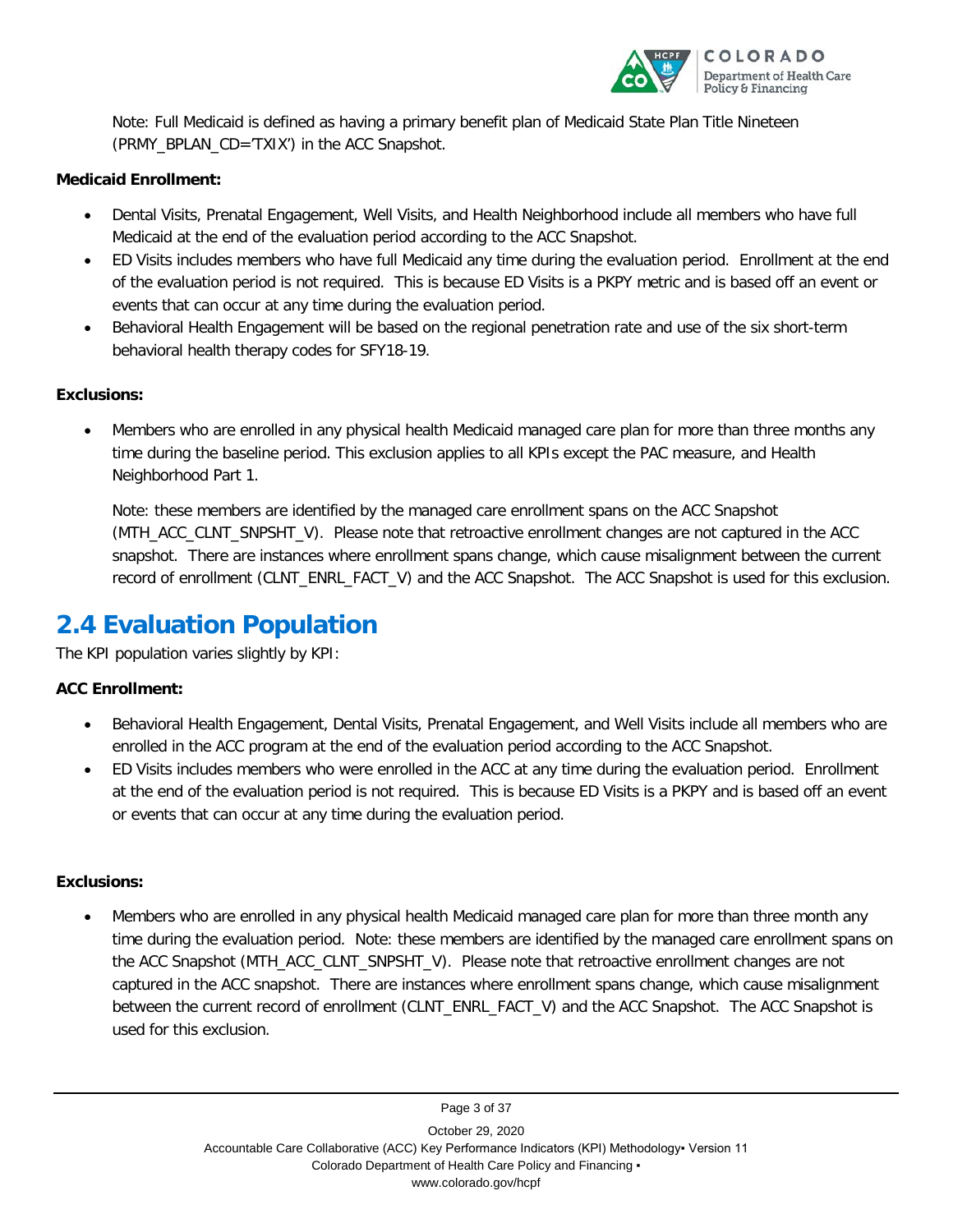

# <span id="page-8-0"></span>**2.5 Claims Selection Criteria**

The following criteria are used to select the claims to calculate the KPIs:

- Include:
	- o Both facility and professional claims
	- o Paid claims and Encounters (with three months runout)
	- o Only current records
	- o Last claim (after all adjustments have been taken)
	- o Encounters:
		- − Dental Visits will include dental encounters
		- Behavioral Health Engagement includes behavioral health and physical health encounters
- **Exclude** 
	- o Deleted records

# <span id="page-8-1"></span>**2.6 Payment Schedule**

Incentive payment files will be submitted to DXC on the third Thursday of the third month of each quarter and will cover the 3-month measurement period from six months prior. For example, incentive payment files submitted at the end of March 2021 would correspond to performance from the July 1, 2020 – September 30, 2020 measurement period. Use the following table to monitor the monthly payment schedule.

| July          | Aug | Sept '20 | Oct          | Nov | <b>Dec '20</b> | <b>Jan</b> | $\vert$ Feb | March '21                                                                                 | <b>April</b> | <b>May</b> | <b>June '21</b>                                                                             |
|---------------|-----|----------|--------------|-----|----------------|------------|-------------|-------------------------------------------------------------------------------------------|--------------|------------|---------------------------------------------------------------------------------------------|
| $^{\prime}20$ | '20 |          | $20^{\circ}$ | '20 |                | '21        | '21         |                                                                                           | '21          | '21        |                                                                                             |
|               |     |          |              |     |                |            |             | Submit incentive<br>payment file for<br>measurement<br>period Jul 2020 -<br>Sep 2020 (Q1) |              |            | Submit incentive<br>payment file for<br>measurement<br>period Oct 2020<br>$-$ Dec 2020 (Q2) |
|               |     |          |              |     |                |            |             |                                                                                           |              |            |                                                                                             |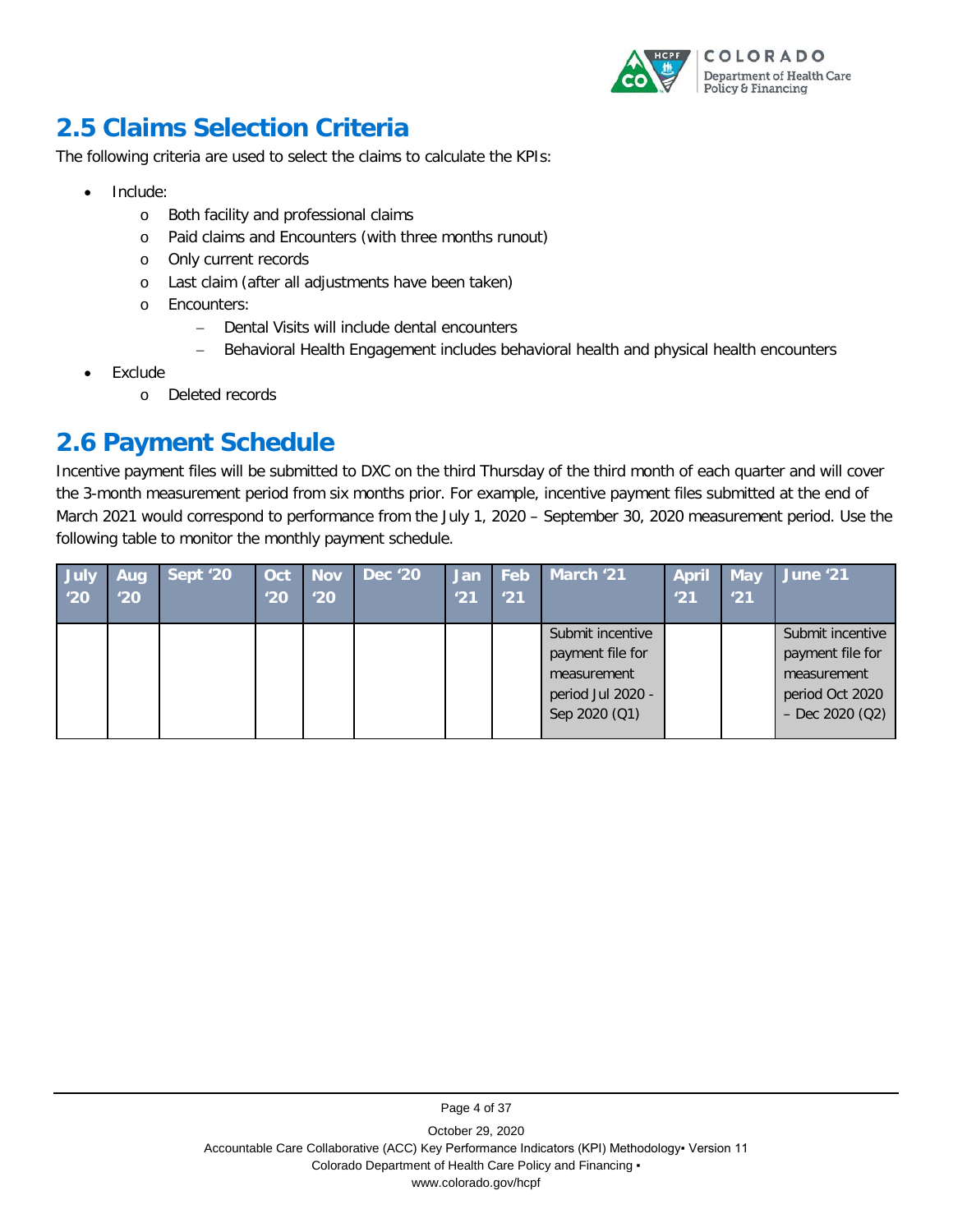

# <span id="page-9-0"></span>SECTION 3: **KEY PERFORMANCE INDICATORS AND OTHER PROGRAM MEASURES**

The section below outlines the steps for creating the KPIs and other measures. For detailed specifications, please refer to Appendix B: KPI Measure Specifications.

### <span id="page-9-1"></span>**3.1 Overview**

The data displayed within the Data Analytics Portal will allow the state, RAEs and PCMPs to view how their members are performing on seven KPIs and three additional measures that are not paid out on. There are two tiers (targets) set for each KPI, which determine how much of the withheld four dollars each PCMP and RAE can earn by meeting each tier. The seven KPIs are as follows:

- Behavioral Health Engagement
- Dental Visits
- Well Visits

-

- Prenatal Engagement
- Emergency Department (ED) Visits
- Potentially Avoidable Costs<sup>[2](#page-9-3)</sup>
- Health Neighborhood

Note: KPIs will be based on Paid Claims and Encounters. Telemedicine visits and services are included in KPI calculations as long as Department policy allows for reimbursement. See the most recent Code Value Set posted on the Department [website](https://www.colorado.gov/pacific/hcpf/accountable-care-collaborative-phase-ii-provider-and-stakeholder-resource-center) for more details.

The other ACC program measures, which are not utilized for incentive payments, but are used as an indicator of performance within the data analytics portal are:

- Postpartum Follow-up Care
- Well-Child Checks (WCC) Ages 3-9
- 30-Day Follow-Up Care Following Inpatient Discharge

Note: Legacy Non-KPI Measures will be based on Paid Claims Only.

### <span id="page-9-2"></span>**3.1.1 KPI: Behavioral Health Engagement**

The denominator for Behavioral Health Engagement is all members who are enrolled in the ACC as of the last day of the last month of the rolling 12-month evaluation period. To be counted in the numerator, members must receive at least one behavioral health service delivered either in primary care settings or under the capitated behavioral health benefit within the 12-month evaluation period.

**Behavioral Health Engagement (%) = # Unique Members Who Received At least One Behavioral Health Service / # Unique Members Enrolled in the ACC**

October 29, 2020 Accountable Care Collaborative (ACC) Key Performance Indicators (KPI) Methodology• Version 11 Colorado Department of Health Care Policy and Financing ▪ www.colorado.gov/hcpf

Page 5 of 37

<span id="page-9-3"></span><sup>&</sup>lt;sup>2</sup> This measure will be calculated by the Department, therefore the methodology is not included in this document.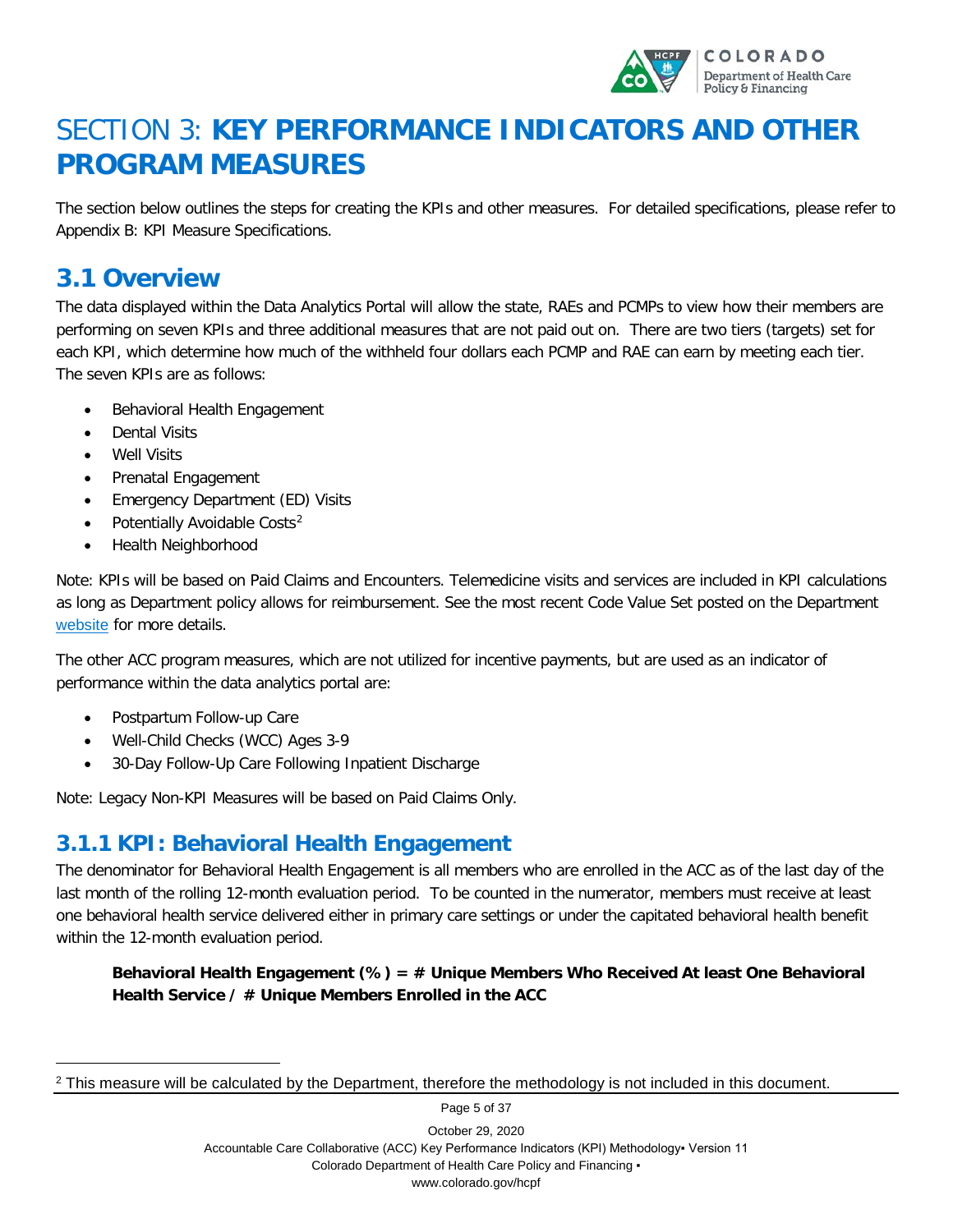

### <span id="page-10-0"></span>**3.1.2 KPI: Dental Visits**

The denominator for Dental Visits includes all members who are enrolled in the ACC as of the last day of the last month of the rolling 12-month evaluation period. To be counted in the numerator, members must receive at least one dental service (medical or dental claim) within the 12-month evaluation period.

#### **Dental Visits (%) = # Unique Members Who Received At least One Dental Service / # Unique Members Enrolled in the ACC**

### <span id="page-10-1"></span>**3.1.3 KPI: Well Visits**

The denominator for Well Visits includes all members who are enrolled in the ACC as of the last day of the last month of the rolling 12-month evaluation period. To be counted in the numerator, members must have at least one well visit within the 12-month evaluation period.

#### **Well Visit (%) = # Unique Members Who Received At least One Well Visit / # Unique Members Enrolled in the ACC**

### <span id="page-10-2"></span>**3.1.4 KPI: Prenatal Engagement**

The denominator for Prenatal Engagement includes all deliveries for members enrolled in the ACC as of the end of the rolling 12-month evaluation period. Members may have multiple deliveries within the evaluation period. To be counted in the numerator, members must have at least one prenatal visit within 40 weeks prior to the delivery and be Medicaid enrolled at least 30 days prior to the delivery.

#### **Prenatal Engagement (%) = # of Deliveries with at Least One Prenatal Visit / # Deliveries**

### <span id="page-10-3"></span>**3.1.5 KPI: Emergency Department Visits PKPY (Risk Adjusted)**

Member months for all members within the population as specified in Section 2.3 are included in the denominator for this measure. An ED visit will be counted in the numerator if it does not result in an inpatient admission. To normalize this measure, it is expressed as a per thousand member months per year (PKPY), meaning the rate is multiplied by 12,000 for the evaluation period. The PKPY is then risk adjusted using a RAE risk weight. The risk adjusted ED Visits PKPY will be used for payment.

#### **Actual ED Visits PKPY = # ED Visits / # Member Months \*12000**

#### **Risk Adjusted ED Visits PKPY = Actual ED Visits PKPY / Average ED RAE Risk Weight**

### <span id="page-10-4"></span>**3.1.6 KPI: Health Neighborhood**

Health Neighborhood is a composite measure made up of two parts. Part 1 calculates the percentage of RAE's PCMP's with Colorado Medical Society's Primary Care-Specialty Care Compacts in effect with specialty care providers. Part 2 calculates the percentage of members who had an outpatient visit with a specialist who saw a PCMP within 60 days prior to the specialist visit and included a referring PCMP on the claim. The denominator for Part 2 of the Health Neighborhood measure includes all specialty visits for members enrolled in the ACC as of the end of the rolling 12-month evaluation period. Members may have multiple visits within the evaluation period. To be counted in the numerator, members must have at least one PCMP visit within 60 days prior to the specialty visit and a PCMP must be listed as the referring provider on the specialty claim (denominator claim).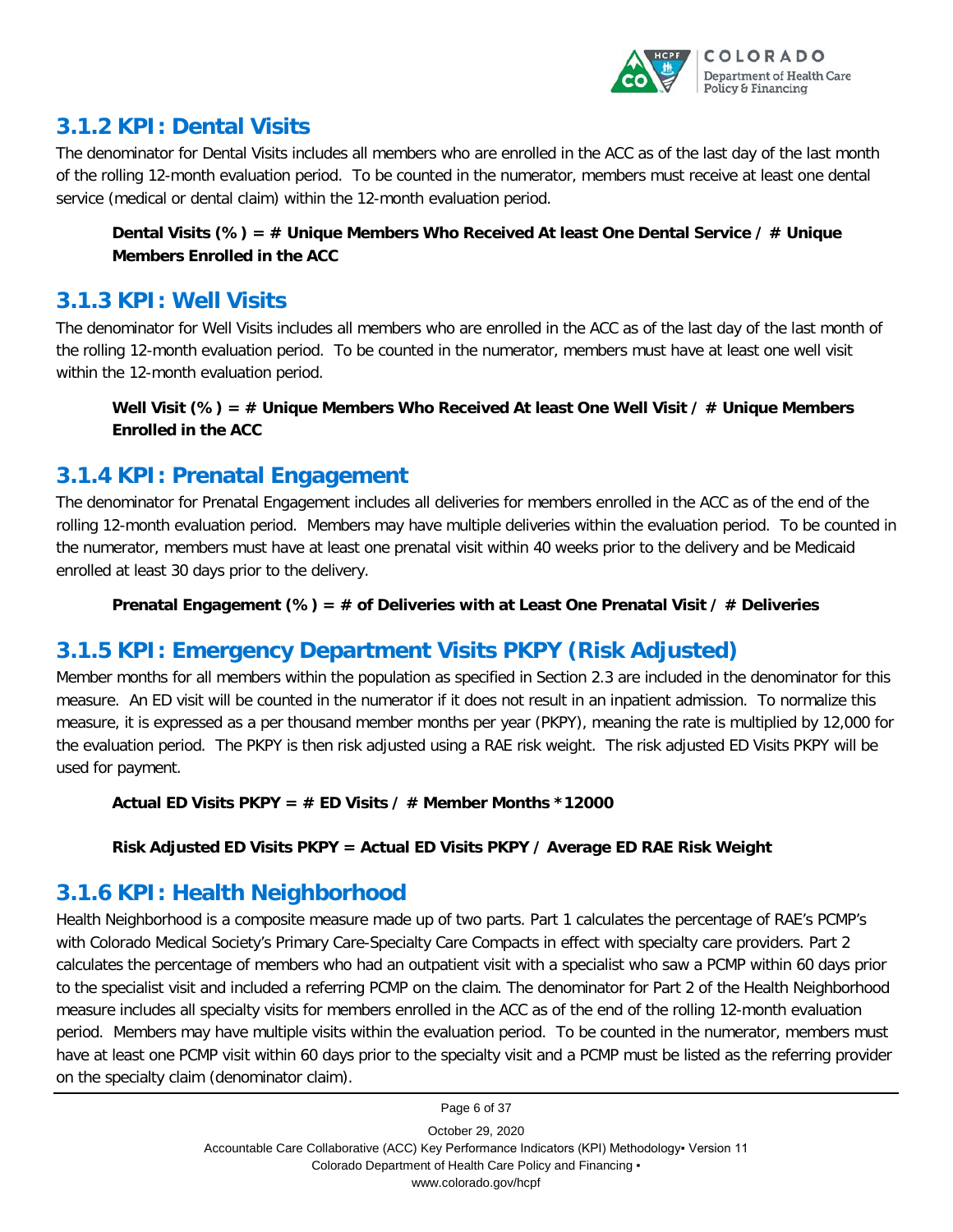

**Health Neighborhood (Part 2) = # of Specialty Visits with at Least One PCMP Visit AND PCMP Referral on the Claim / # Specialty Visits**

### <span id="page-11-0"></span>**3.1.7 Other Program Measure: Postpartum Follow-Up Care**

The denominator for Postpartum Follow-Up Care includes the number of live deliveries for members enrolled in the ACC as of the end of the evaluation period. Members may have multiple deliveries within the evaluation period. The evaluation period for this KPI is offset by 56 days from the current rolling 12-month period to allow up to 56 days following the delivery for a follow-up visit to occur. For example, if the evaluation period ends 12/31/2020, the delivery date range utilized would be 11/05/2019 to 11/06/2020. Due to some inconsistencies in coding that were discovered, delivery visits are consolidated in the following manner: service dates that occurred within 60 days of each other were assumed to have occurred within the same delivery; service dates that were more than 60 days apart were considered separate deliveries. In these cases, the first service date in the chain of claims is considered the delivery date.

A numerator follow-up visit is considered compliant if it was between 21 and 56 days following the delivery.

**Postpartum Follow-Up Care Rate (%) = # Deliveries with at Least One Postpartum Visit / # Deliveries** 

### <span id="page-11-1"></span>**3.1.8 Other Program Measure: Well-Child Checks (Ages 3-9)**

The denominator for Well-Child Checks includes children ages 3-9 years old as of the end of the evaluation period, who are enrolled in the ACC on the snapshot date to meet the numerator, the child must have a well-child check during the measurement year.

**Well-Child Check Rate (%) = # Unique Members Who Received At least One Well-Child Check / # Unique Members Eligible for a Well-Child Check Ages 3-9**

### <span id="page-11-2"></span>**3.1.9 Other Program Measure: 30-Day Follow-Up Care Following Inpatient Discharge**

The denominator for this measure is the count of inpatient discharges for those members enrolled in the ACC at the end of the evaluation period. A single member may have multiple inpatient discharges counted towards the denominator. However, inpatient discharges that result in a readmission within 30 days or death will not be counted in the denominator. Following discharge, an evaluation and management (E&M) claim within 30 days will fulfill the numerator requirement (only one is needed, multiple follow-up E&M visits will not count multiple times in the numerator).

#### **30-Day Inpatient Follow-Up Rate (%) = # Inpatient Discharges with 30-Day Follow-Up Visit / # Inpatient Discharge**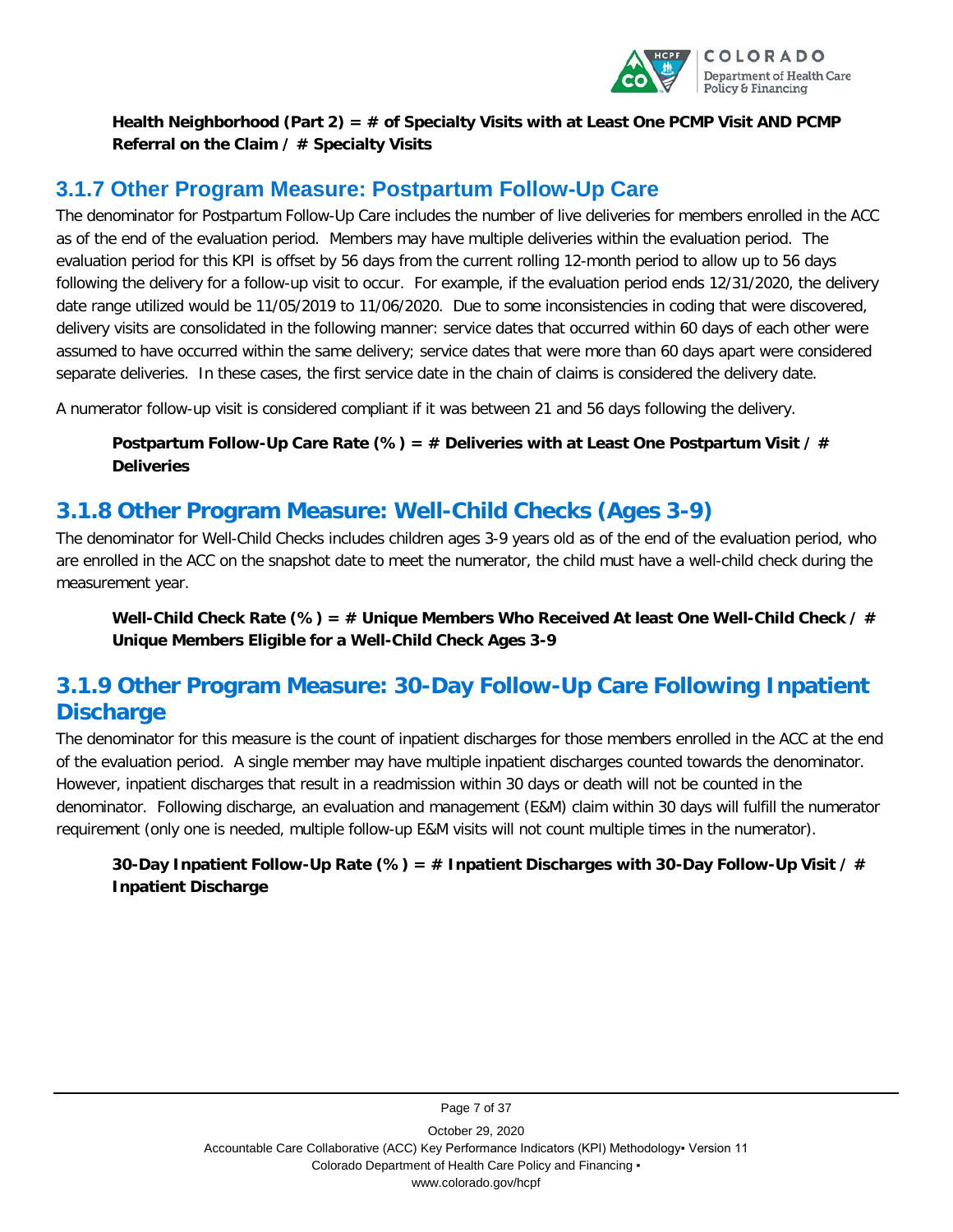

# <span id="page-12-0"></span>SECTION 4: **RISK ADJUSTMENT**

The ED Visit KPI is the only measure that is risk adjusted. The risk adjustment methodology used for this measure is outlined below.

# <span id="page-12-1"></span>**4.1 Overview**

Healthcare cost and utilization for a given population are dependent on the health status of that population. When comparing the per capita experience of various member populations at a summary level, population-based risk adjustment makes the comparison more analytically valid by considering underlying member risk, by looking at member acuity, or level of severity of illness. Once the level of riskiness of a RAEs population is considered by weighting their results, we can make comparisons across RAEs in a meaningful way.

Diagnostic Cost Groupers (DCGs), a healthcare risk assessment method created and licensed through Verscend®, Inc., are used to risk adjust population-based performance and baselines. The DCG models are patient classification systems that evaluates and forecasts healthcare utilization and costs. The models use data from a specific timeframe to predict the healthcare cost of individuals. The predictions are based on the conditions and diseases for which an individual receives treatment over the past year, and the age and gender of the individual.

# <span id="page-12-2"></span>**4.2 DCG Extract**

### <span id="page-12-3"></span>**4.2.1 Eligibility Records**

DCGs are calculated for all Medicaid members for a given month. The following fields are utilized for eligibility:

- Member ID
- Age (in years) as of reporting period end date
- Gender
- Eligible months number of months eligible (partial months are counted as full months)

### <span id="page-12-4"></span>**4.2.2 Medical Claims**

For members in the population, the following fields are required for medical claims:

- Member ID
- Diagnosis codes all diagnosis codes and which version, ICD-9/ICD-10
- Claim service start/end dates
- Service location ER, inpatient, other
- Source inpatient facility, outpatient, long-term care, diagnostics, DME, or other services
- Medical expenditure total paid amount

Page 8 of 37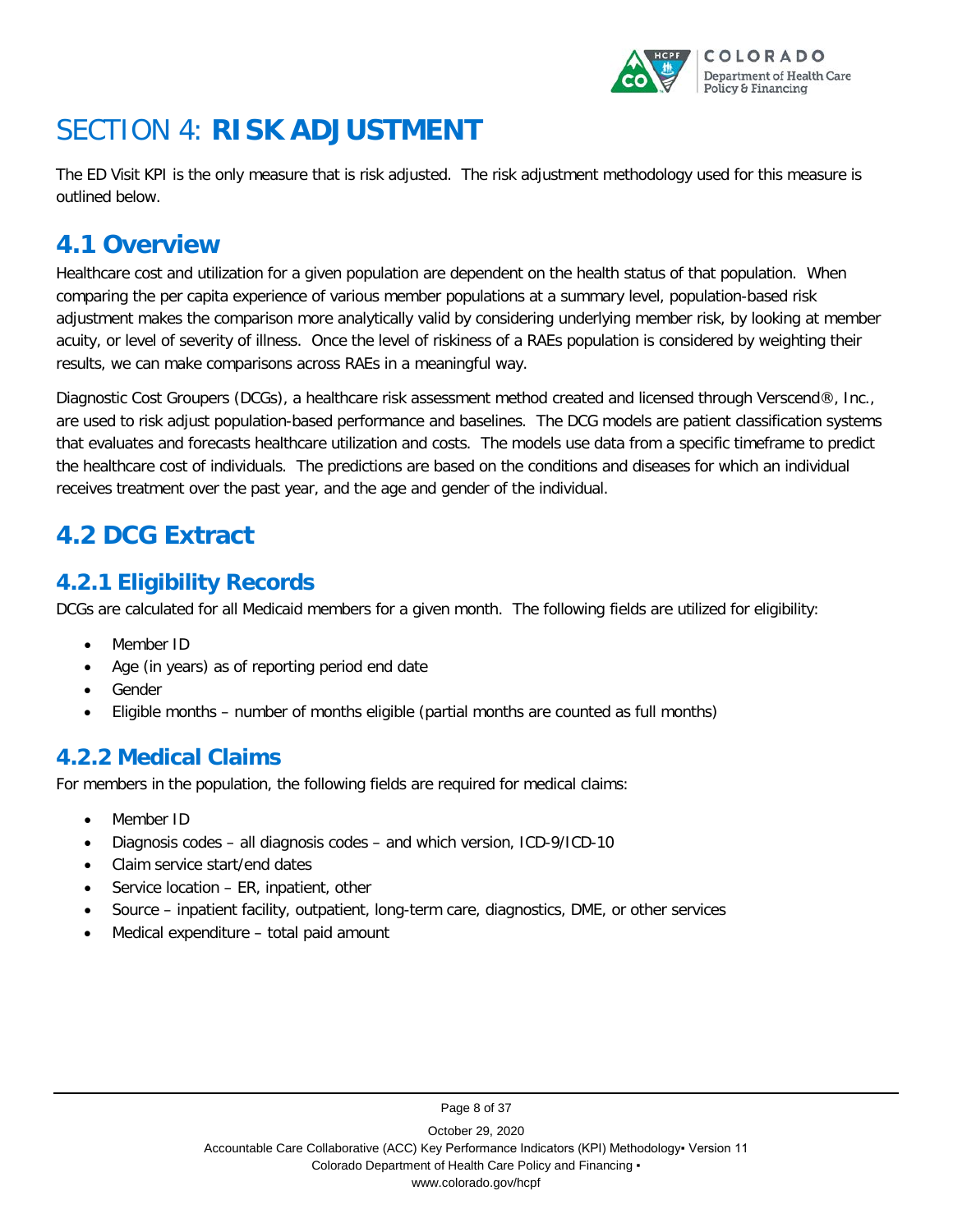

# <span id="page-13-0"></span>**4.3 Software Parameters**

Verscend's DCG software allows for multiple configuration parameters to be set. The following are the parameters utilized for ED visits:

- Partial eligibility is allowed (i.e. partial month of eligibility);
- The risk adjustment model that is run is: Medicaid FFS All-Medical Predicting Concurrent Total Risk (#73)

# <span id="page-13-1"></span>**4.4 Model Output**

The outputs of the DCG software are raw cost risk score (ranging from 0.000 to 999.000) and an aggregated diagnostic cost grouper (ADCG) per member. The ADCG categorizes the raw cost risk scores into the five risk levels listed below.

| <b>DCG Range</b> | <b>ADCG Value</b>     |
|------------------|-----------------------|
| 0.000 to 0.499   | 0.00 (very low risk)  |
| 0.500 to 0.999   | $0.50$ (low risk)     |
| 1,000 to 2,499   | 1.00 (moderate risk)  |
| 2.500 to 7.499   | 2.5 (high risk)       |
| 7.500 and higher | 7.50 (very high risk) |

# <span id="page-13-2"></span>**4.5 Rescaling**

After running the DCG software, several calculations must be done to convert the raw cost risk scores into an ED visit risk weight by RAE region, as explained below.

### <span id="page-13-3"></span>**4.5.1 Risk-Adjusted ED Visit Risk Score**

The relationship of the risk score that is predicted by the DCG cost model to the member's cost is linear, meaning that the higher the cost for a member, the higher their risk score is. Due to the nature of ED Visits, when translating this cost risk score to ED Visits, the relationship is no longer linear. To account for this skewed relationship, the cost risk scores get categorized into "buckets" called diagnostic cost groups (DCGs), to better predict this utilization measure. Annually, Truven Health updates their ED Visit risk scale "buckets" based on Medicaid MarketScan data. ED visits risk score buckets are defined using the following criteria:

- (Claim Type O, C, M, B
- AND (Revenue Code in (0450, 0451, 0452, 0456, 0459, 0981)
- OR CPT Procedure Code in (99281, 99282, 99283, 99284, 99285)
- OR (Place of Service = 23
- AND CPT Procedure Codes  $>$  = 10030 and  $<$  = 69979)))

From the DCG, Truven Health generates an ED risk score for each member. The bucketed risk score is used to calculate ED Risk Adjustment. The bucketing is also used to do a transformation of the cost score into predicting ED likelihood. Below is the table of buckets.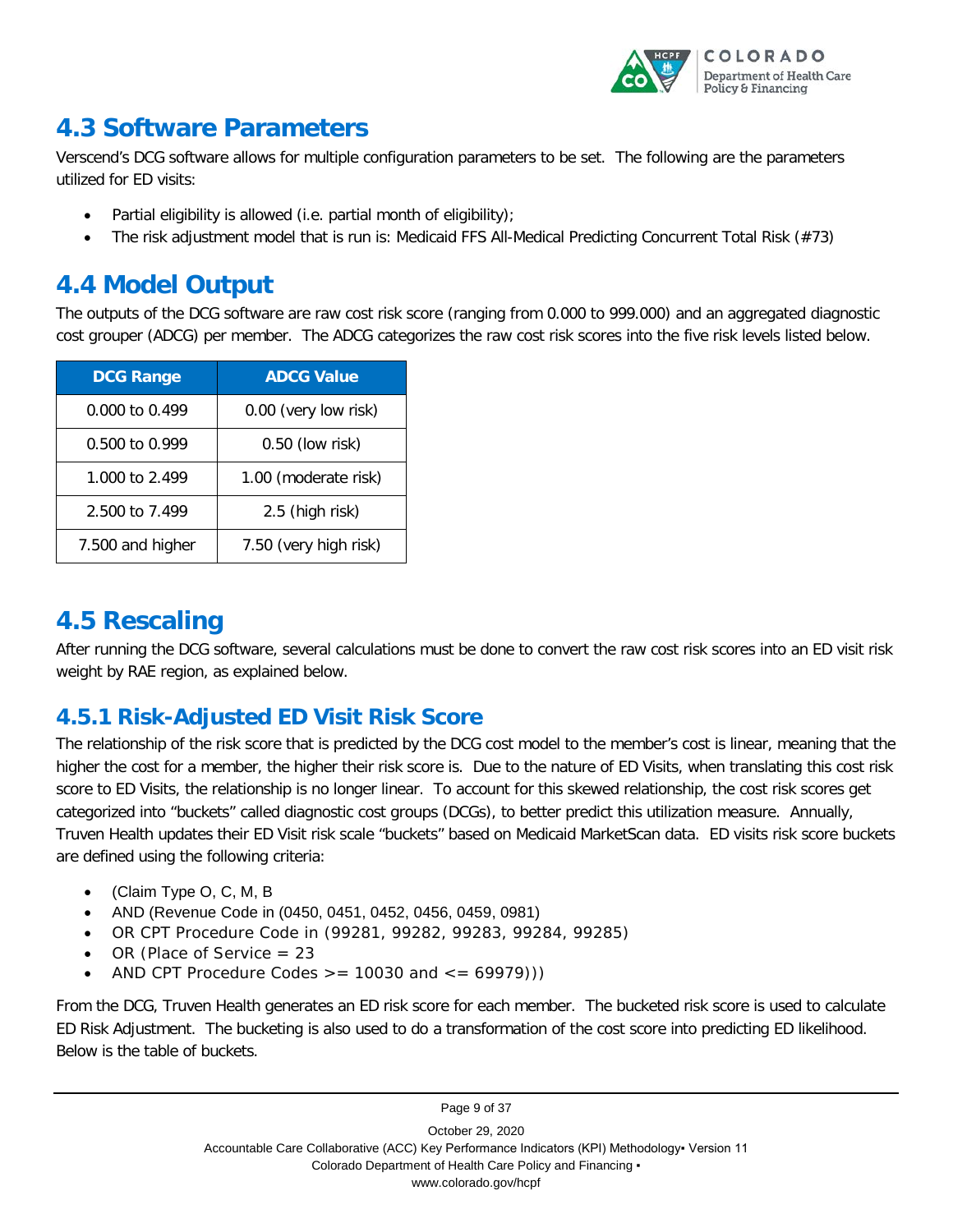

| <b>DCG Risk Score</b><br><b>Minimum</b> | <b>DCG Risk Score</b><br><b>Maximum</b> | <b>ED Visit</b><br><b>Risk Score</b> |
|-----------------------------------------|-----------------------------------------|--------------------------------------|
| 0.000                                   | 0.099                                   | 0.068                                |
| 0.100                                   | 0.199                                   | 0.154                                |
| 0.200                                   | 0.299                                   | 0.298                                |
| 0.300                                   | 0.399                                   | 0.467                                |
| 0.400                                   | 0.499                                   | 0.642                                |
| 0.500                                   | 0.699                                   | 0.863                                |
| 0.700                                   | 0.999                                   | 1.235                                |
| 1.000                                   | 1.499                                   | 1.714                                |
| 1.500                                   | 1.999                                   | 2.265                                |
| 2.000                                   | 2.499                                   | 2.808                                |
| 2.500                                   | 2.999                                   | 3.231                                |
| 3.000                                   | 3.999                                   | 3.731                                |
| 4.000                                   | 4.999                                   | 4.385                                |
| 5.000                                   | 5.999                                   | 5.029                                |
| 6.000                                   | 7.499                                   | 5.796                                |
| 7.500                                   | 9.999                                   | 6.866                                |
| 10.000                                  | 14.999                                  | 7.987                                |
| 15.000                                  | 19.999                                  | 9.069                                |
| 20.000                                  | 24.999                                  | 9.467                                |
| 25.000                                  | 29.999                                  | 10.900                               |
| 30.000                                  | 39.999                                  | 11.277                               |
| 40.000                                  | 49.999                                  | 11.399                               |
| 50.000                                  | 59.999                                  | 12.232                               |
| 60.000                                  | 69.999                                  | 14.701                               |
| 70.000                                  | and higher                              | 12.974                               |

October 29, 2020 Accountable Care Collaborative (ACC) Key Performance Indicators (KPI) Methodology• Version 11 Colorado Department of Health Care Policy and Financing ▪ www.colorado.gov/hcpf

Page 10 of 37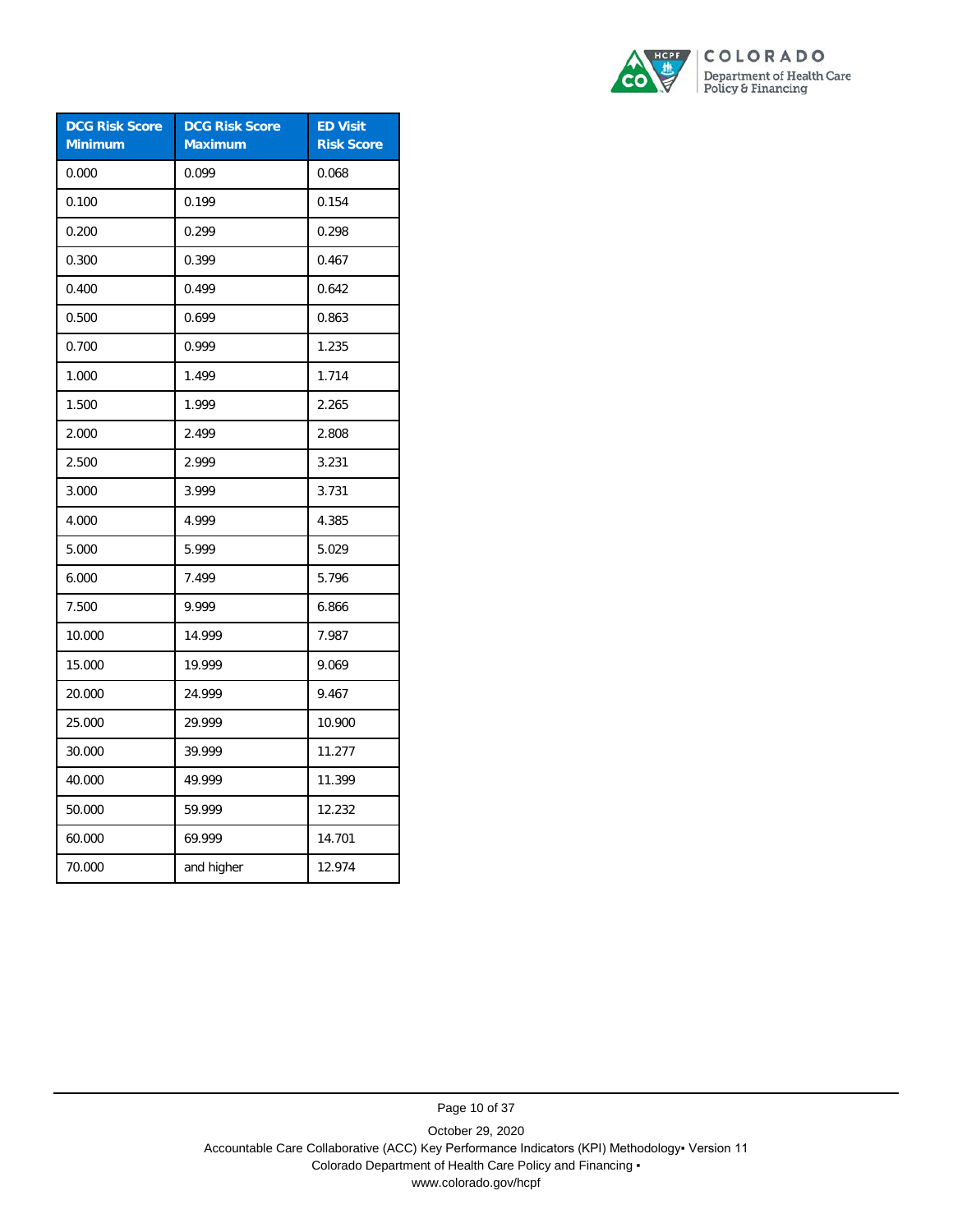

### <span id="page-15-0"></span>**4.5.2 Rescaled Cost Risk Score**

The ED risk score output is scaled based on the population from which Verscend derived its model (Medicaid MarketScan); therefore, to adjust these scores to the Colorado ACC population, the raw ED risk scores are divided by the overall ACC mean to calculate the rescaled ED risk score. Due to the high churn of the Medicaid population, a weighted average is used for the ACC mean. To calculate the weighted average, a member's raw ED risk score is multiplied by the number of months they are enrolled. Then, these values are summed for the entire population and divided by the total number of months of enrollment for the entire state.

#### **Average ED risk score** ∑(**raw ED risk score x member months) /** ∑(**member months)**

#### **Rescaled ED risk score = raw ED risk score / average ED risk score**

For example, if the ACC population consisted of the members in the example below, each member's raw ED risk score would be multiplied by their number of member months. This is then summed and divided by the total number of member months for everyone enrolled in Medicaid with full benefits (288.984/42 = 6.881), so the average ED risk score is 6.881. Then each member's raw ED risk score gets divided by this average to create the rescaled risk score, with those with higher risk being greater than 1.0 and those lower risk being less than 1.0.

| Member | <b>RAE</b><br>Region | <b>DCG Cost</b><br><b>Score</b> | Raw ED<br><b>Risk Score</b> | <b>ED</b><br><b>visits</b> | <b>Member</b><br><b>Months</b> | Raw ED Risk<br><b>Score Member</b><br><b>Months</b> | Average ED<br><b>Risk Score</b> | <b>Rescaled ED</b><br><b>Risk Score</b> |
|--------|----------------------|---------------------------------|-----------------------------|----------------------------|--------------------------------|-----------------------------------------------------|---------------------------------|-----------------------------------------|
| Α      |                      | 7.025                           | 5.796                       | 4                          | 12                             | 69.552                                              | 6.881                           | 0.842                                   |
| B      |                      | 9.014                           | 6.866                       | 3                          | 9                              | 61.794                                              | 6.881                           | 0.998                                   |
| B      | $\mathcal{P}$        | 9.014                           | 6.866                       | 2                          | 3                              | 20.598                                              | 6.881                           | 0.998                                   |
| С      | $\mathcal{P}$        | 13.012                          | 7.987                       | $\overline{2}$             | 10                             | 79.870                                              | 6.881                           | 1.161                                   |
| C      | $\Omega$             | 13.012                          | 7.987                       |                            | 2                              | 15.974                                              | 6.881                           | 1.161                                   |
| D      | 0                    | 8.203                           | 6.866                       | $\overline{2}$             | 6                              | 41.196                                              | 6.881                           | 0.998                                   |
| Total  |                      |                                 |                             |                            | 42                             | 288.984                                             |                                 |                                         |

The raw DCG cost score will appear on the My Members dashboard as an indicator of overall cost risk for the member compared to other Colorado Medicaid members with full Medicaid benefits.

### <span id="page-15-1"></span>**4.5.3 Risk-Adjusted ED Visits PKPY (ACC Statewide & by RAE Region)**

The ED Visit risk score is used to calculate the risk-adjusted ED Visit PKPY using the following formulas:

### **Average ED risk weight (RAE, ACC or Medicaid) =** ∑(**rescaled ED risk score x member months) /**  ∑(**member months)**

**Risk-Adjusted ED Visits PKPY = ED Visits PKPY / Average ED Risk Weight**

Page 11 of 37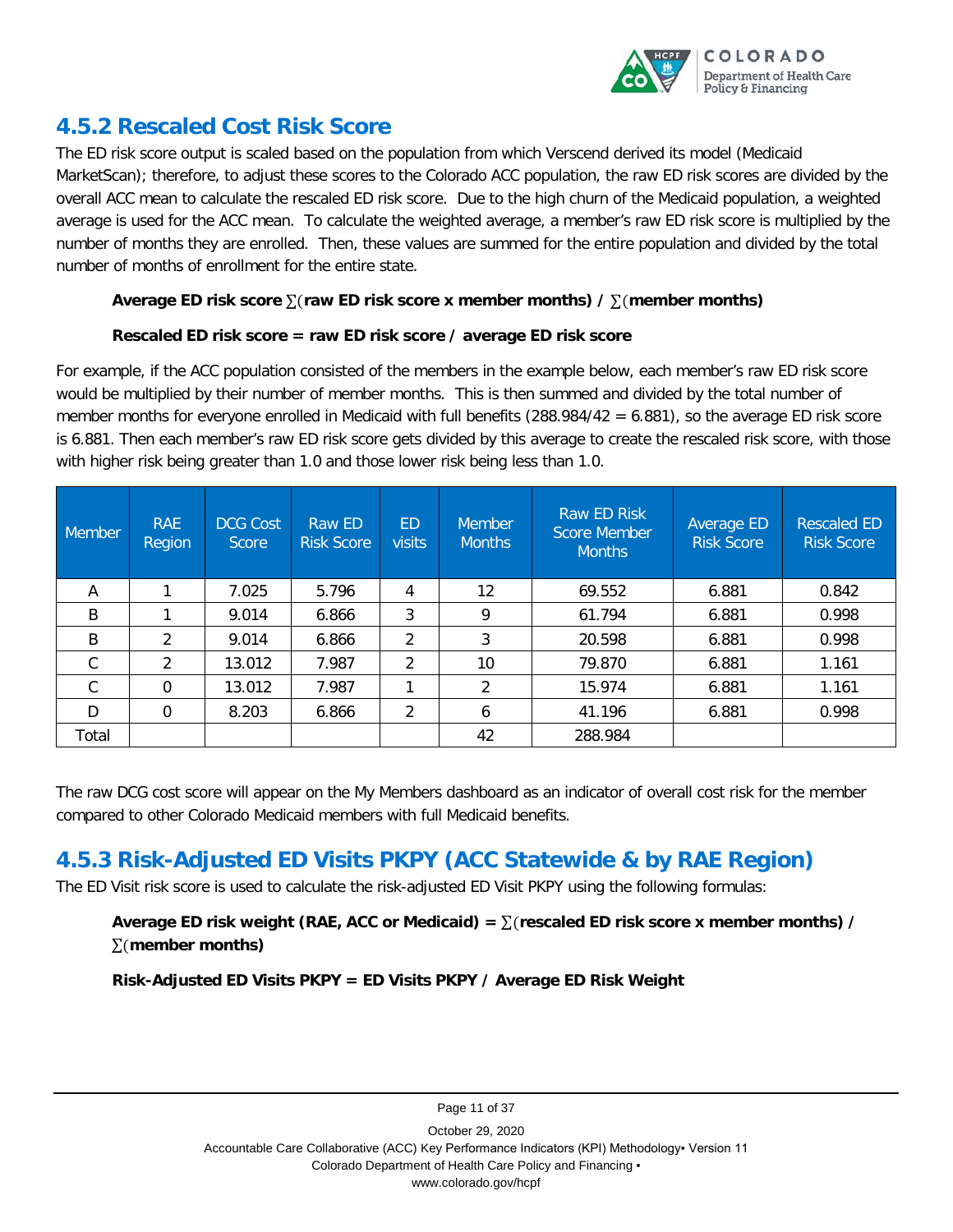

Using the same example above, the Average ED Risk Weight for all members statewide enrolled in the ACC would be 0.991. Since members may switch RAEs during the year, their risk scores and ED visits will be scaled to reflect their membership months in each RAE. The Average ED Risk Weight for RAE 1 would be 0.909. The Average ED Risk Weight for all of Medicaid would be 1.000.

| Aggregation | ED Visits PKPY* | Average ED Risk Weight<br>(RAE) | <b>Risk-Adjusted ED Visits</b><br><b>PKPY</b> |
|-------------|-----------------|---------------------------------|-----------------------------------------------|
| RAE 1       | 4000            | 0.909                           | 4400                                          |
| RAE 2       | 3692            | 1.123                           | 3287                                          |
| ACC         | 3882            | 0.991                           | 3918                                          |
| Medicaid    | 4000            | 000. ا                          | 4000                                          |

Page 12 of 37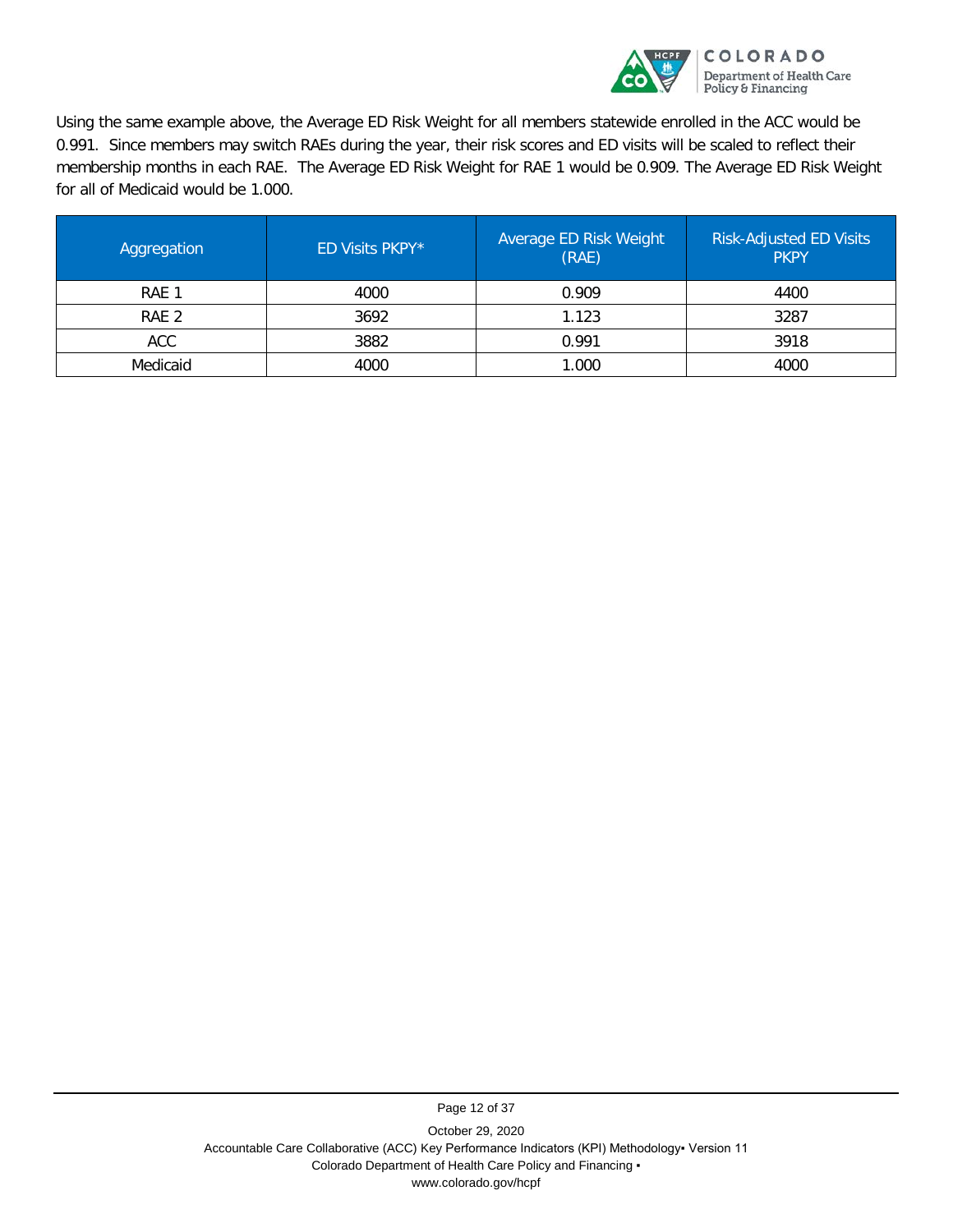

# <span id="page-17-0"></span>SECTION 5: **PAYMENT TIERS**

Targets for Tier 1 and Tier 2 incentive payments are established by the Department. Targets are based on an improvement percentage as compared to regional RAE performance during a baseline period. Two different targets are set for each KPI: Tier 1 Target and Tier 2 Target, which equate to different incentive payment amounts if a tier is met during the evaluation period.

# <span id="page-17-1"></span>**5.1 Incentive Payment Amounts PMPM**

The \$4 PMPM withhold will be evenly distributed among each of the KPI measures identified for the year

For the first year of the program, payment for the KPI's will be established as follows:

| <b>KPI</b>                                | <b>Tier 1 Payment</b> | <b>Tier 2 Payment</b> |
|-------------------------------------------|-----------------------|-----------------------|
| Behavioral Health Engagement <sup>3</sup> | \$0.428 PMPM          | \$0.571 PMPM          |
| Dental Visits                             | \$0.428 PMPM          | \$0.571 PMPM          |
| <b>Well Visits</b>                        | \$0.428 PMPM          | \$0.571 PMPM          |
| Prenatal Engagement                       | \$0.428 PMPM          | \$0.571 PMPM          |
| Emergency Department (ED) Visits          | \$0.428 PMPM          | \$0.571 PMPM          |
| Potentially Avoidable Costs <sup>4</sup>  | \$0.428 PMPM          | \$0.571 PMPM          |
| Health Neighborhood P1 (25%) <sup>5</sup> | \$0.143 PMPM          |                       |
| Health Neighborhood P2 (75%)              | \$0.321 PMPM          | \$0.428 PMPM          |

-

Page 13 of 37

<span id="page-17-2"></span><sup>3</sup> IBM does not currently pay out on this metric. The Department will calculate and pay this metric.

<span id="page-17-3"></span><sup>4</sup> This measure will be calculated by the Department, therefore the methodology is not included in this document.

<span id="page-17-4"></span><sup>5</sup> IBM does not currently pay out on this metric. The Department will calculate and pay this metric.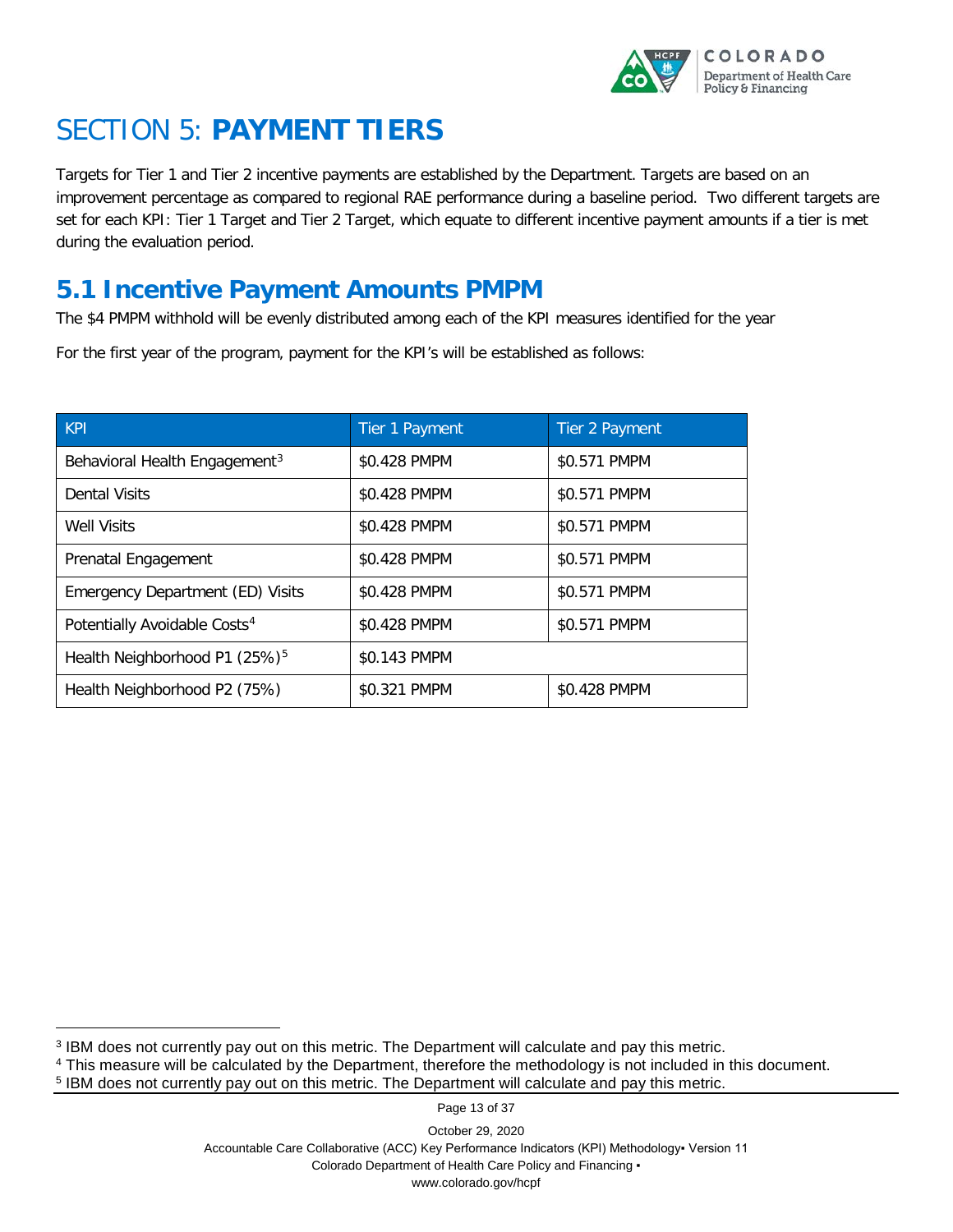

# <span id="page-18-0"></span>**APPENDIX A: GLOSSARY**

| <b>Acronym</b>                   | <b>Definition</b>                                                         |
|----------------------------------|---------------------------------------------------------------------------|
| <b>ACC</b>                       | Accountable Care Collaborative                                            |
| <b>BIDM</b>                      | Business Intelligence and Data Management System and Services             |
| <b>CMS</b>                       | Centers for Medicare and Medicaid Services                                |
| Colorado BIDM<br>SharePoint site | The SharePoint site that is hosted by Truven Health for the BIDM project. |
| <b>DCG</b>                       | Diagnostic Cost Group                                                     |
| E&M                              | <b>Evaluation and Management</b>                                          |
| <b>ED</b>                        | <b>Emergency Department</b>                                               |
| <b>HCPF</b>                      | Health Care Policy and Financing                                          |
| KPI                              | Key Performance Indicator                                                 |
| <b>MMP</b>                       | Medicare-Medicaid Program                                                 |
| <b>PCMP</b>                      | Primary Care Medical Provider                                             |
| <b>PKPY</b>                      | Per Thousand Per Year                                                     |
| <b>PPA</b>                       | Physician Performance Assessment                                          |
| <b>RAE</b>                       | Regional Accountable Entity                                               |

Page 14 of 37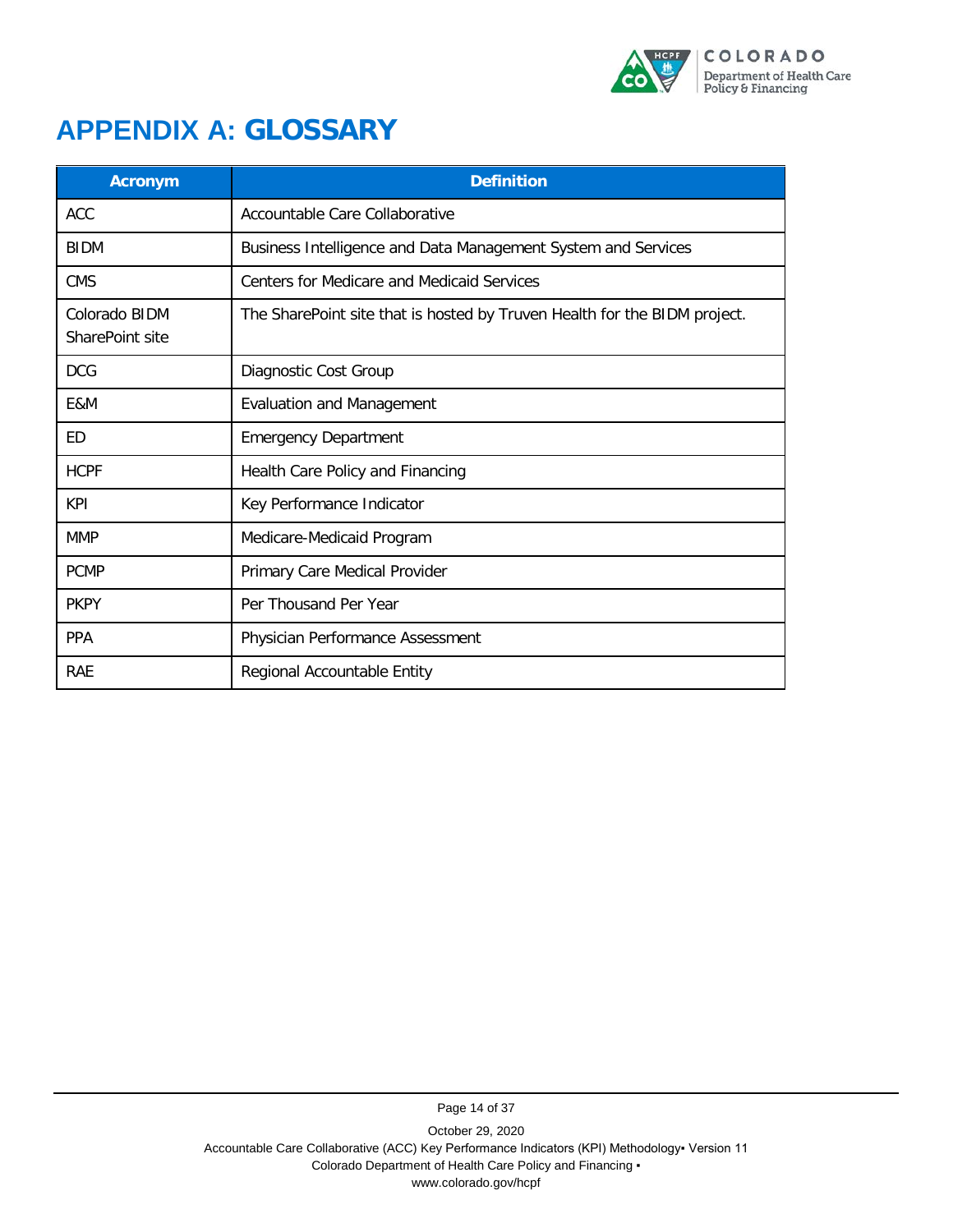

# <span id="page-19-0"></span>**APPENDIX B: KPI MEASURES SPECIFICATIONS**

### **Behavioral Health Engagement**

**Last Updated:** 8/10/2020

**Measure Name:** Behavioral Health Engagement

**Owner:** Colorado Department of Health Care Policy and Financing

**Evaluation Period:** Rolling 12 months; 90 days claims run out

**Measure Description:** Percent of distinct members who received at least one behavioral health service delivered in a primary care setting within the 12-month evaluation period or under the Capitated Behavioral Health Benefit within the 12-month evaluation period. The Department will calculate the Capitated Behavioral Health portion outside of this measure. Telemedicine claims are included in this measure and indicated by a Place of Service code. RAEs have discretion within specific policy parameters for the specific behavioral health services that can be reimbursed through telehealth. These codes have not been listed in the Code Value Set because they are part of the capitated behavioral health benefit.

The Department will also calculate the Baseline and final rate for this measure.

#### **Denominator:**

Members will be counted in the denominator if they are enrolled in the ACC on the last day of the last month of the 12-month evaluation period

**Denominator Units:** Distinct count of members meeting the above criteria

Denominator Eligibility/Enrollment Inclusion Criteria:

| <b>Condition</b><br><b>Description</b> | $#$ Event | <b>Detailed Criteria</b>                                                                                                                                                         | <b>Timeframe</b>                                        |
|----------------------------------------|-----------|----------------------------------------------------------------------------------------------------------------------------------------------------------------------------------|---------------------------------------------------------|
| Enrolled in the ACC                    |           | • RAE Enrolled Indicator= $'Y'$<br>• Snapshot Date $=$ last month of<br>the evaluation period<br>• RAE Enrollment End<br>Date>=last day of the month<br>of the evaluation period | Last month of the 12-month rolling<br>evaluation period |

**Numerator**: Members in the denominator who have had at least one behavioral health visit billed in a primary care setting or a behavioral health encounter within the rolling 12-month rolling evaluation period.

| <b>Condition</b><br><b>Description</b>                                                                                                                | $#$ Event | <b>Detailed Criteria</b>                                     | <b>Criteria</b><br><b>Connector</b> | <b>Timeframe</b>            |
|-------------------------------------------------------------------------------------------------------------------------------------------------------|-----------|--------------------------------------------------------------|-------------------------------------|-----------------------------|
| Members included in the<br>denominator                                                                                                                |           |                                                              | and                                 |                             |
|                                                                                                                                                       |           | CPT Code in<br><b>BH in PC Value Set</b>                     | and                                 | During evaluation<br>period |
| Behavioral health visit in<br>primary care for clients<br>enrolled in FFS                                                                             |           | $(ENC_IND='N'$                                               | <sub>or</sub>                       | During evaluation<br>period |
| Any behavioral health<br>encounter within the<br>evaluation period submitted<br>by a physical health<br>managed care excluding a<br><b>BHO or RAE</b> |           | $ENC$ IND = 'Y' and<br>MC PROV TYP CD not in<br>('31', '85') | or                                  | During evaluation<br>period |
| Any behavioral health<br>encounter within the<br>evaluation period                                                                                    |           | Any BH encounter (ENC_IND='Y'<br>and HLTH PGM CDE in (BHO,   |                                     | During evaluation<br>period |

Page 15 of 37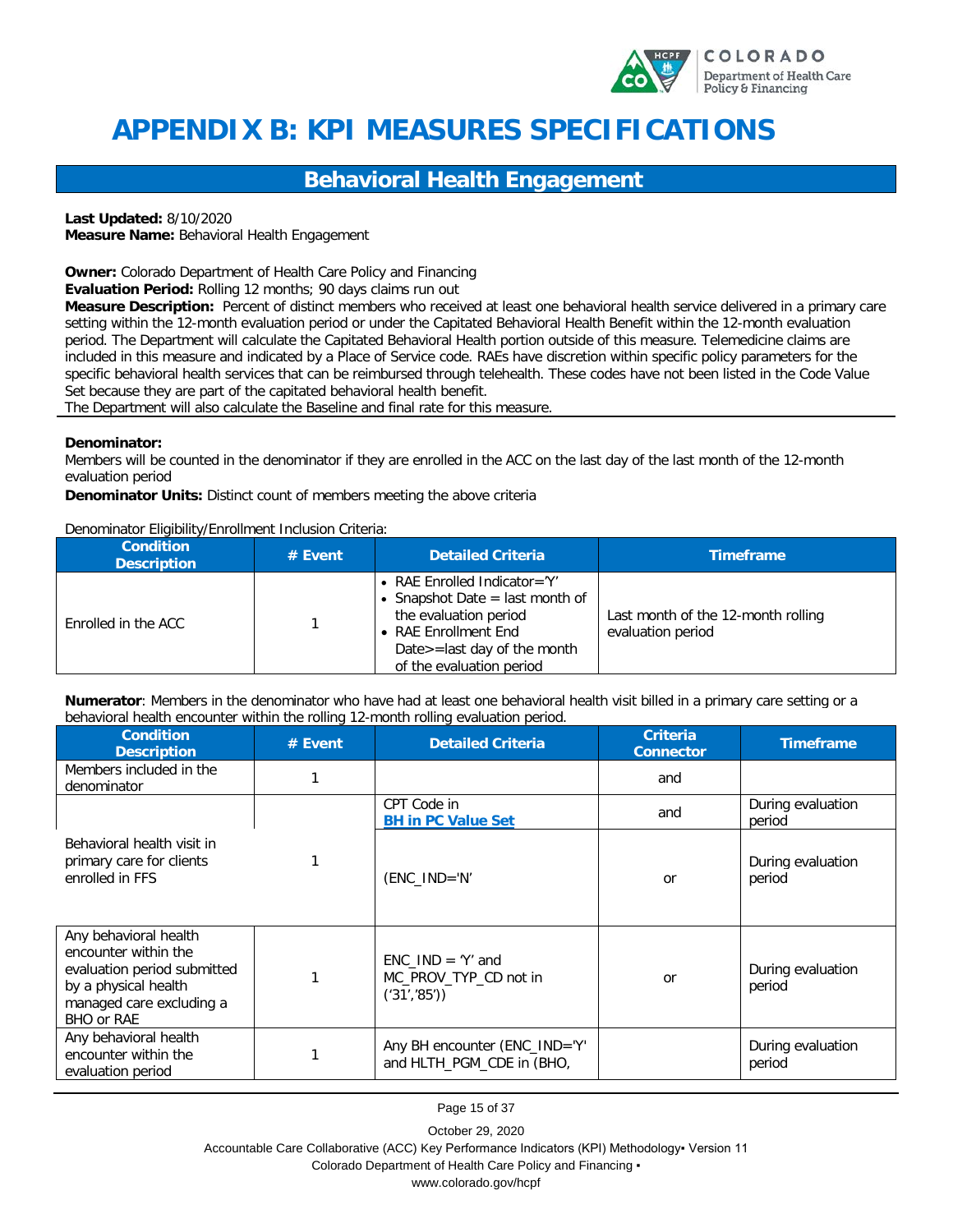

| placeholder for new code)  and<br><u>ורוו</u><br>∪LM |
|------------------------------------------------------|
|------------------------------------------------------|

**Continuous Enrollment Criteria**:

| <b>Condition</b><br><b>Description</b> | <b>Detailed Criteria</b> | <b>Criteria</b><br><b>Connector</b> | <b>Timeframe</b> |
|----------------------------------------|--------------------------|-------------------------------------|------------------|
| N/A                                    |                          |                                     |                  |

**Population Exclusions** 

| <b>Condition</b><br><b>Description</b>    | <b>Detailed Criteria</b>                                                                                                                                        | <b>Criteria</b><br><b>Connector</b> | <b>Timeframe</b> |
|-------------------------------------------|-----------------------------------------------------------------------------------------------------------------------------------------------------------------|-------------------------------------|------------------|
| Populations excluded from<br>this measure | Members who were enrolled in any physical health<br>managed care plan for more than 3 months anytime<br>during the evaluation period (Per Decision Log<br>#304) |                                     | $>3$ months      |

#### **Baseline and Targets**

| <b>Condition</b><br><b>Description</b> | <b>Detailed Criteria</b>                                      |
|----------------------------------------|---------------------------------------------------------------|
| <b>Baseline</b>                        | SFY 18-19 regional penetration rate                           |
|                                        | <b>Tier 1</b> : $1 < 5\%$ improvement receives 75% of payment |
| Target                                 | <b>Tier 2:</b> $5\%$ + receives 100% of payment.              |

#### **Notes:**

- Multiple numerator events in an evaluation period for a unique member will only be counted once
- All diagnosis codes on the claim will be considered, not just the primary diagnosis
- This measure will be manually calculated by the Department. Only the fee-for-service component of the measure will be displayed on the Data Analytics Portal.
- **The Department will manually calculate this measure to include paid FFS Claims and the behavioral health services submitted via flat file until data is fully accessible in interChange.**

Page 16 of 37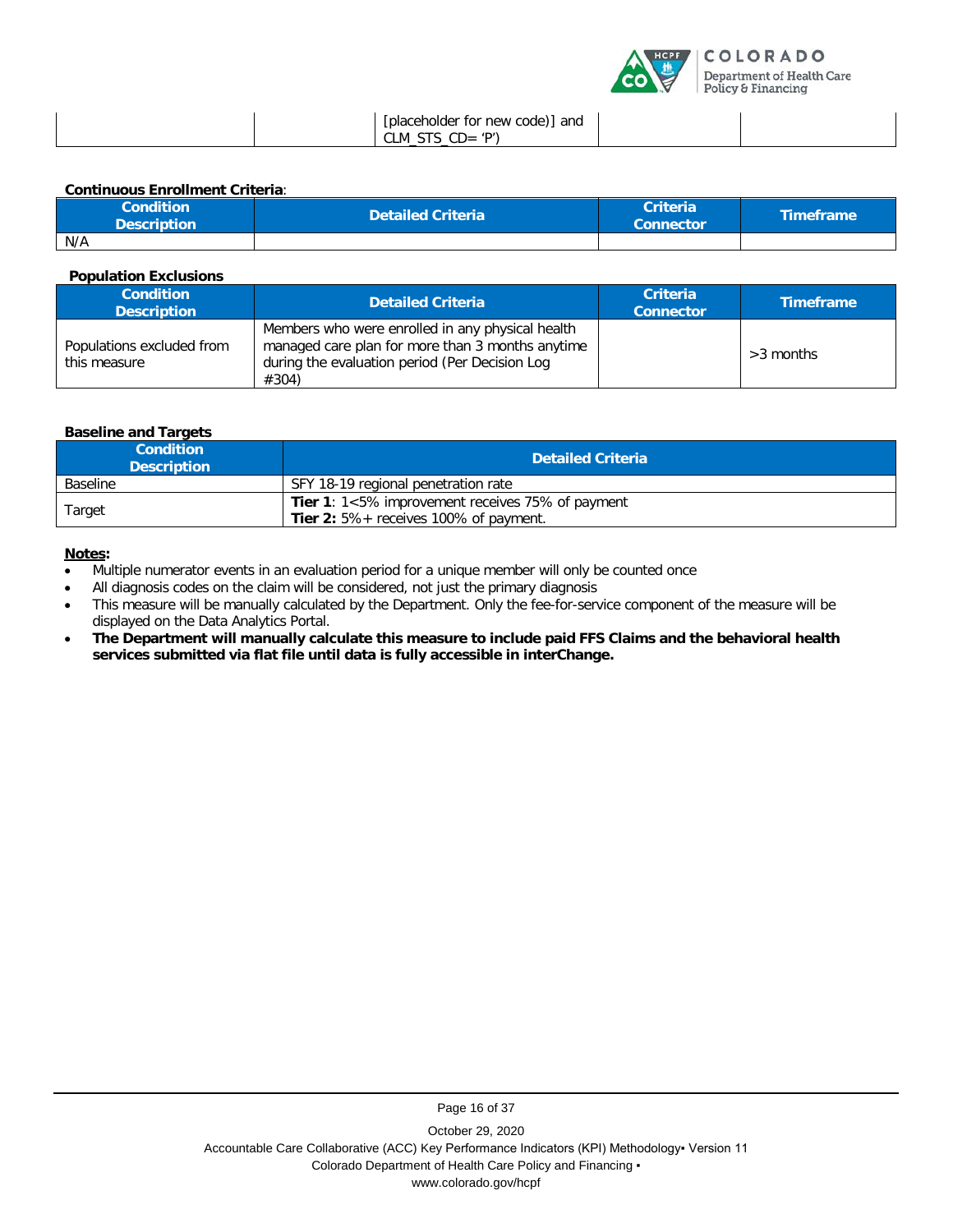

### **Dental Visits**

**Last Updated:** 8/10/2020

**Measure Name:** Dental Visits

**Owner:** IBM Watson Health

**Evaluation Period:** Rolling 12 months; 90 days claims run out

**Measure Description:** Percent of distinct count of members who received professional dental services. This includes dental services from both medical and dental claims. Several telemedicine codes are allowed: D9995, D0140, and D9996. The first two codes correspond to synchronous teledentistry for emergencies. The third code is for asynchronous teledentistry for providers participating in the SMILES Dental Home project, which was reimbursable before the COVID-19 pandemic.

#### **Denominator:**

Members will be counted in the denominator if they are enrolled in the ACC on the last day of the last month of the 12-month evaluation period

#### **Denominator Units:** Distinct count of members meeting the above criteria

#### Denominator Eligibility/Enrollment Inclusion Criteria:

| <b>Condition</b>    | <b>Condition</b>   | <b>Condition</b>                                                                                                                                                     | <b>Condition</b>                                        |
|---------------------|--------------------|----------------------------------------------------------------------------------------------------------------------------------------------------------------------|---------------------------------------------------------|
| <b>Description</b>  | <b>Description</b> | <b>Description</b>                                                                                                                                                   | <b>Description</b>                                      |
| Enrolled in the ACC |                    | RAE Enrolled Indicator='Y'<br>Snapshot Date = last month of the<br>evaluation period<br>• RAE Enrollment End Date>=last day of<br>the month of the evaluation period | Last month of the 12-month<br>rolling evaluation period |

#### **Numerator**: Distinct count of members who received dental services

| <b>Condition</b><br><b>Description</b> | #<br><b>Event</b> | <b>Detailed Criteria</b>                      | Criteria<br><b>Connector</b> | ' Timeframe          |
|----------------------------------------|-------------------|-----------------------------------------------|------------------------------|----------------------|
| Members included in the<br>denominator |                   |                                               | and                          | During<br>evaluation |
| Dental Visits                          |                   | CDT Code in<br><b>Dental Visits Value Set</b> |                              | period               |

#### **Continuous Enrollment Criteria**:

| Condition<br><b>Description</b> | <b>Detailed Criteria</b> | <b>Criteria</b><br><b>Connector</b> | <b>Timeframe</b> |
|---------------------------------|--------------------------|-------------------------------------|------------------|
| N/A                             |                          |                                     |                  |

#### **Population Exclusions**

| <b>Condition</b><br><b>Description</b>   | <b>Detailed Criteria</b>                                                                                                             | <b>Criteria</b><br><b>Connector</b> | <b>Timeframe</b> |
|------------------------------------------|--------------------------------------------------------------------------------------------------------------------------------------|-------------------------------------|------------------|
| Populations excluded from the<br>measure | Members who were enrolled in any physical health<br>managed care plan for more than 3 months anytime during<br>the evaluation period |                                     | $>3$ months      |

#### **Baseline and Targets**

| <b>Condition</b><br><b>Description</b> | <b>Detailed Criteria</b>                                                                             |
|----------------------------------------|------------------------------------------------------------------------------------------------------|
| <b>Baseline</b>                        | SFY 18-19 performance for members with full Medicaid residing in each RAE region                     |
| Target                                 | Tier 1: 1<5% improvement receives 75% of payment<br><b>Tier 2:</b> $5\%$ + receives 100% of payment. |

Page 17 of 37

October 29, 2020

Accountable Care Collaborative (ACC) Key Performance Indicators (KPI) Methodology▪ Version 11 Colorado Department of Health Care Policy and Financing ▪

www.colorado.gov/hcpf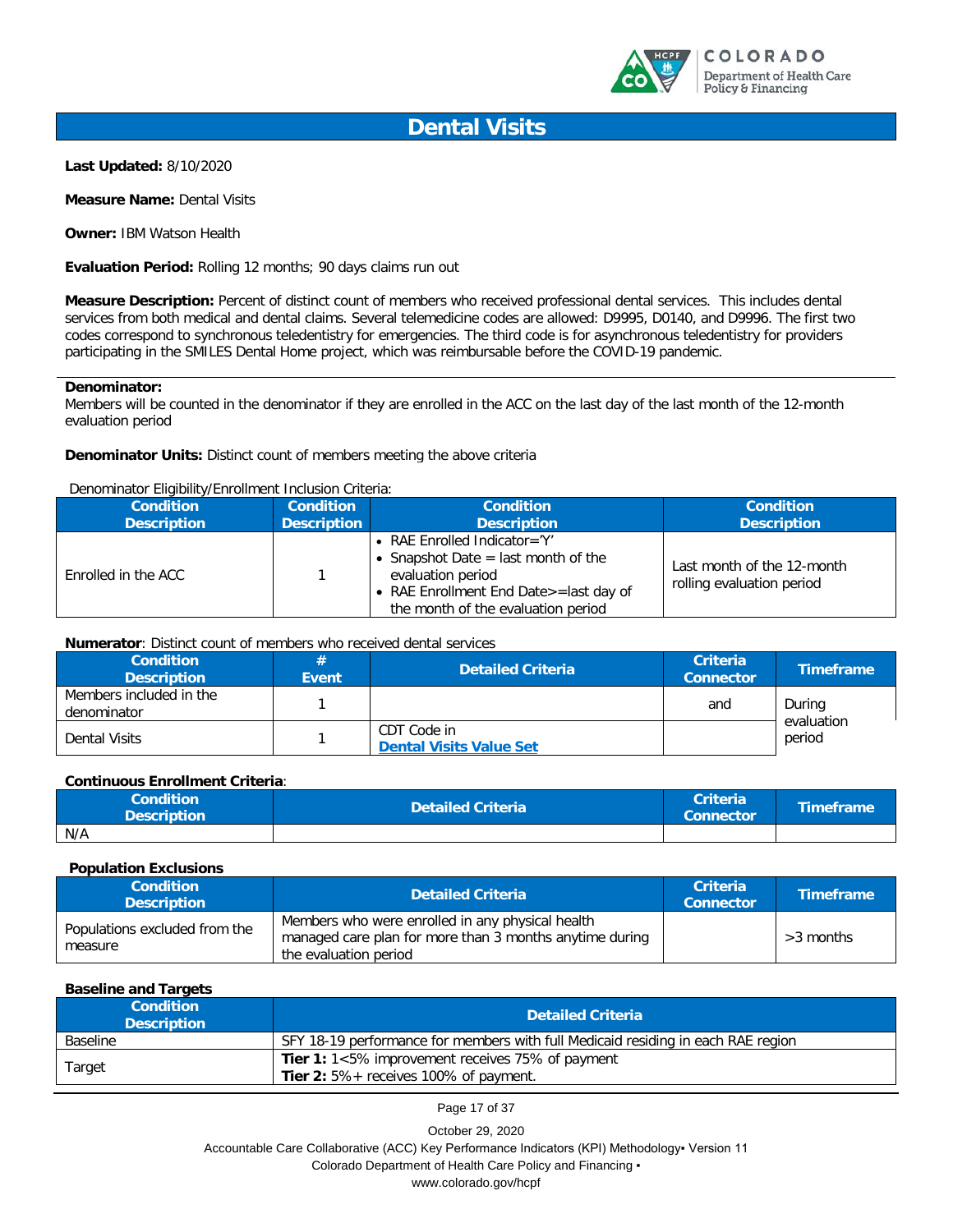

#### **Notes:**

- Multiple numerator events in an evaluation period for a unique member will only be counted once
- All diagnosis codes on the claim will be considered, not just the primary diagnosis
- Paid claims and Encounters will be considered as part of the numerator/denominator/exclusion criteria
- Only claims and encounters submitted through the MMIS (interChange) will be used for this measure

October 29, 2020 Accountable Care Collaborative (ACC) Key Performance Indicators (KPI) Methodology• Version 11 Colorado Department of Health Care Policy and Financing ▪ www.colorado.gov/hcpf

Page 18 of 37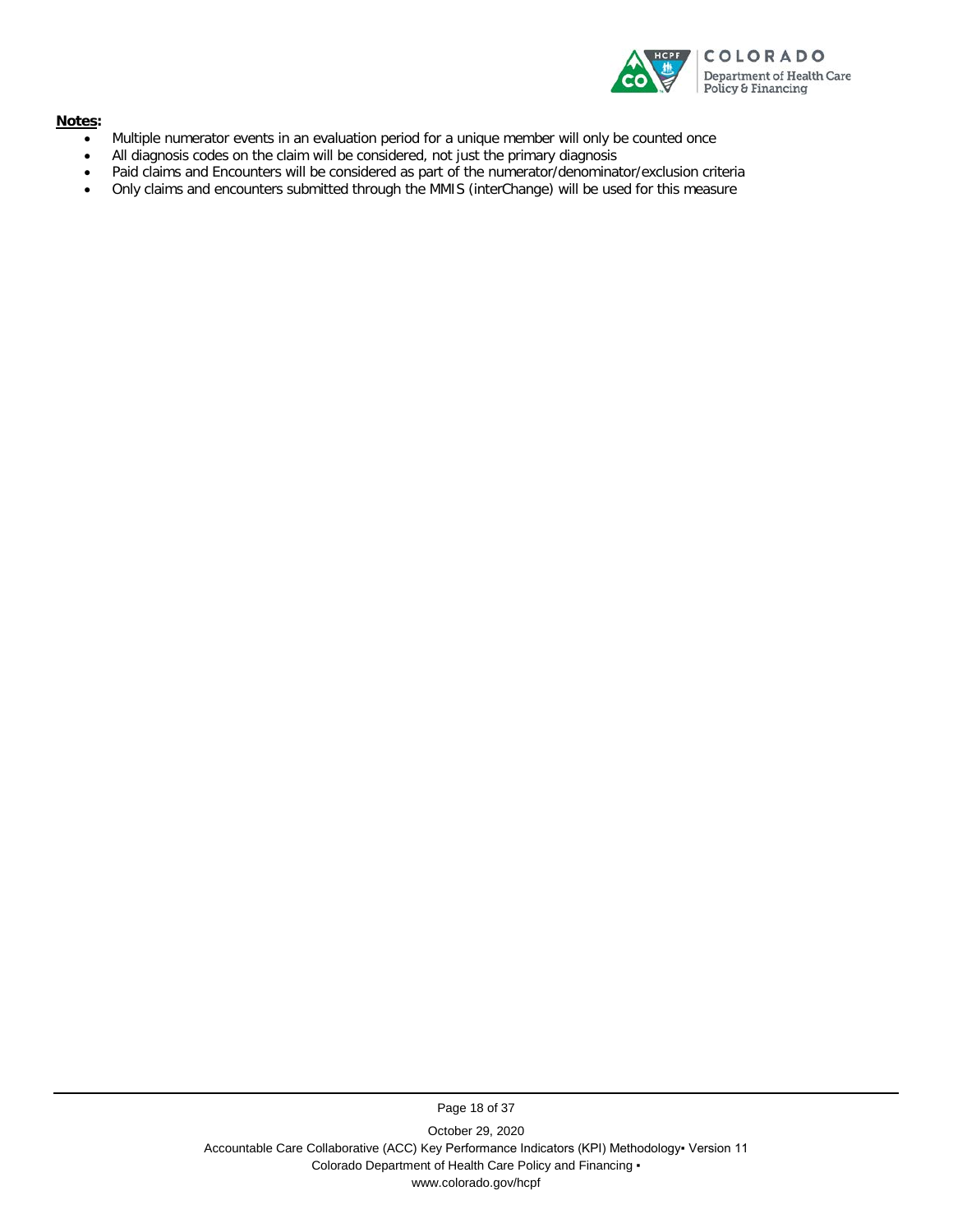

### **Well Visits**

**Last Updated:** 8/10/2020

**Measure Name:** Well Visits

**Owner:** IBM Watson Health

**Evaluation Period:** Rolling 12 months; 90 days claims run out

**Measure Description:** Percent of distinct members who received a well visit within the 12-month evaluation period **Denominator:** Members will be counted in the denominator if they are enrolled in the ACC on the last day of the last month of the 12-month evaluation period. Several telemedicine services are included in this measure and indicated in the Code Value Set. For SFY 20-21, telemedicine options for children's well visits were not available until mid-November 2020.

**Denominator Units:** Distinct count of members meeting the above criteria

Denominator Eligibility/Enrollment Inclusion Criteria:

| <b>Condition</b><br><b>Description</b> | $#$ Event | <b>Detailed Criteria</b>                                                                                                                                               | <b>Timeframe</b>                                        |
|----------------------------------------|-----------|------------------------------------------------------------------------------------------------------------------------------------------------------------------------|---------------------------------------------------------|
| Enrolled in the ACC                    |           | RAE Enrolled Indicator='Y'<br>Snapshot Date $=$ last month of the<br>evaluation period<br>• RAE Enrollment End Date>=last day of<br>the month of the evaluation period | Last month of the 12-month rolling<br>evaluation period |

#### **Numerator**: Well Visits

| <b>Condition</b><br><b>Description</b>        | $#$ Event | <b>Detailed Criteria</b>                       | <b>Criteria</b><br><b>Connecto</b> | <b>Timeframe</b>  |
|-----------------------------------------------|-----------|------------------------------------------------|------------------------------------|-------------------|
| Members included in the<br>denominator        |           |                                                | and                                |                   |
| <b>Preventive Visits</b>                      |           | CPT Code in<br><b>Well Visits Value Set</b>    | or                                 |                   |
| Annual Wellness or<br><b>Preventive Visit</b> |           | HCPCs in<br><b>Well Visits Value Set</b>       | or                                 | During evaluation |
| Office Visits                                 |           | (CPT Code in<br><b>Office Visits Value Set</b> | and                                | period            |
| Encounter with preventive<br>care diagnosis   |           | ICD 10 Code in<br><b>Well Visits Value Set</b> |                                    |                   |

#### **Continuous Enrollment Criteria**:

| <b>Condition</b><br><b>Description</b> | <b>Detailed Criteria</b> | <b>Criteria</b><br><b>Connector</b> | <b>Timeframe</b> |
|----------------------------------------|--------------------------|-------------------------------------|------------------|
| N/A                                    |                          |                                     |                  |

Page 19 of 37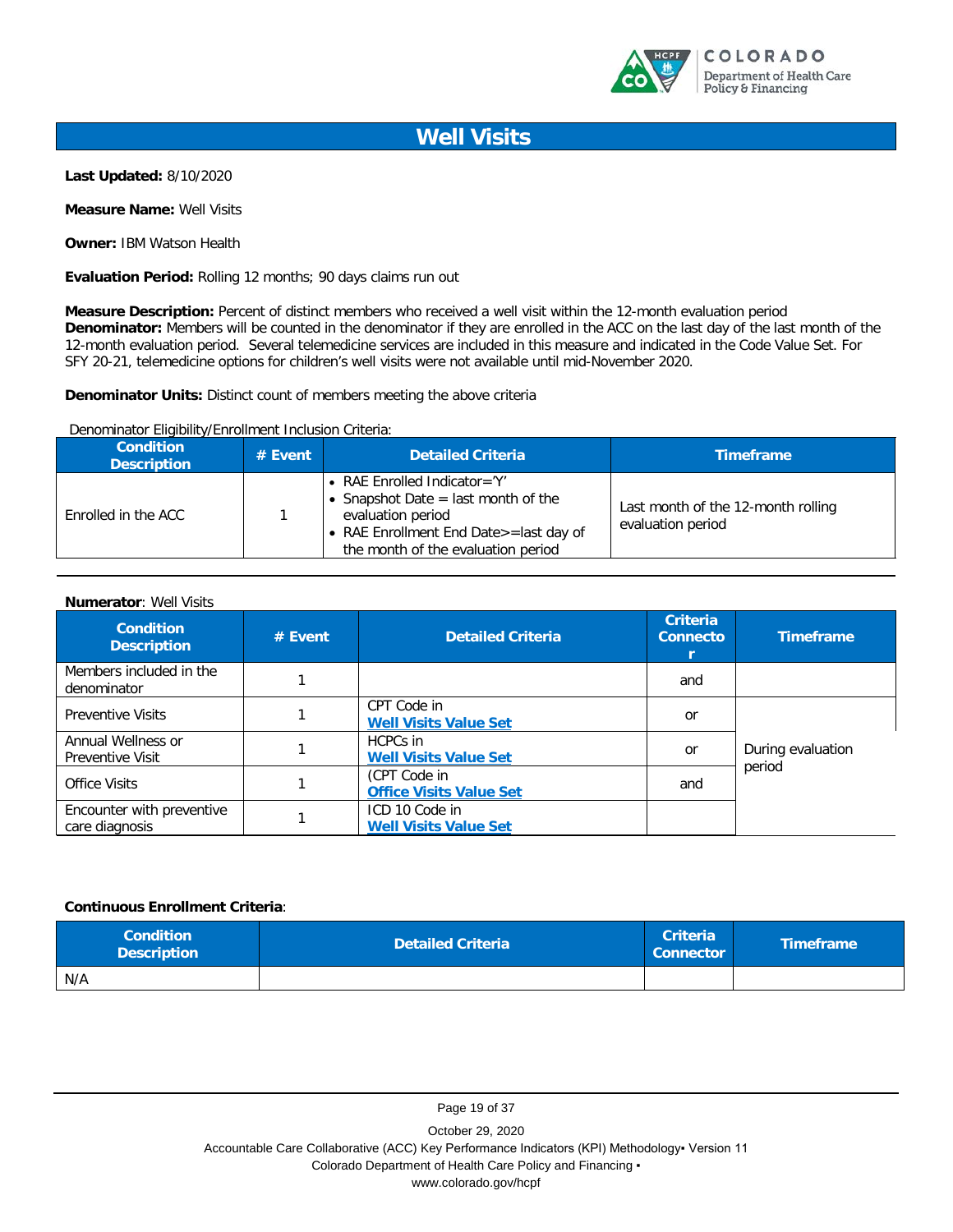

#### **Population Exclusions**

| <b>Condition</b><br><b>Description</b>   | <b>Detailed Criteria</b>                                                                                                             | <b>Criteria</b><br><b>Connector</b> | <b>Timeframe</b> |
|------------------------------------------|--------------------------------------------------------------------------------------------------------------------------------------|-------------------------------------|------------------|
| Populations excluded from<br>the measure | Members who were enrolled in any physical health<br>managed care plan for more than 3 months anytime<br>during the evaluation period |                                     | $>$ 3 months     |

#### **Baseline and Targets**

| <b>Condition</b><br><b>Description</b> | <b>Detailed Criteria</b>                                                                                     |
|----------------------------------------|--------------------------------------------------------------------------------------------------------------|
| <b>Baseline</b>                        | SFY 18-19 performance for members with full Medicaid residing in each RAE region                             |
| Target                                 | <b>Tier 1:</b> 1<5% improvement receives 75% of payment,<br><b>Tier 2:</b> $5\%$ + receives 100% of payment. |

#### **Notes:**

- Multiple numerator events in an evaluation period for a unique member will only be counted once
- All diagnosis codes on the claim will be considered, not just the primary diagnosis<br>• Paid claims and Encounters will be considered as part of the numerator/denomina
- Paid claims and Encounters will be considered as part of the numerator/denominator/exclusion criteria
- Only claims submitted through the MMIS (interChange) will be used for this measure

Page 20 of 37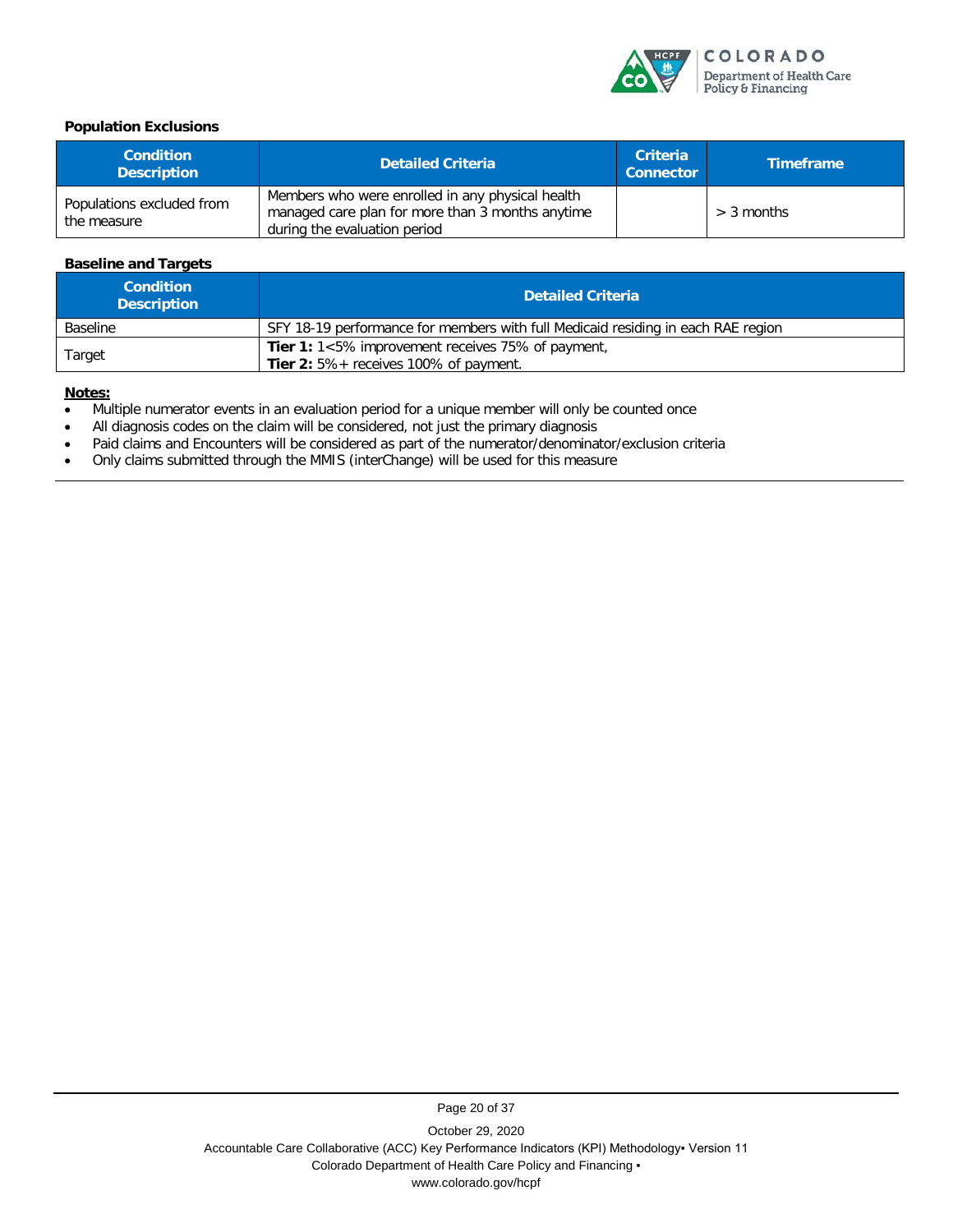

### **Prenatal Engagement**

**Last Updated:** 10/29/2020

**Measure Name:** Prenatal Engagement

**Owner:** IBM Watson Health

**Evaluation Period:** Rolling 12 months; 90 days claims run out

**Measure Description:** Percent of members who received a prenatal visit during pregnancy. Prenatal visits that are allowable for telemedicine are included in this measure as indicated by the OB global bill. Additional telehealth covered codes for OB-related appointments are listed in the telemedicine billing manual, such as codes for ultrasounds.

#### **Denominator:**

Members will be counted in the denominator if they meet the following criteria:

- Are enrolled in the ACC as of the last month of the evaluation period
- Have gender code= F
- Have had a delivery (as described below)

**Denominator Units:** Unduplicated count of deliveries meeting the above criteria. Members can have multiple deliveries within an evaluation period, but only one delivery within a 60-day period. Delivery logic will incorporate the earlier delivery date if two claims fall within 60 days of each other.

Denominator Eligibility/ACC Enrollment Inclusion Criteria:

| <b>Condition</b><br><b>Description</b>                     | #<br>Event | <b>Detailed Criteria</b>                                                                                                                                                         | <b>Timeframe</b>                                        |
|------------------------------------------------------------|------------|----------------------------------------------------------------------------------------------------------------------------------------------------------------------------------|---------------------------------------------------------|
| Enrolled in the ACC                                        |            | • RAE Enrolled Indicator= $'Y'$<br>• Snapshot Date $=$ last month of the<br>evaluation period<br>• RAE Enrollment End Date>=last<br>day of the month of the evaluation<br>period | Last month of the 12-month rolling<br>evaluation period |
| Enrolled in Medicaid at least 30 days<br>prior to delivery |            | • Medicaid Enrollment Effective<br>Date <= 30 days prior to the delivery                                                                                                         | 30 days                                                 |
| Gender                                                     |            | Gender Code $=$ F                                                                                                                                                                | Female                                                  |

#### **Denominator:** Number of deliveries

| <b>Detailed Criteria</b>                | #<br>Event | <b>Detailed Criteria</b>                                | <b>Criteria</b><br><b>Connector</b> | <b>Timeframe</b>  |
|-----------------------------------------|------------|---------------------------------------------------------|-------------------------------------|-------------------|
| Women with a delivery procedure<br>code |            | CPT Code in<br><b>Deliveries Value Set</b>              | or                                  | During evaluation |
|                                         | 2          | ICD-10 Procedure Code in<br><b>Deliveries Value Set</b> |                                     | period            |

| Denominator Exclusion Criteria: |           |                   |                                     |                  |
|---------------------------------|-----------|-------------------|-------------------------------------|------------------|
| <b>Condition</b><br>Description | # Event / | Detailed Criteria | <b>Criteria</b><br><b>Connector</b> | <b>Timeframe</b> |

Page 21 of 37

October 29, 2020

Accountable Care Collaborative (ACC) Key Performance Indicators (KPI) Methodology▪ Version 11

Colorado Department of Health Care Policy and Financing ▪

www.colorado.gov/hcpf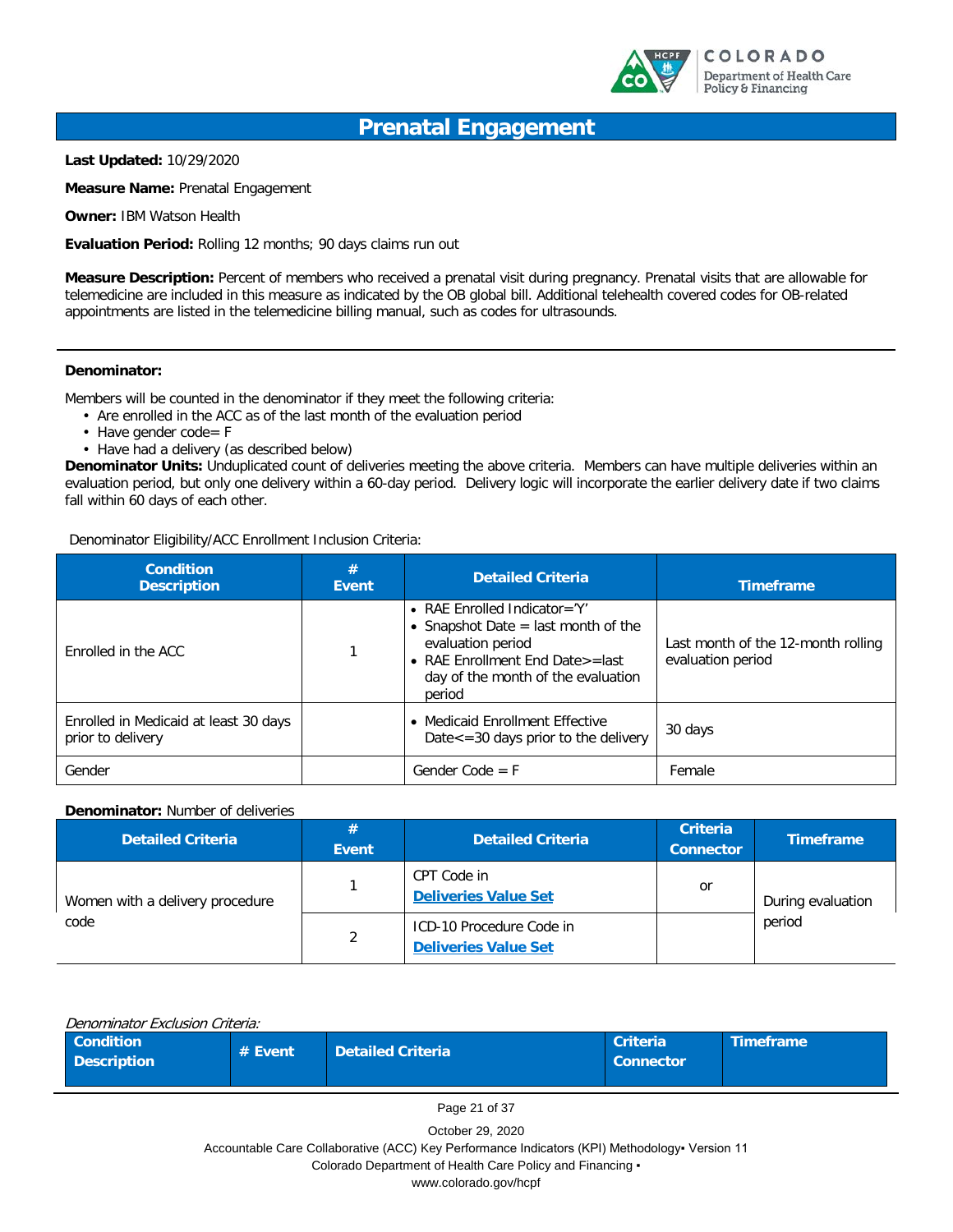

| Exclude pregnancies    | ICD-10-CM Codes in               | From the Delivery Date |
|------------------------|----------------------------------|------------------------|
| not ending with a live | <b>Non-Live Births Value Set</b> | through 60 days after  |
| birth                  |                                  | the delivery date      |
|                        |                                  |                        |

**Numerator**: Number of deliveries where the member had at least one prenatal visit prior to delivery \*Note: in the event that a delivery claim contains bundled services, the pre-natal visits will be counted in the numerator as long as pre-natal falls within the 40 weeks prior to the delivery date, including the delivery date.

| <b>Condition</b><br><b>Description</b>    | #<br>Event | <b>Detailed Criteria</b>                        | <b>Criteria</b><br><b>Connector</b> | <b>Timeframe</b>                                                                                               |
|-------------------------------------------|------------|-------------------------------------------------|-------------------------------------|----------------------------------------------------------------------------------------------------------------|
| Deliveries included in the<br>denominator |            |                                                 | and                                 |                                                                                                                |
| Prenatal Visit                            |            | CPT Code in<br><b>Prenatal Visits Value Set</b> | or                                  | $\epsilon$ = 40 weeks<br>preceding delivery                                                                    |
|                                           |            | (CPT Code in<br><b>Office Visits Value Set</b>  | and                                 | Note: these criteria<br>include service<br>dates 40 weeks<br>prior to the start of<br>the evaluation<br>period |
|                                           | 1          | $Modifier=TH)$                                  |                                     |                                                                                                                |

#### **Continuous Enrollment Criteria**:

| <b>Condition</b><br><b>Description</b> | <b>Detailed Criteria</b>                                     | <b>Criteria</b><br><b>Connector</b> | <b>Timeframe</b>             |
|----------------------------------------|--------------------------------------------------------------|-------------------------------------|------------------------------|
| Medicaid Enrolled                      | Medicaid enrolled at least 30 days prior to the<br>delivery. |                                     | 30 days prior to<br>delivery |

#### **Population Exclusions**

| <b>Condition</b><br><b>Description</b>   | <b>Detailed Criteria</b>                                                                                                             | <b>Criteria</b><br><b>Connector</b> | <b>Timeframe</b> |
|------------------------------------------|--------------------------------------------------------------------------------------------------------------------------------------|-------------------------------------|------------------|
| Populations excluded from the<br>measure | Members who were enrolled in any physical health<br>managed care plan for more than 3 months anytime<br>during the evaluation period |                                     | $>$ 3 months     |

#### **Baseline and Targets**

| <b>Condition</b><br><b>Description</b> | <b>Detailed Criteria</b>                                                                                     |
|----------------------------------------|--------------------------------------------------------------------------------------------------------------|
| <b>Baseline</b>                        | SFY 18-19 performance for members with full Medicaid residing in each RAE region                             |
| Target                                 | <b>Tier 1</b> : 1-5% improvement receives 75% of payment<br>Tier 2: greater than 5% receives 100% of payment |

#### **Notes:**

- All diagnosis codes on the claim will be considered, not just the primary diagnosis
- Paid claims and Encounters will be considered as part of the numerator/denominator/exclusion criteria
- Only claims submitted through the MMIS (interChange) will be used for this measure

Page 22 of 37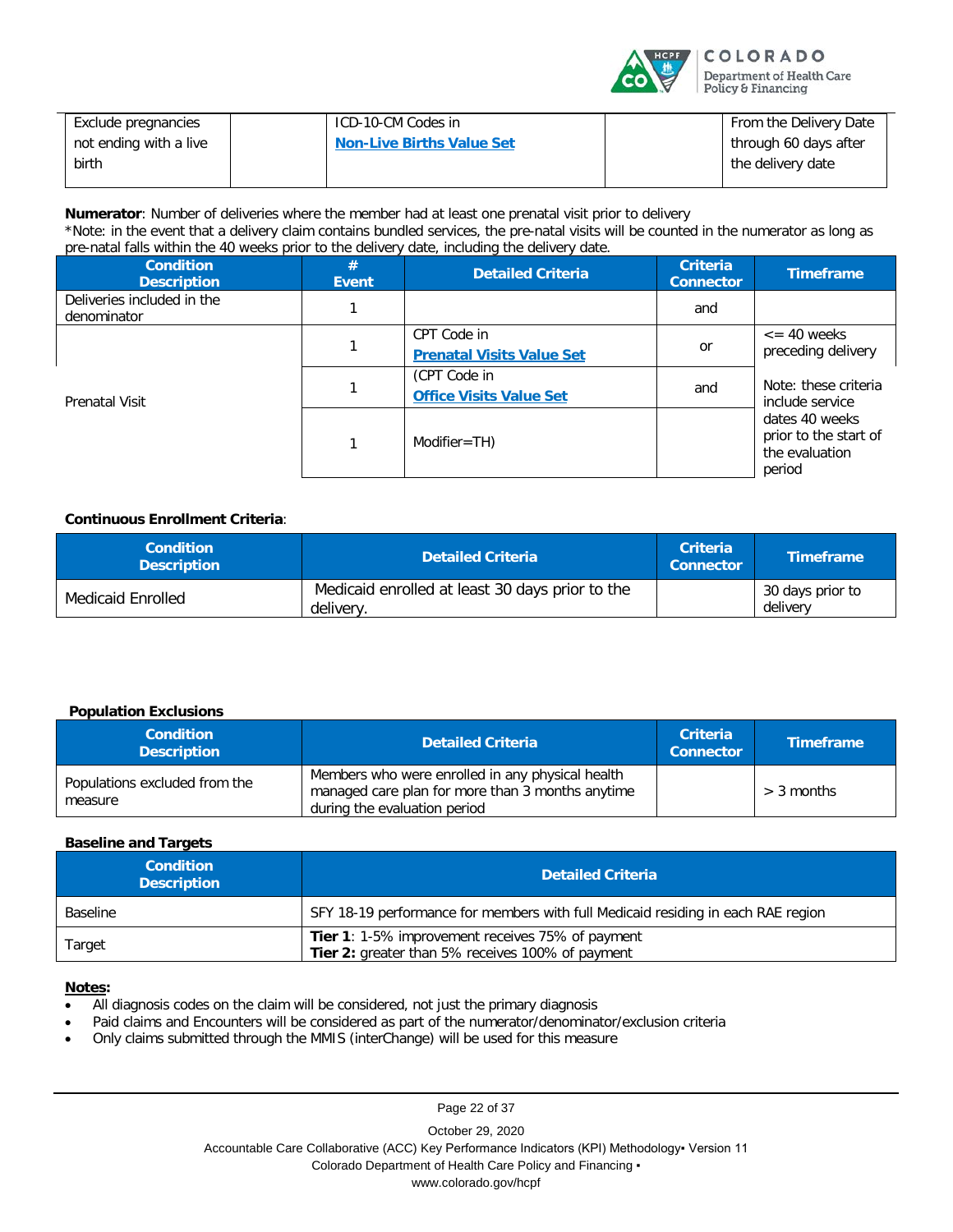

### **Emergency Department (ED) Visits**

**Last Updated:** 10/29/2020

**Measure Name:** Emergency Department (ED) Visits

**Owner:** IBM Watson Health

**Evaluation Period:** Rolling 12 months; 90 days claims run out

**Measure Description:** Number of emergency department visits per-thousand members per-year (PKPY) risk adjusted

**Denominator:** Members will be counted in the denominator if they are enrolled in the ACC any month in the rolling 12-month evaluation period.

**Denominator Units:** Count of ACC member months

Denominator Eligibility Inclusion Criteria:

| <b>Condition</b><br><b>Description</b> | <b>Event</b> | <b>Detailed Criteria</b>                                                                                                                                      | <b>Timeframe</b>                                        |
|----------------------------------------|--------------|---------------------------------------------------------------------------------------------------------------------------------------------------------------|---------------------------------------------------------|
| Enrolled in the ACC                    |              | • RAE Enrolled Indicator= $'Y'$<br>• Snapshot Date $=$ at least one month in the<br>evaluation period<br>• RAE Enrollment End Date>=last day of each<br>month | Last month of the 12-month rolling<br>evaluation period |

#### **Numerator**: Number of emergency department visits

| <b>Condition</b><br><b>Description</b> | #<br>Event | <b>Detailed Criteria</b>                                                                                        | <b>Criteria</b><br><b>Connector</b> | <b>Timeframe</b>         |
|----------------------------------------|------------|-----------------------------------------------------------------------------------------------------------------|-------------------------------------|--------------------------|
| Emergency<br>Department Visit          |            | (Claim type in ('O','C','M','B') - Outpatient,<br>Outpatient Crossover, Professional, Professional<br>Crossover | and                                 | During evaluation period |
|                                        |            | (Revenue Code in<br><b>ED Visits Value Set</b>                                                                  | or                                  | During evaluation period |
|                                        |            | CPT Code in<br><b>ED Visits Value Set</b>                                                                       | <sub>or</sub>                       | During evaluation period |
|                                        |            | (Claim with Place of Service $= 23$                                                                             | and                                 | During evaluation period |
|                                        |            | CPT Code in<br><b>ED Visits 2 Value Set))</b>                                                                   |                                     |                          |

#### **Continuous Enrollment Criteria**

| <b>Condition</b><br><b>Description</b> | <b>Detailed Criteria</b> | <b>Criteria</b><br><b>Connector</b> | <b>Timeframe</b> |
|----------------------------------------|--------------------------|-------------------------------------|------------------|
| N/A                                    |                          |                                     |                  |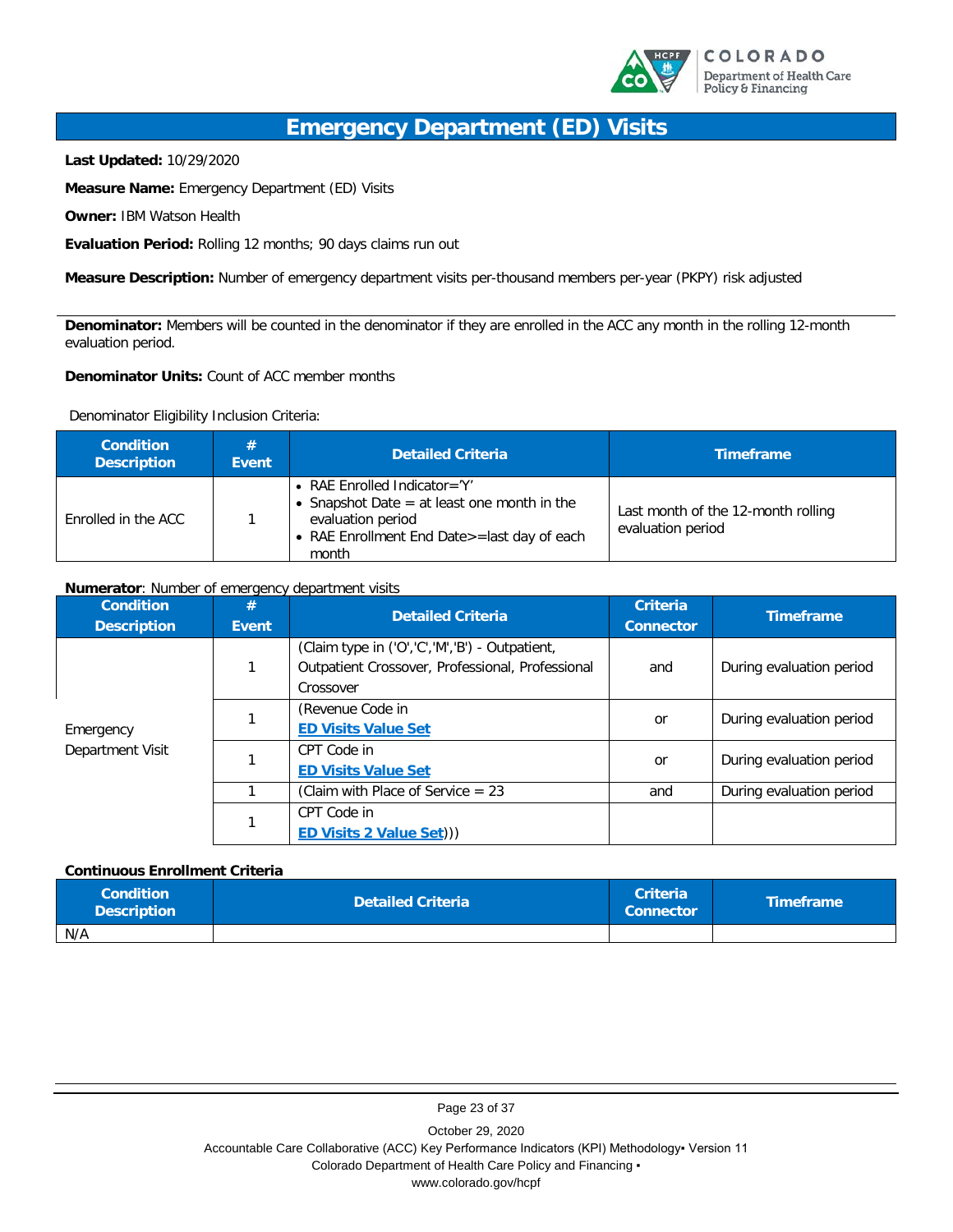

#### **Population Exclusions**

| <b>Condition</b><br><b>Description</b>       | <b>Detailed Criteria</b>                                                                                                             | <b>Criteria</b><br><b>Connector</b> | <b>Timeframe</b>            |
|----------------------------------------------|--------------------------------------------------------------------------------------------------------------------------------------|-------------------------------------|-----------------------------|
|                                              |                                                                                                                                      |                                     | On the same day as the      |
| ED visit ending in an<br>inpatient admission | Claim type in (I, A) - Inpatient and Inpatient Crossover                                                                             | and                                 | ED visit or 1 day following |
|                                              | Rendering provider type not in (20, 36) - Nursing facility,                                                                          |                                     | On the same day as the      |
|                                              | Home and Community Health Services                                                                                                   |                                     | ED visit or 1 day following |
| Populations excluded<br>from the measure     | Members who were enrolled in any physical health managed<br>care plan for more than 3 months anytime during the<br>evaluation period |                                     | $>$ 3 months                |

#### **Baseline and Targets**

| <b>Condition</b><br><b>Description</b> | <b>Detailed Criteria</b>                                                                                    |
|----------------------------------------|-------------------------------------------------------------------------------------------------------------|
| <b>Baseline</b>                        | SFY 18-19 performance for members with full Medicaid residing in each RAE region                            |
| Target                                 | <b>Tier 1:</b> 1-5% improvement receives 75% of payment<br>Tier 2: greater than 5% receives 100% of payment |

#### **Notes:**

- Multiple ED claims in a single date of service will only be counted once
- This measure will be reflected as a PKPY (Per Thousand per Year). PKPY Calculation = (Annual ED Visits/Member Months) x 12,000.
- This measure is risk adjusted
- All diagnosis codes on the claim will be considered, not just the primary diagnosis
- Paid claims and Encounters will be considered as part of the numerator/denominator/exclusion criteria
- Only claims submitted through the MMIS (interChange) will be used for this measure

Page 24 of 37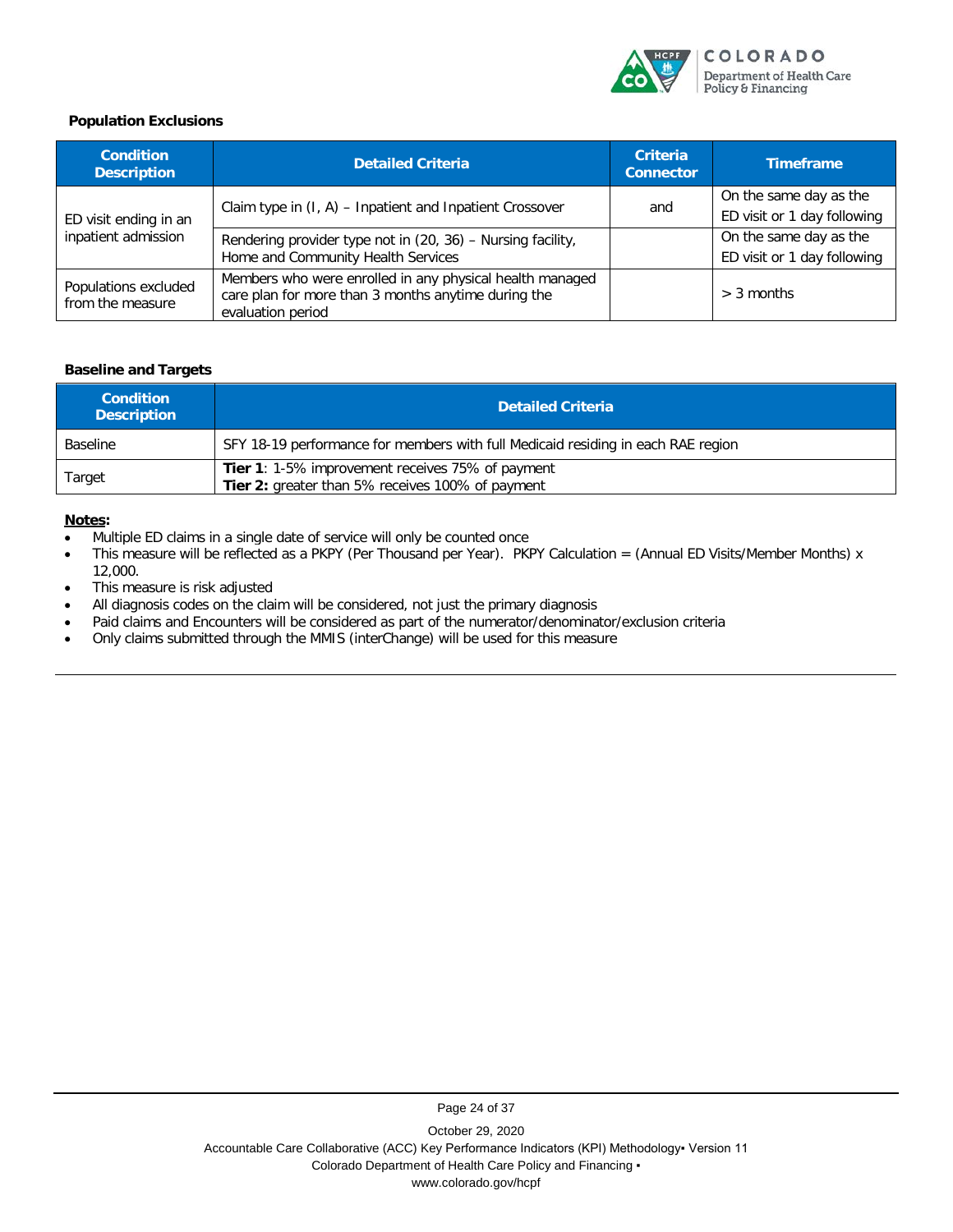

### **Health Neighborhood**

**Last Updated:** 10/29/2020

**Measure Name:** Health Neighborhood

**Owner:** Colorado Department of Health Care Policy and Financing & IBM Watson Health

**Evaluation Period:** Rolling 12 months; 90 days claims run out

**Measure Description:** A composite measure focused on the relationship between PCMP's and specialty care providers. The use of telemedicine codes are not relevant to the calculation of the measure.

| <b>Measure Components</b>                                                                                                                                                                                | % Breakdown |
|----------------------------------------------------------------------------------------------------------------------------------------------------------------------------------------------------------|-------------|
| 1. Percentage of RAE's PCMP's with Colorado Medical Society's Primary Care-Specialty Care Compacts<br>in effect with specialty care providers (calculated and paid out annually)                         | 25%         |
| 2. Percentage of outpatient specialist visits with a PCMP visit within 60 days prior to the<br>specialist visit and including a referring PCMP on the claim (calculated monthly, paid out<br>quarterly). | 75%         |

#### **1. Percentage of Primary Care-Specialty Care Compacts**

#### **Denominator:**

PCMPs will be counted in the denominator if they are contracted with a RAE during the last month of the 12-month evaluation period.

**Denominator Units:** Unduplicated count of PCMP's meeting the above criteria

Denominator Eligibility/Enrollment Inclusion Criteria:

| <b>Condition</b><br><b>Description</b> | $#$ Event | <b>Detailed Criteria</b> | <b>Timeframe</b>                                        |
|----------------------------------------|-----------|--------------------------|---------------------------------------------------------|
| PCMP contracted with the RAE           |           | N/A                      | Last month of the 12-month rolling<br>evaluation period |

**Numerator**: PCMPs in the denominator who have at least one primary care-specialty care compacts in place within the 12-month rolling evaluation period.

| <b>Condition</b><br><b>Description</b> | $#$ Event | <b>Detailed Criteria</b>                                                                                                                                 | <b>Criteria</b><br><b>Connector</b> | <b>Timeframe</b>            |
|----------------------------------------|-----------|----------------------------------------------------------------------------------------------------------------------------------------------------------|-------------------------------------|-----------------------------|
| PCMPs included in the denominator      |           |                                                                                                                                                          | and                                 |                             |
| Number of new compacts                 |           | RAEs will submit a detailed list that<br>includes the number of new<br>compacts, PCMP and specialist<br>names, and the signed date of the<br>compact.    | and                                 | During<br>evaluation period |
| Number of renewed compacts             |           | RAEs will submit a detailed list that<br>includes the number of renewed<br>compacts, PCMP and specialist<br>names, and the signed date of the<br>compact |                                     | During<br>evaluation period |

Page 25 of 37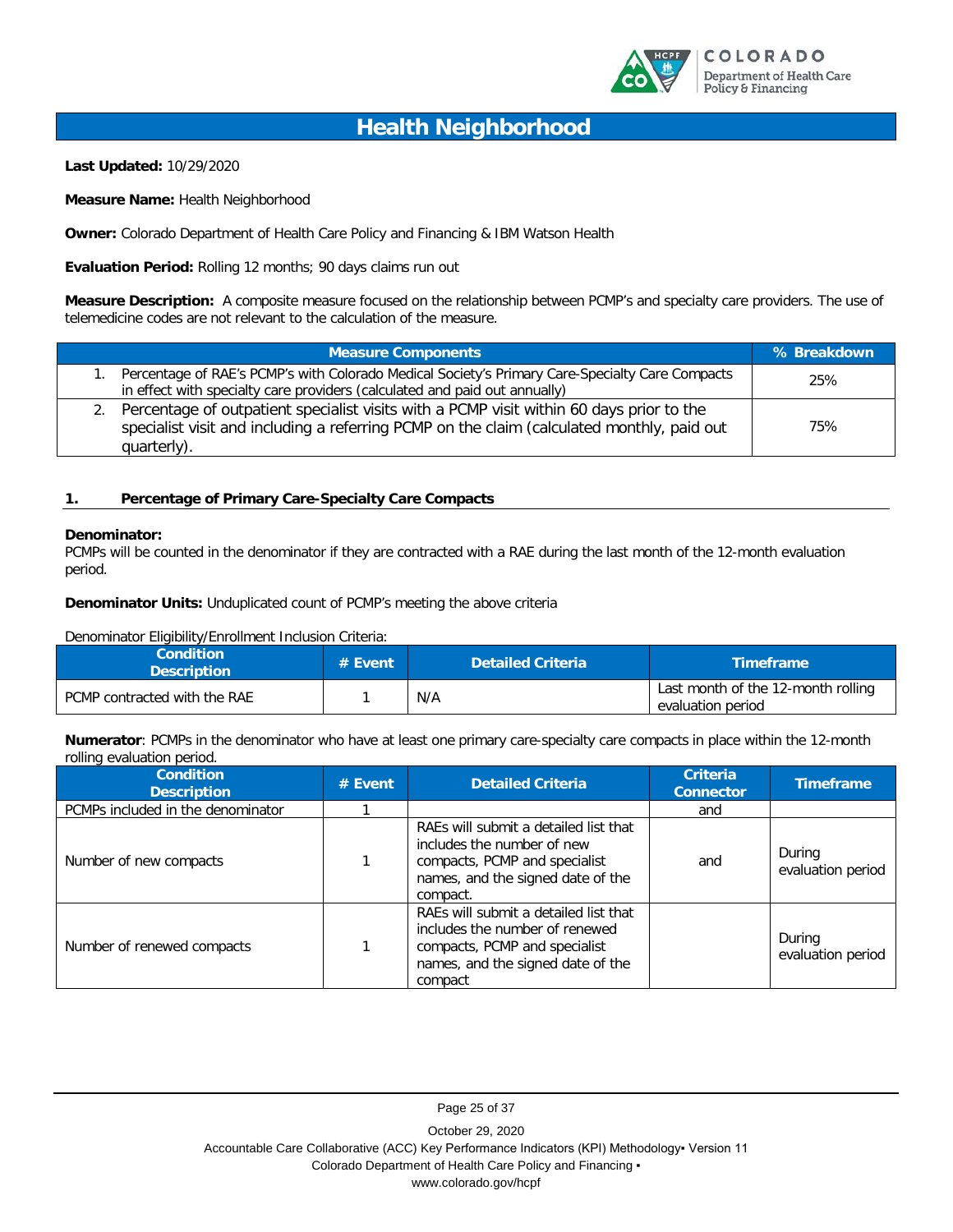

#### **Continuous Enrollment Criteria**:

| Condition <b>\</b><br><b>Description</b> | <b>Detailed Criteria</b> | <b>Criteria</b><br><b>Connector</b> | <b>Timeframe</b> |
|------------------------------------------|--------------------------|-------------------------------------|------------------|
| N/A                                      |                          |                                     |                  |

#### **Population Exclusions**

| ----------------------                 |                   |                                     |                  |
|----------------------------------------|-------------------|-------------------------------------|------------------|
| <b>Condition</b><br><b>Description</b> | Detailed Criteria | <b>Criteria</b><br><b>Connector</b> | <b>Timeframe</b> |
| N/A                                    |                   |                                     |                  |

| <b>Baseline and Targets</b>            |                                                                                                                                                                                      |                                                                                                                                                                                      |                                                                                                                                                                                      |                                                                                                                                                                                      |
|----------------------------------------|--------------------------------------------------------------------------------------------------------------------------------------------------------------------------------------|--------------------------------------------------------------------------------------------------------------------------------------------------------------------------------------|--------------------------------------------------------------------------------------------------------------------------------------------------------------------------------------|--------------------------------------------------------------------------------------------------------------------------------------------------------------------------------------|
| <b>Condition</b><br><b>Description</b> | <b>Detailed Criteria</b>                                                                                                                                                             |                                                                                                                                                                                      |                                                                                                                                                                                      |                                                                                                                                                                                      |
| <b>Baseline</b>                        | SFY 18-19                                                                                                                                                                            |                                                                                                                                                                                      |                                                                                                                                                                                      |                                                                                                                                                                                      |
|                                        | Quarter 1:                                                                                                                                                                           | Quarter 2:                                                                                                                                                                           | Quarter 3:                                                                                                                                                                           | Quarter 4:                                                                                                                                                                           |
| Target                                 | $50\% +$ of PCMP<br>network has 2 or<br>more executed care<br>compacts in place.<br>Care compacts with<br>behavioral health<br>providers can be<br>included but are not<br>required. | $50\% +$ of PCMP<br>network has 2 or<br>more executed care<br>compacts in place.<br>Care compacts with<br>behavioral health<br>providers can be<br>included but are not<br>required. | $50\% +$ of PCMP<br>network has 2 or<br>more executed care<br>compacts in place.<br>Care compacts with<br>behavioral health<br>providers can be<br>included but are not<br>required. | $50\% +$ of PCMP<br>network has 2 or<br>more executed care<br>compacts in place.<br>Care compacts with<br>behavioral health<br>providers can be<br>included but are not<br>required. |

#### **Notes:**

• This component will be manually calculated by the Department and will not be displayed in the Data Analytics Portal.

#### **2. Percentage of outpatient visits with a specialist**

**Denominator:** Claims will be counted in the denominator if they meet the following criteria:

- Member on the claim was enrolled in the ACC during the last month of the 12-month the evaluation period.
- Claim is a professional or outpatient claim type.
- Billing provider on the claim is a specialty provider.

**Denominator Units:** Unduplicated count of claims meeting the above criteria

#### Denominator Eligibility/ACC Enrollment Inclusion Criteria:

| <b>Condition</b><br><b>Description</b> | #<br><b>Event</b> | <b>Detailed Criteria</b>                                                                                                                                                    | <b>Timeframe</b>                                        |
|----------------------------------------|-------------------|-----------------------------------------------------------------------------------------------------------------------------------------------------------------------------|---------------------------------------------------------|
| Enrolled in the ACC                    |                   | RAE Enrolled Indicator='Y'<br>• Snapshot Date $=$ last month of<br>the evaluation period<br>• RAE Enrollment End Date>=last<br>day of the month of the<br>evaluation period | Last month of the 12-month rolling<br>evaluation period |

#### **Denominator:** Number of specialty claims

| <b>Detailed Criteria</b>                            | #<br><b>Event</b> | <b>Detailed Criteria</b>                                                                                                      | <b>Criteria</b><br><b>Connector</b> | <b>Timeframe</b>                |
|-----------------------------------------------------|-------------------|-------------------------------------------------------------------------------------------------------------------------------|-------------------------------------|---------------------------------|
| Claim is a professional or<br>outpatient claim type |                   | Claim type in ('O','C','M','B','D') -<br>Outpatient, Outpatient Crossover,<br>Professional, Professional<br>Crossover, Dental | and                                 | During the evaluation<br>period |

Page 26 of 37

October 29, 2020

Accountable Care Collaborative (ACC) Key Performance Indicators (KPI) Methodology▪ Version 11

Colorado Department of Health Care Policy and Financing ▪

www.colorado.gov/hcpf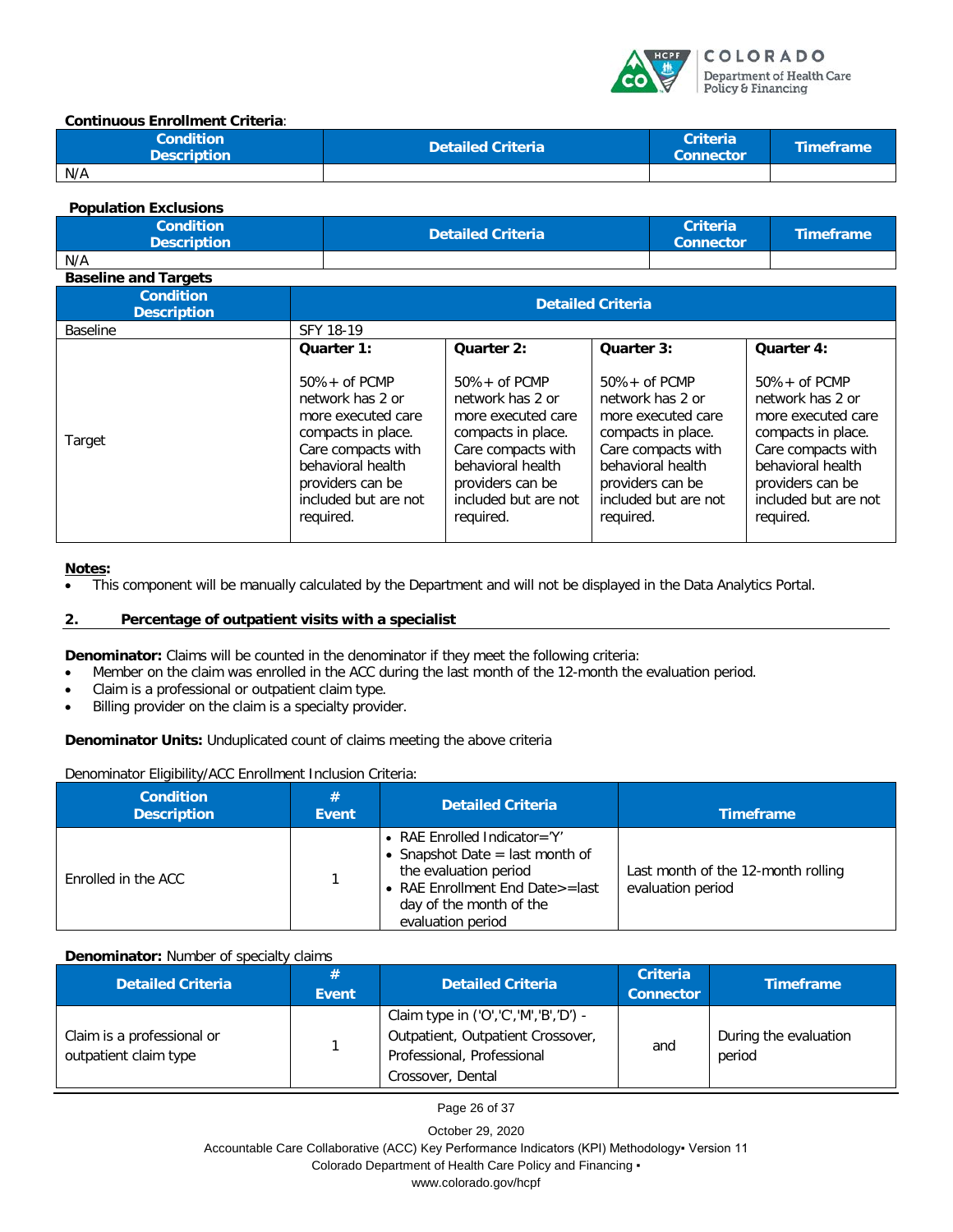

| Billing, Rendering, or Attending<br>provider is a specialty provider<br>[Specialty Provider Value Set] |           | Provider information matches<br>specialty criteria.          |                                     | During the evaluation<br>period                                                                                                                               |
|--------------------------------------------------------------------------------------------------------|-----------|--------------------------------------------------------------|-------------------------------------|---------------------------------------------------------------------------------------------------------------------------------------------------------------|
| <b>Numerator:</b> Claims in the denominator with a referring PCMP and visit                            |           |                                                              |                                     |                                                                                                                                                               |
| <b>Condition</b><br><b>Description</b>                                                                 | $#$ Event | <b>Detailed Criteria</b>                                     | <b>Criteria</b><br><b>Connector</b> | <b>Timeframe</b>                                                                                                                                              |
| Claims included in the denominator                                                                     |           |                                                              | and                                 | During the evaluation<br>period                                                                                                                               |
| Claims with a referring provider<br>listed                                                             |           | Referring provider ID is not listed as<br>'N/A' or '(BLANK)' | and                                 | During the evaluation<br>period                                                                                                                               |
| Referring provider is a PCMP                                                                           |           | Referring Provider is a PCMP in the<br>PROV LOC PMP PRFL DIM | and                                 | Last month of the 12-<br>month rolling evaluation<br>period                                                                                                   |
| Member also had a claim with a<br>PCMP provider within 60 days prior<br>to the denominator claim       | 1         | Claim with a PCMP                                            |                                     | $\epsilon$ = 60 days prior to<br>denominator claim<br>Note: these criteria include<br>service dates 60 days prior<br>to the start of the<br>evaluation period |

#### **Continuous Enrollment Criteria**:

| <b>Condition</b><br><b>Description</b> | Detailed Criteria | <b>Criteria</b><br><b>Connector</b> | <b>\Timeframe</b> \ |
|----------------------------------------|-------------------|-------------------------------------|---------------------|
| N/A                                    |                   |                                     |                     |

#### **Population Exclusions**

| <b>Condition</b><br><b>Description</b>   | <b>Detailed Criteria</b>                                                                                                             | <b>Criteria</b><br><b>Connector</b> | <b>Timeframe</b> |
|------------------------------------------|--------------------------------------------------------------------------------------------------------------------------------------|-------------------------------------|------------------|
| Populations excluded from the<br>measure | Members who were enrolled in any physical<br>health managed care plan for more than 3<br>months anytime during the evaluation period |                                     | $>$ 3 months     |

#### **Baseline and Targets**

| <b>Condition</b><br><b>Description</b> | <b>Detailed Criteria</b>                                                                                           |
|----------------------------------------|--------------------------------------------------------------------------------------------------------------------|
| <b>Baseline</b>                        | SFY 18-19 performance for members with full Medicaid residing in each RAE region                                   |
| Target                                 | <b>Tier 1:</b> 1-5% improvement receives 75% of payment<br><b>Tier 2:</b> greater than 5% receives 100% of payment |

#### **Notes:**

- Multiple specialist visits on a single date of service will only be counted once
- Paid claims and encounters will be considered as part of the numerator/denominator/exclusion criteria
- Only claims submitted through the MMIS (interChange) will be used for this measure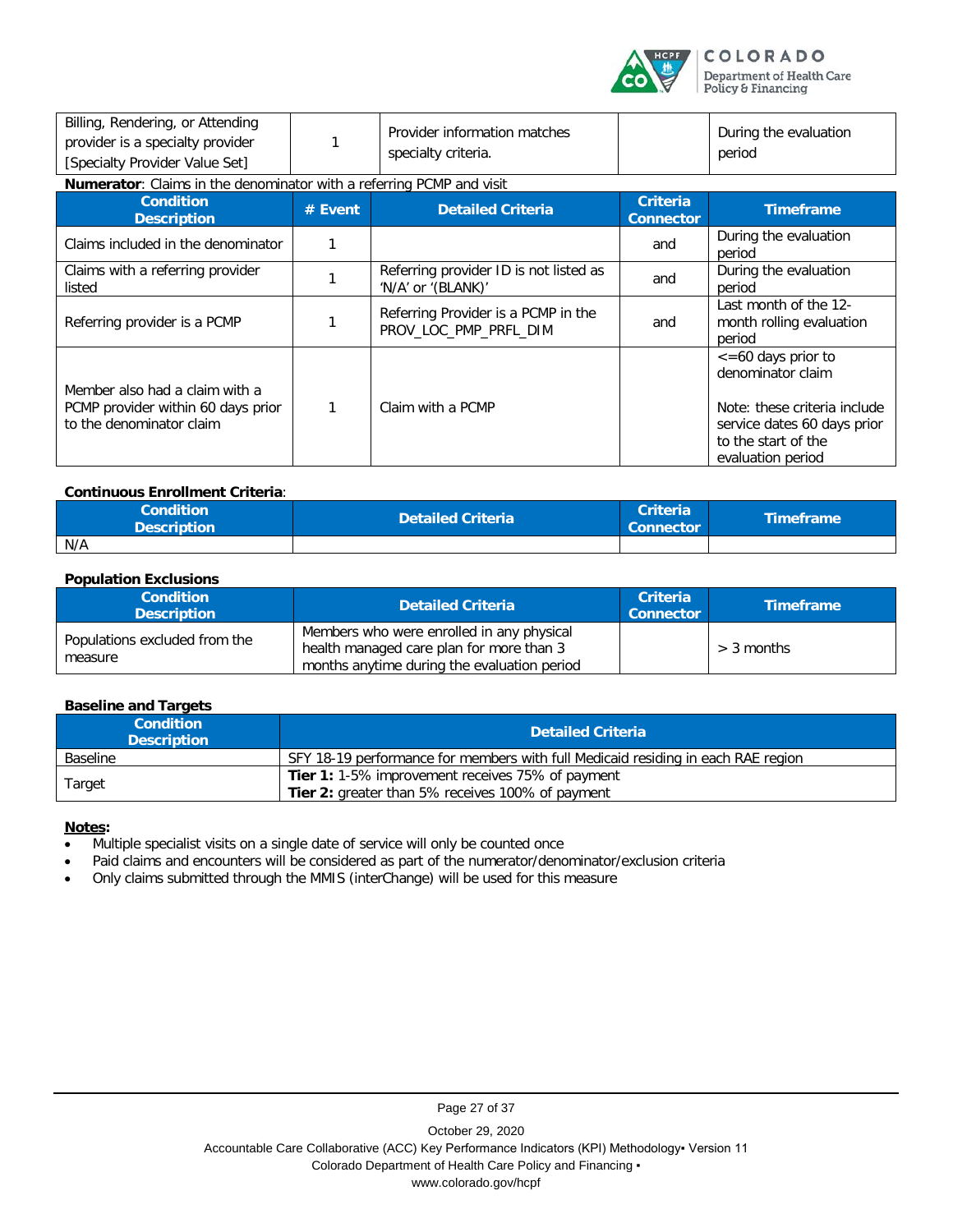

# <span id="page-32-0"></span>**APPENDIX C: NON-KPI ("OTHER") MEASURES SPECIFICATIONS**

The other ACC program measures, which are not utilized for incentive payments, are used as an indicator of performance within the data analytics portal:

### **Postpartum Follow-up Care**

**Measure Name:** Postpartum Follow-up Care

**Owner:** IBM Watson Health **Evaluation Period:** Rolling 12 months; 90 days claims run out **Measure Description:** Rate of eligible deliveries who have received Postpartum Follow-up Care

#### **Denominator:**

Members will be counted in the denominator if they meet the following criteria:

- Are enrolled in the ACC as of the last month of the evaluation period
- Have gender code= F

Denominator Eligibility/Enrollment Inclusion Criteria:

| <b>Condition</b><br><b>Description</b>                                              | #<br>Even | <b>Detailed Criteria</b>                                                                               | <b>Criteria Connector</b> | <b>Timeframe</b>                                                              |
|-------------------------------------------------------------------------------------|-----------|--------------------------------------------------------------------------------------------------------|---------------------------|-------------------------------------------------------------------------------|
| Enrolled in the ACC on the last day of<br>the 12-month rolling evaluation<br>period |           | Eligibility effective date<br>$\leq$ = enrollment date<br>Eligibility end date $>=$<br>enrollment date | and                       | The end of the 12-<br>month rolling<br>evaluation period<br>(enrollment date) |

Denominator Eligibility/Enrollment Inclusion Criteria:

Page 28 of 37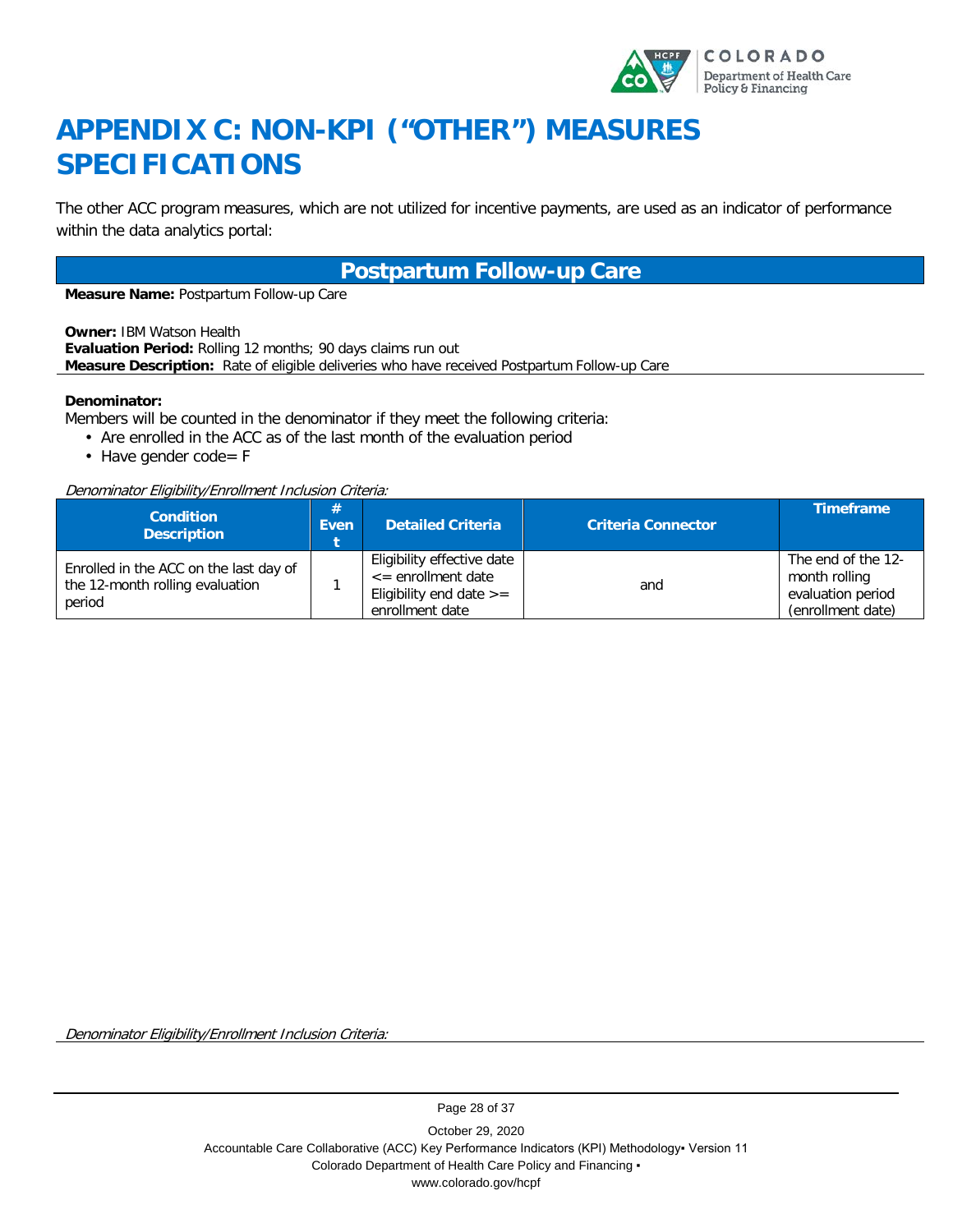

| <b>Condition Description</b>        | #<br><b>Even</b>                                                                                                                                                                     | <b>Detailed Criteria</b>                                                                                                        | <b>Criteria Connector</b>                                                                                                                                                        | <b>Timeframe</b>                                                                                                                                                                           |
|-------------------------------------|--------------------------------------------------------------------------------------------------------------------------------------------------------------------------------------|---------------------------------------------------------------------------------------------------------------------------------|----------------------------------------------------------------------------------------------------------------------------------------------------------------------------------|--------------------------------------------------------------------------------------------------------------------------------------------------------------------------------------------|
| Women with delivery Procedure codes |                                                                                                                                                                                      | <b>CPT Procedure Code</b><br>in: 59400, 59409,<br>59410, 59510, 59514,<br>59515, 59610, 59612,<br>59614, 59618, 59620,<br>59622 | or                                                                                                                                                                               | Delivered a live<br>birth on or between<br>56 days prior to the<br>first day of the<br>reporting period and<br>56 days prior to the                                                        |
|                                     | ICD-10 Procedure<br>Code in (10D00Z0,<br>1<br>10D00Z1, 10D00Z2,<br>10D07Z3, 10D07Z4,<br>10D07Z5, 10D07Z6,<br>10D07Z7, 10D07Z8,<br>10D17ZZ, 10D18ZZ,<br>10D27ZZ, 10D28ZZ,<br>10E0XZZ) |                                                                                                                                 | or                                                                                                                                                                               | last day of the<br>reporting period<br>(i.e. for the<br>reporting period<br>ending 12/31/2016,<br>the denominator<br>date range would<br>be 11/05/15 to<br>11/06/16.<br>Note: If there are |
|                                     |                                                                                                                                                                                      |                                                                                                                                 | service dates within<br>60 days of each<br>other, set the<br>Delivery Date as the<br>first date. Deliveries<br>more than 60 days<br>apart are considered<br>separate deliveries. |                                                                                                                                                                                            |

**Denominator Exclusion:**

Page 29 of 37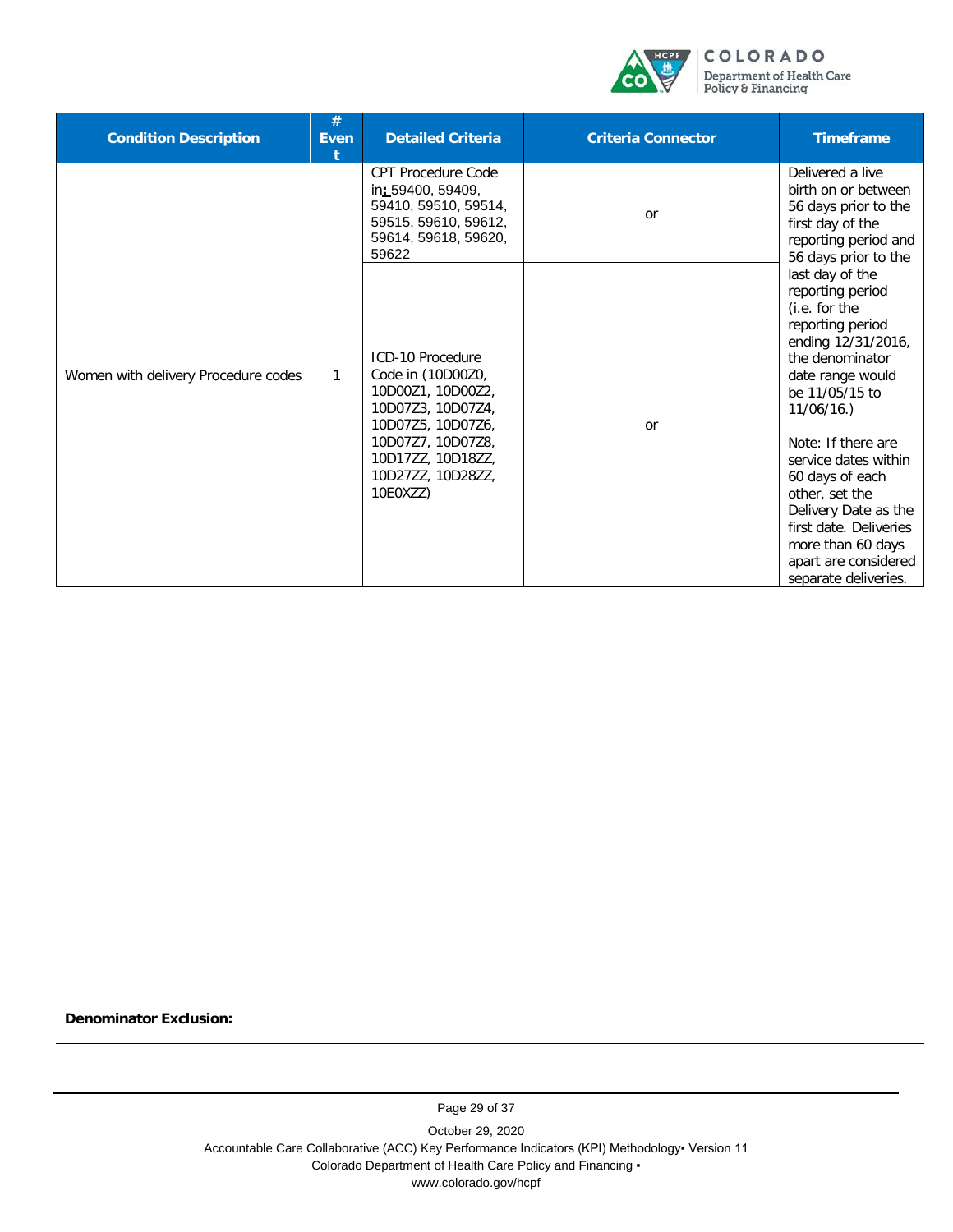

| <b>Condition Description</b>                        | $\#$<br><b>Even</b><br>t | <b>Detailed Criteria</b>                                                                                                                                                                                                                                                                                                                                                                                                                                                                                                                                                                                                                                                                                                                                                                     | <b>Timeframe</b>                                                  |
|-----------------------------------------------------|--------------------------|----------------------------------------------------------------------------------------------------------------------------------------------------------------------------------------------------------------------------------------------------------------------------------------------------------------------------------------------------------------------------------------------------------------------------------------------------------------------------------------------------------------------------------------------------------------------------------------------------------------------------------------------------------------------------------------------------------------------------------------------------------------------------------------------|-------------------------------------------------------------------|
| Exclude pregnancies not ending with<br>a live birth | $\mathbf{1}$             | ICD-10-CM Codes<br>(000.0, 000.1, 000.2,<br>000.8, 000.9,<br>001.0, 001.1, 001.9,<br>002.0, 002.1, 002.81,<br>O02.89,<br>002.9, 003.0, 003.1,<br>003.2, 003.30,<br>003.31, 003.32,<br>003.33, 003.34,<br>003.35, 003.36,<br>003.37, 003.38,<br>003.39, 003.4, 003.5,<br>003.6, 003.7, 003.80,<br>003.81,<br>003.82, 003.83,<br>003.84, 003.85,<br>003.86, 003.87,<br>003.88, 003.89,<br>003.9, 004.5, 004.6,<br>O04.7, O04.80,<br>O04.81, O04.82,<br>O04.83, O04.84,<br>O04.85, O04.86,<br>O04.87, O04.88,<br>O04.89, O07.0, O07.1,<br>007.2, 007.30,<br>007.31, 007.32,<br>007.33, 007.34,<br>007.35, 007.36,<br>007.37, 007.38,<br>O07.39, O07.4, O08.0,<br>008.1, 008.2,<br>008.3, 008.4, 008.5,<br>O08.6, O08.7, O08.81,<br>O08.82,<br>008.83, 008.89,<br>O08.9, Z37.1, Z37.4,<br>Z37.7) | From the Delivery Date through 60 days after the delivery<br>date |

**Numerator:** Postpartum Visits

Page 30 of 37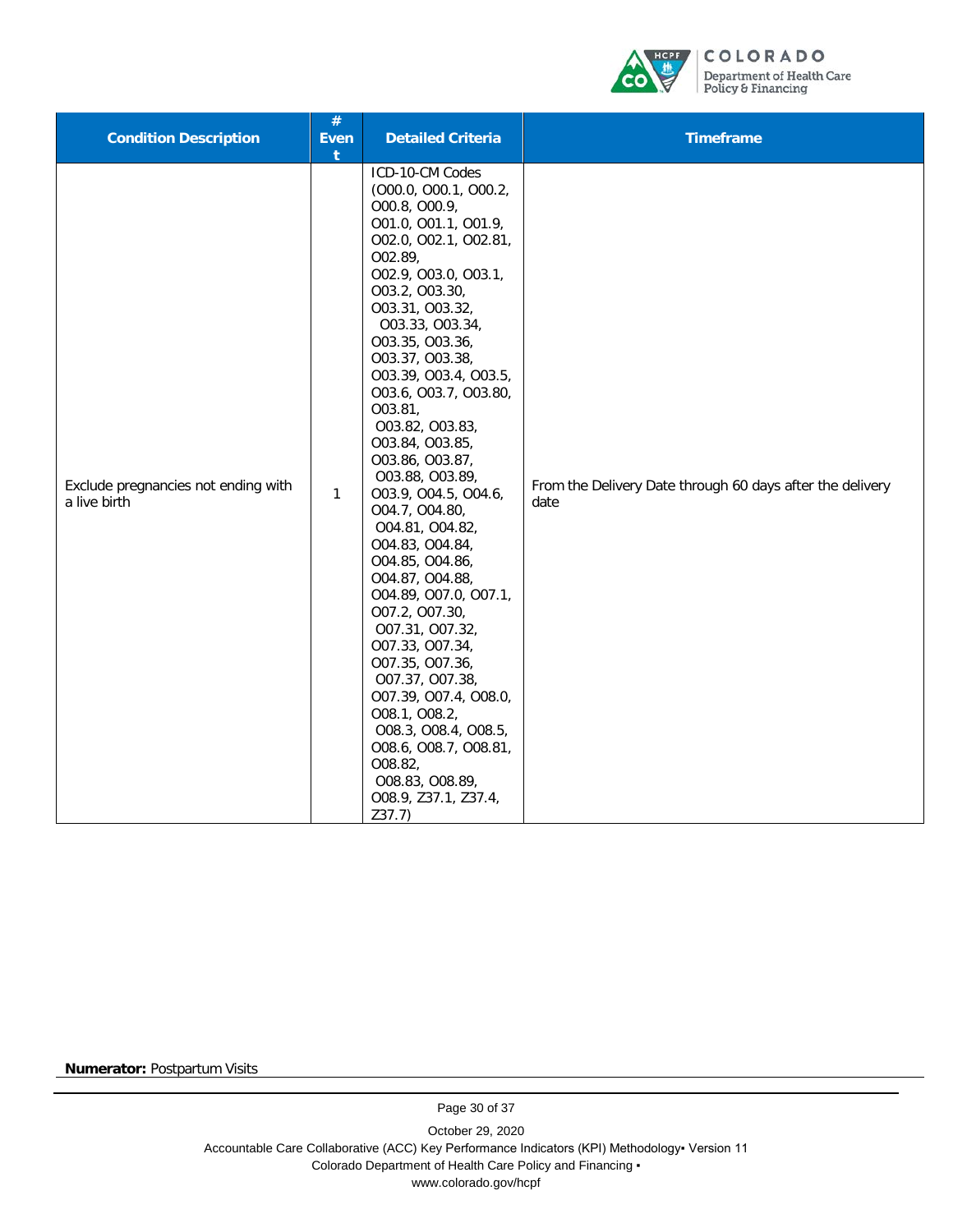

| <b>Condition Description</b>              | #<br>Event | <b>Detailed Criteria</b>                                                                                                                                                        | <b>Criteria</b><br><b>Connector</b> | <b>Timeframe</b>                                                                                                   |
|-------------------------------------------|------------|---------------------------------------------------------------------------------------------------------------------------------------------------------------------------------|-------------------------------------|--------------------------------------------------------------------------------------------------------------------|
| Deliveries included in the<br>denominator |            |                                                                                                                                                                                 |                                     |                                                                                                                    |
| A Postpartum Visit                        |            | CPT Procedure Code in: (57170,<br>58300, 59430, 99501, 0503F, 88141,<br>88142, 88143, 88147, 88148, 88150,<br>88152, 88153, 88154, 88164, 88165,<br>88166, 88167, 88174, 88175) | 0r                                  | Date of Service $=$<br>between $>=21$ and<br><= 56 days from Delivery<br>Date, Note: care<br>delivered before RCCO |
|                                           |            | HCPCS Procedure Code in (G0101,<br>G0123, G0124, G0141, G0143, G0144,<br>G0145, G0147, G0148, P3000, P3001,<br>Q0091                                                            | or                                  | enrollment is included.                                                                                            |
|                                           |            | UBREV Code=0923                                                                                                                                                                 | or                                  |                                                                                                                    |
|                                           |            | ICD-10 Diagnosis Codes in (Z01.411,<br>Z01.419, Z01.42, Z30.430, Z39.1,<br>Z39.2                                                                                                |                                     |                                                                                                                    |

#### **Continuous Enrollment Criteria:** Enrolled on the snapshot date

| <b>Condition</b><br><b>Description</b> | Detailed Criteria | Criteria Connector | <b>Nimeframe</b> |
|----------------------------------------|-------------------|--------------------|------------------|
| N/A                                    |                   |                    |                  |

#### **Population Exclusions:**

| <b>Condition</b><br><b>Description</b>   | <b>Detailed Criteria</b>                                                                                  | <b>Criteria Connector</b> | <b>Timeframe</b>            |
|------------------------------------------|-----------------------------------------------------------------------------------------------------------|---------------------------|-----------------------------|
| Populations excluded from<br>the measure | Clients who are dually eligible or enrolled in the<br>ACC: Medicare-Medicaid Program (MMP)                | or                        | During evaluation<br>period |
|                                          | Clients who are enrolled in any manage care<br>plan for more than 3 months during the<br>reporting period |                           |                             |

#### **Notes:**

- The Postpartum Bundled Services Value Set is not used in the numerator, because the date the post-partum was rendered is not identifiable.
- The Deliveries Infant Record Value Set is not included in the denominator.
- All diagnosis codes on the claim will be considered, not just the primary diagnosis.
- Only PAID claims will be considered as part of the numerator/denominator/exclusion criteria.

Page 31 of 37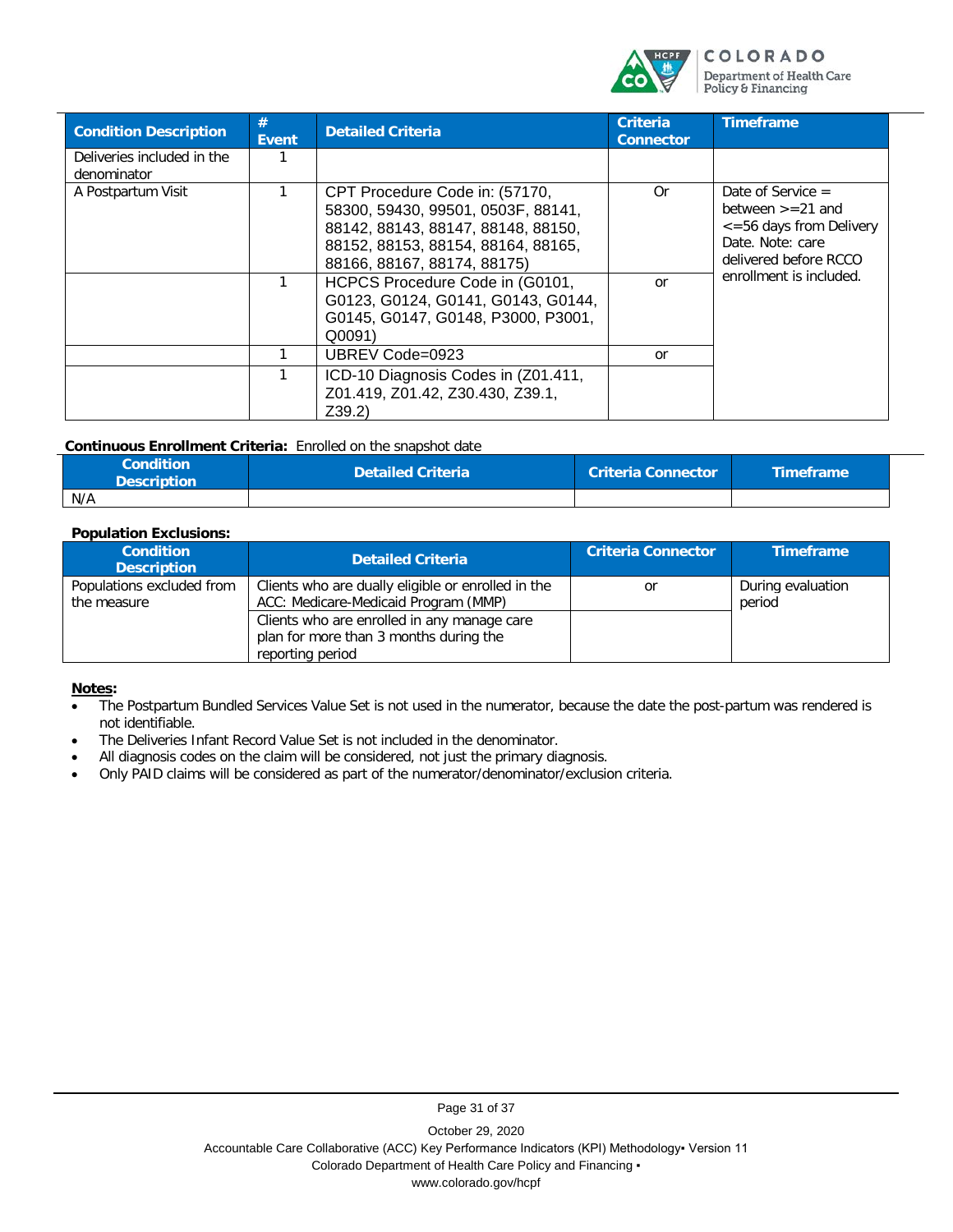

### **Well-Child Checks (WCC) Ages 3-9**

**Measure Name:** Well-Child Checks for Ages 3-9

#### **Owner:** IBM Watson Health

**Minimal Data (annual/monthly):** Rolling 12 months; 90 days run out **Denominator:**

Clients will be counted in the denominator if they meet the following criteria:

- Are between ages of 3-9 of the last day of the evaluation period
- - Are enrolled in the ACC as of the Enrolment Date (defined above).

#### **Denominator Units:**

Unduplicated count of clients meeting the above criteria**.**

| <b>Condition</b><br><b>Description</b> | $#$ Event | <b>Detailed Criteria</b>                 | <b>Criteria</b><br><b>Connector</b> | <b>Timeframe</b>                 |
|----------------------------------------|-----------|------------------------------------------|-------------------------------------|----------------------------------|
| ages 3-9                               |           | Age $>=$ 3                               | and                                 | If the client is enrolled in the |
|                                        |           | Age $\lt$ = 9                            |                                     | ACC program as of the            |
|                                        |           |                                          |                                     | snapshot date and will look      |
|                                        |           |                                          |                                     | back 12 rolling months to        |
|                                        |           |                                          |                                     | see if there is utilization of   |
|                                        |           |                                          |                                     | the service pertaining to a      |
|                                        |           |                                          |                                     | particular measure.              |
| 90 days continuous                     |           |                                          |                                     | During the 12-month rolling      |
| enrollment                             |           |                                          |                                     | evaluation period                |
| Enrolled in the ACC on                 |           | Eligibility effective date $\le$ =       | and                                 | The end of the 12-month          |
| the last day of the 12-                |           | enrollment date                          |                                     | rolling evaluation period        |
| month rolling evaluation               |           | Eligibility end date $\geq$ = enrollment |                                     | (enrollment date)                |
| period                                 |           | date                                     |                                     |                                  |

| <b>Numerator: Wellness Visits</b>      |           |                                                                                                                                                                                                                                                                                                                                    |                                     |                             |
|----------------------------------------|-----------|------------------------------------------------------------------------------------------------------------------------------------------------------------------------------------------------------------------------------------------------------------------------------------------------------------------------------------|-------------------------------------|-----------------------------|
| <b>Condition</b><br><b>Description</b> | $#$ Event | <b>Detailed Criteria</b>                                                                                                                                                                                                                                                                                                           | <b>Criteria</b><br><b>Connector</b> | <b>Timeframe</b>            |
| Clients included in the<br>denominator |           |                                                                                                                                                                                                                                                                                                                                    |                                     |                             |
| <b>Wellness Visit</b>                  | 1         | CPT Procedure Code in (99381, 99382, 99383,<br>99384, 99385, 99391, 99392, 99393, 99394,<br>99395, 99460, 99461, 99463)                                                                                                                                                                                                            | <b>or</b>                           | During evaluation<br>period |
|                                        |           | (CPT Procedure Code between 99202 and<br>99205 or<br>CPT Procedure Code between 99213 and<br>99215)<br>AND<br>(ICD-10 Diagnosis Codes Z76.2, Z00.00, Z00.01,<br>Z00.110, Z00.111, Z00.121, Z00.129, Z00.5,<br>Z00.6, Z00.70, Z00.71, Z00.8, Z02.0, Z02.1,<br>Z02.2, Z02.3, Z02.4, Z02.5, Z02.6, Z02.81,<br>Z02.82, Z02.83, Z02.89) | or                                  |                             |

Page 32 of 37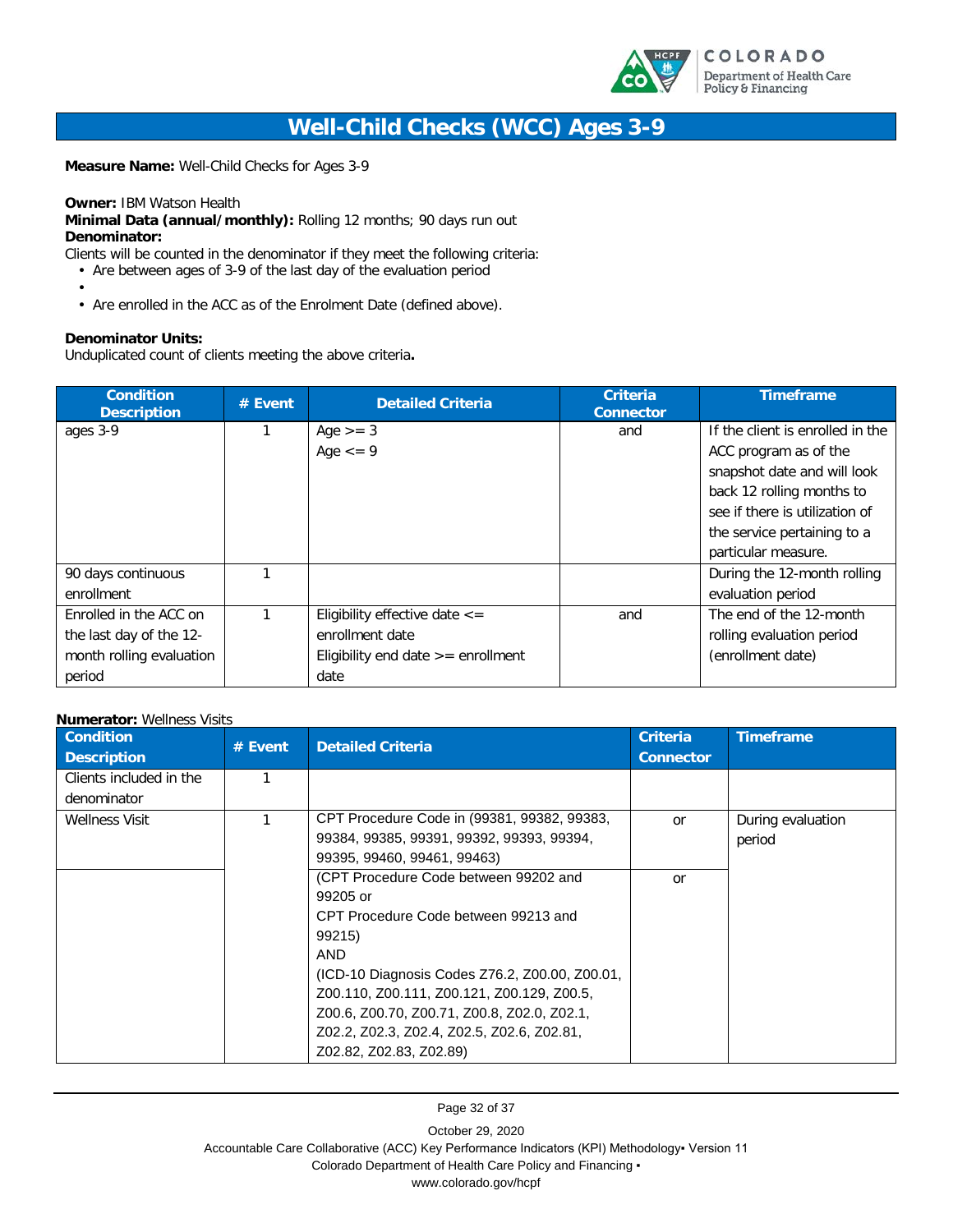

| Provider Type in 32 (FQHC) OR 45 (RHC)         |  |
|------------------------------------------------|--|
| mapped to 200, 202, 204, 240, 400, 825, 845    |  |
| <b>AND</b>                                     |  |
| (ICD-10 Diagnosis Codes Z76.2, Z00.00, Z00.01, |  |
| Z00.110, Z00.111, Z00.121, Z00.129, Z00.5,     |  |
| Z00.6, Z00.70, Z00.71, Z00.8, Z02.0, Z02.1,    |  |
| Z02.2, Z02.3, Z02.4, Z02.5, Z02.6, Z02.81,     |  |
| Z02.82, Z02.83, Z02.89)                        |  |

#### **Continuous Enrollment Criteria:** Enrolled on the snapshot date

| <b>Condition</b><br><b>Description</b> | <b>Detailed Criteria</b> | Criteria Connector | Timeframe |
|----------------------------------------|--------------------------|--------------------|-----------|
| N/A                                    |                          |                    |           |

#### **Population Exclusions:**

| <b>Condition</b><br><b>Description</b> | <b>Detailed Criteria</b>                                                                                    | <b>Criteria</b><br><b>Connector</b> | <b>Timeframe</b>         |
|----------------------------------------|-------------------------------------------------------------------------------------------------------------|-------------------------------------|--------------------------|
| Populations excluded from the          | Clients who are dually eligible or enrolled in                                                              | or                                  | During evaluation period |
| measure                                | the ACC: Medicare-Medicaid Program (MMP)                                                                    |                                     |                          |
|                                        | Clients who were enrolled in any managed<br>care plan for more than 3 months during the<br>reporting period |                                     |                          |

#### **Notes:**

All diagnosis codes on the claim will be consider, not just the primary diagnosis.

Only PAID claims will be considered as part of the numerator/denominator/exclusion criteria.

October 29, 2020 Accountable Care Collaborative (ACC) Key Performance Indicators (KPI) Methodology• Version 11 Colorado Department of Health Care Policy and Financing ▪ www.colorado.gov/hcpf

Page 33 of 37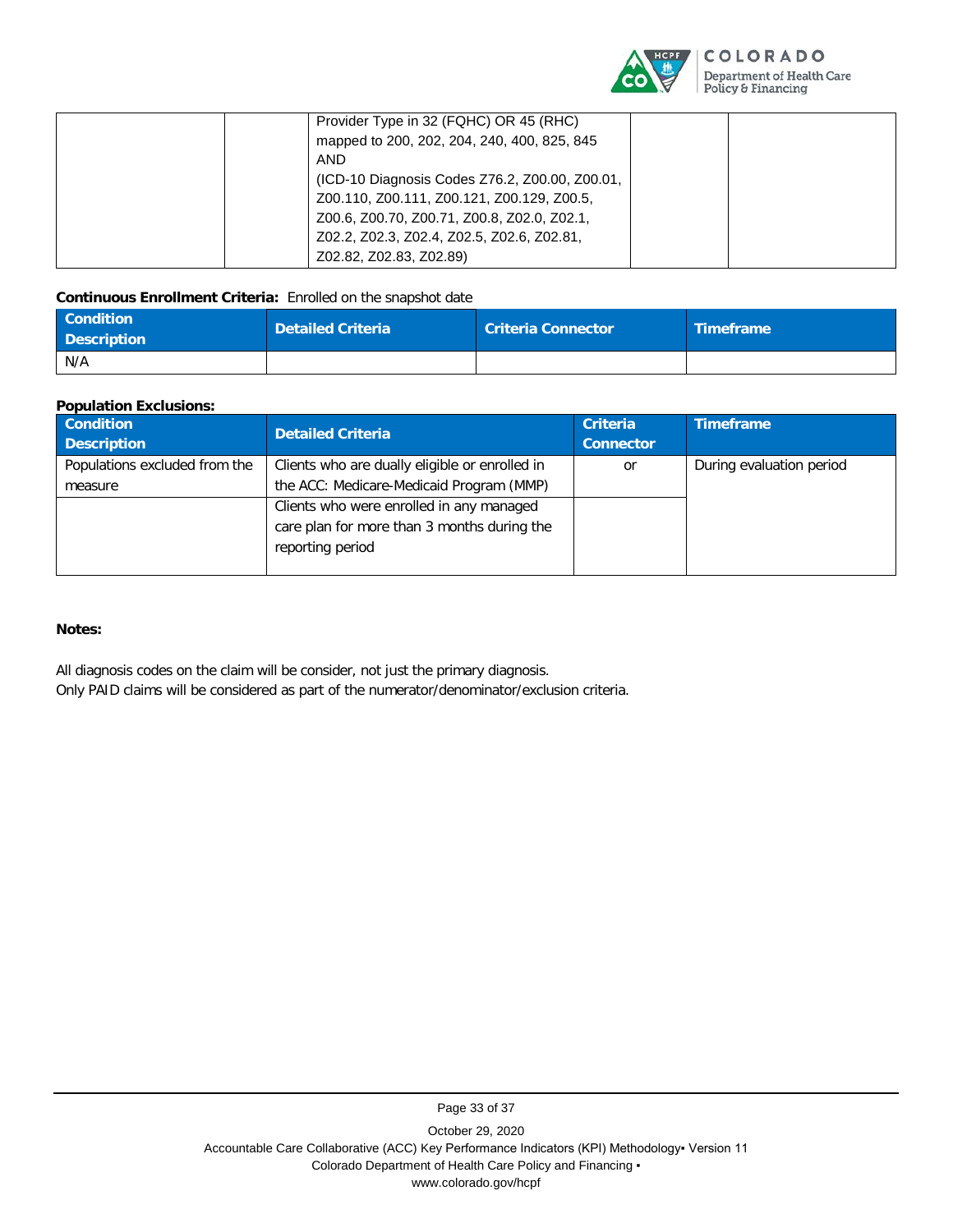

### **30-Day Follow-Up Care Following Inpatient Discharge**

**Last Updated:** 03/23/2018 **Measure Name:** 30-day Follow-up Care Following Inpatient Discharge

**Owner:** IBM Watson Health

**Evaluation Period:** Rolling 12 months; 90 days claims run out

**Measure Description:** Rate of discharges from an inpatient hospital stay who receive follow-up care with a physician within 30 days.

**Denominator:** Clients will be counted in the denominator if they meet the following criteria:

- Clients who are discharged from an inpatient hospital stay, who have not had a subsequent readmission.
- Are enrolled in the ACC as of the Enrollment Date (defined above).

**Denominator Units:** Count of inpatient hospital stays meeting the above criteria. A client can have multiple IP stays and can be counted multiple times in the reporting period.

#### Denominator Eligibility Inclusion Criteria:

| <b>Condition</b><br><b>Description</b>                                                  | $#$ Event | <b>Detailed Criteria</b>                                                                             | <b>Criteria</b><br><b>Connector</b> | <b>Timeframe</b>                                                              |
|-----------------------------------------------------------------------------------------|-----------|------------------------------------------------------------------------------------------------------|-------------------------------------|-------------------------------------------------------------------------------|
| Enrolled in the ACC on<br>the last day of the 12-<br>month rolling evaluation<br>period |           | Eligibility effective date $\leq$ = enrollment date<br>Eligibility end date $\geq$ = enrollment date | and                                 | The end of the 12-<br>month rolling evaluation<br>period (enrollment<br>date) |

| <b>Condition</b><br><b>Description</b>                                                                                  | $#$ Event | <b>Detailed Criteria</b>                                                                                                                                                                                             | Criteria<br><b>Connector</b> | <b>Timeframe</b>                                                                                                                                                                         |
|-------------------------------------------------------------------------------------------------------------------------|-----------|----------------------------------------------------------------------------------------------------------------------------------------------------------------------------------------------------------------------|------------------------------|------------------------------------------------------------------------------------------------------------------------------------------------------------------------------------------|
| Clients discharged from<br>an inpatient hospital<br>stay (Inpatient, Skilled<br>Nursing, Medicare Part<br>A Crossover). |           | Claim Type: 'I' or 'A' for Inpatient)<br>Note: since QME cannot use claim type,<br>these will be mapped to revenue code<br>0100 at the header<br>Provider type $\langle 20 \rangle$ (Nursing Facility), 36<br>(HCBS) | and<br>and                   | Discharge 30 days on or<br>prior to the first day of<br>the reporting period and<br>30 days prior to the last<br>day of the reporting<br>period (i.e. for the<br>reporting period ending |
|                                                                                                                         |           | Discharge status $\langle 0.2, 0.3, 0.4, 0.5, 0.09 \rangle$<br>20, 21, 30, 31, 40, 41, 42, 43, 50, 51, 61,<br>62, 63, 64, 65, 66, 70                                                                                 |                              | 12/31/2016, the<br>denominator date range<br>would be 12/02/15 to<br>12/01/16.                                                                                                           |

Denominator Exclusion Criteria:

Page 34 of 37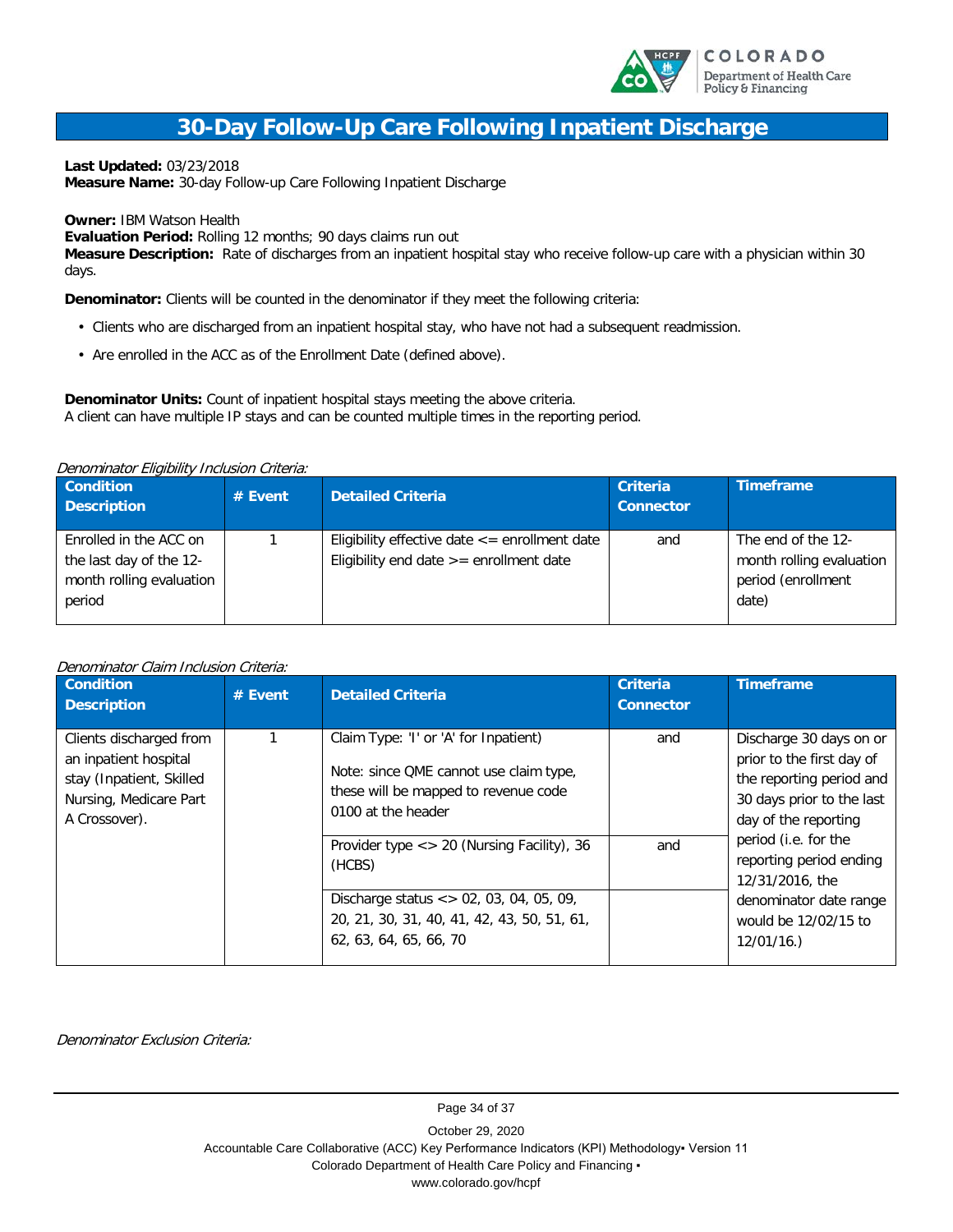

| <b>Condition</b><br><b>Description</b>                  | $#$ Event | <b>Detailed Criteria</b>                                                                                                                                                                                    | <b>Criteria</b><br><b>Connector</b> | <b>Timeframe</b>                                                      |
|---------------------------------------------------------|-----------|-------------------------------------------------------------------------------------------------------------------------------------------------------------------------------------------------------------|-------------------------------------|-----------------------------------------------------------------------|
| Inpatient readmission<br>within 30 days of<br>discharge |           | Claim Type: 'I' or 'A' for Inpatient)<br>Note: since QME cannot use claim type,<br>these will be mapped to revenue code<br>0100 at the header                                                               | and                                 | Within 30 days from<br>Date of Discharge of<br><b>Inclusion Claim</b> |
|                                                         |           | Provider type $\langle 20 \rangle$ (Nursing Facility), 36<br>(HCBS)<br>Discharge status $\langle 0.2, 0.3, 0.4, 0.5, 0.09 \rangle$<br>20, 21, 30, 31, 40, 41, 42, 43, 50, 51, 61,<br>62, 63, 64, 65, 66, 70 | and                                 |                                                                       |

#### **Numerator**: E&M Claim within 30 days of inpatient discharge

| <b>Condition</b><br><b>Description</b> | $#$ Event | <b>Detailed Criteria</b>             | <b>Criteria</b><br><b>Connector</b> | Timeframe                                      |
|----------------------------------------|-----------|--------------------------------------|-------------------------------------|------------------------------------------------|
| Client had a subsequent                |           | CPT Procedure Code in (99201, 99202, |                                     | Within 30 days from                            |
| Evaluation and                         |           | 99203, 99204, 99205, 99211, 99212,   |                                     | Date of Discharge of                           |
| Management Claim                       |           | 99213, 99214, 99215, 99241, 99242,   |                                     | the original inclusion                         |
| within 30 days of                      |           | 99243, 99244, 99245)                 |                                     | Claim                                          |
| inpatient discharge                    |           |                                      |                                     | Note: Do not include<br><b>BHO</b> encounters. |

#### **Continuous Enrollment Criteria**: Enrolled on the snapshot date

| <b>Condition Description</b> | <b>Detailed</b><br><b>Criteria</b> | <b>Criteria Connector</b> | <b>Timeframe</b> |
|------------------------------|------------------------------------|---------------------------|------------------|
| N/A                          |                                    |                           |                  |

#### **Population Exclusions**

| <b>Condition</b><br><b>Description</b>   | $#$ Event | <b>Detailed Criteria</b>                                                                                    | <b>Criteria</b><br><b>Connector</b> | <b>Timeframe</b>            |
|------------------------------------------|-----------|-------------------------------------------------------------------------------------------------------------|-------------------------------------|-----------------------------|
| Populations excluded<br>from the measure |           | Clients who are dually eligible or enrolled in the<br>ACC: Medicare Medicaid Program (MMP)                  | <u>or</u>                           | During evaluation<br>period |
|                                          |           | Clients who were enrolled in any managed care<br>plan for more than 3 months during the reporting<br>period | or                                  |                             |

#### **Notes:**

Only PAID claims will be considered as part of the numerator/denominator/exclusion criteria

Page 35 of 37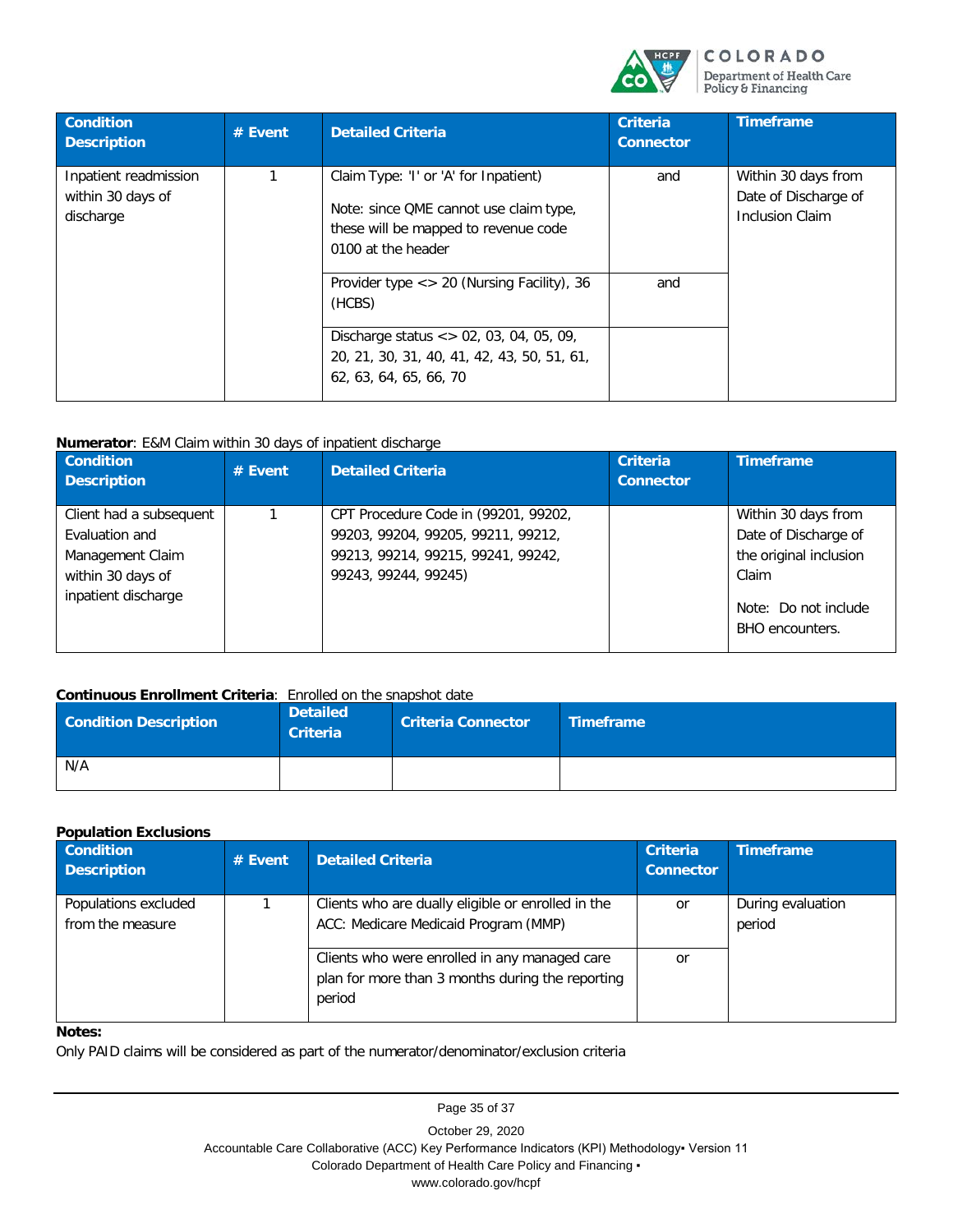

# <span id="page-40-0"></span>**APPENDIX D: RAE BASELINES AND TARGETS**

| <b>Measure</b>                      | <b>Baseline SFY 2018-2019</b> | Tier 1 Target Value   Tier 2 Target Value |         |
|-------------------------------------|-------------------------------|-------------------------------------------|---------|
| <b>Emergency Department PKPY</b>    | <b>Risk Adjusted PKPY</b>     |                                           |         |
| RAE1                                | 608.926                       | 602.837                                   | 578.480 |
| RAE2                                | 604.759                       | 598.712                                   | 574.521 |
| RAE3                                | 661.805                       | 655.187                                   | 628.715 |
| RAE4                                | 549.355                       | 543.861                                   | 521.887 |
| RAE5                                | 636.943                       | 630.573                                   | 605.096 |
| RAE6                                | 574.426                       | 568.682                                   | 545.705 |
| RAE7                                | 705.557                       | 698.501                                   | 670.279 |
| <b>Behavioral Health Engagement</b> | Rate                          |                                           |         |
| RAE1                                | 15.15%                        | 15.30%                                    | 15.91%  |
| RAE2                                | 16.72%                        | 16.88%                                    | 17.55%  |
| RAE3                                | 15.88%                        | 16.04%                                    | 16.68%  |
| RAE4                                | 18.50%                        | 18.69%                                    | 19.43%  |
| RAE5                                | 19.14%                        | 19.33%                                    | 20.10%  |
| RAE6                                | 19.49%                        | 19.68%                                    | 20.46%  |
| RAE7                                | 17.58%                        | 17.76%                                    | 18.16%  |
| <b>Well Visits</b>                  | Rate                          |                                           |         |
| RAE1                                | 32.05%                        | 32.37%                                    | 33.65%  |
| RAE2                                | 25.30%                        | 25.55%                                    | 26.57%  |
| RAE3                                | 35.10%                        | 35.45%                                    | 36.85%  |
| RAE4                                | 25.20%                        | 25.45%                                    | 26.46%  |
| RAE5                                | 29.88%                        | 30.18%                                    | 31.38%  |
| RAE6                                | 30.60%                        | 30.90%                                    | 32.13%  |
| RAE7                                | 27.88%                        | 28.16%                                    | 29.27%  |
| <b>Dental Visits</b>                | Rate                          |                                           |         |
| RAE1                                | 37.53%                        |                                           |         |
| RAE2                                | 38.34%                        | 37.91%                                    | 39.41%  |
| RAE3                                | 41.79%                        | 38.72%                                    | 40.26%  |
| RAE4                                | 33.62%                        | 42.21%                                    | 43.88%  |
| RAE5                                | 40.21%                        | 33.96%                                    | 35.31%  |
|                                     |                               | 40.61%                                    | 42.22%  |
| RAE6                                | 36.32%                        | 36.68%                                    | 38.13%  |
| RAE7                                | 35.63%                        | 35.99%                                    | 37.42%  |
|                                     |                               |                                           |         |

Page 36 of 37